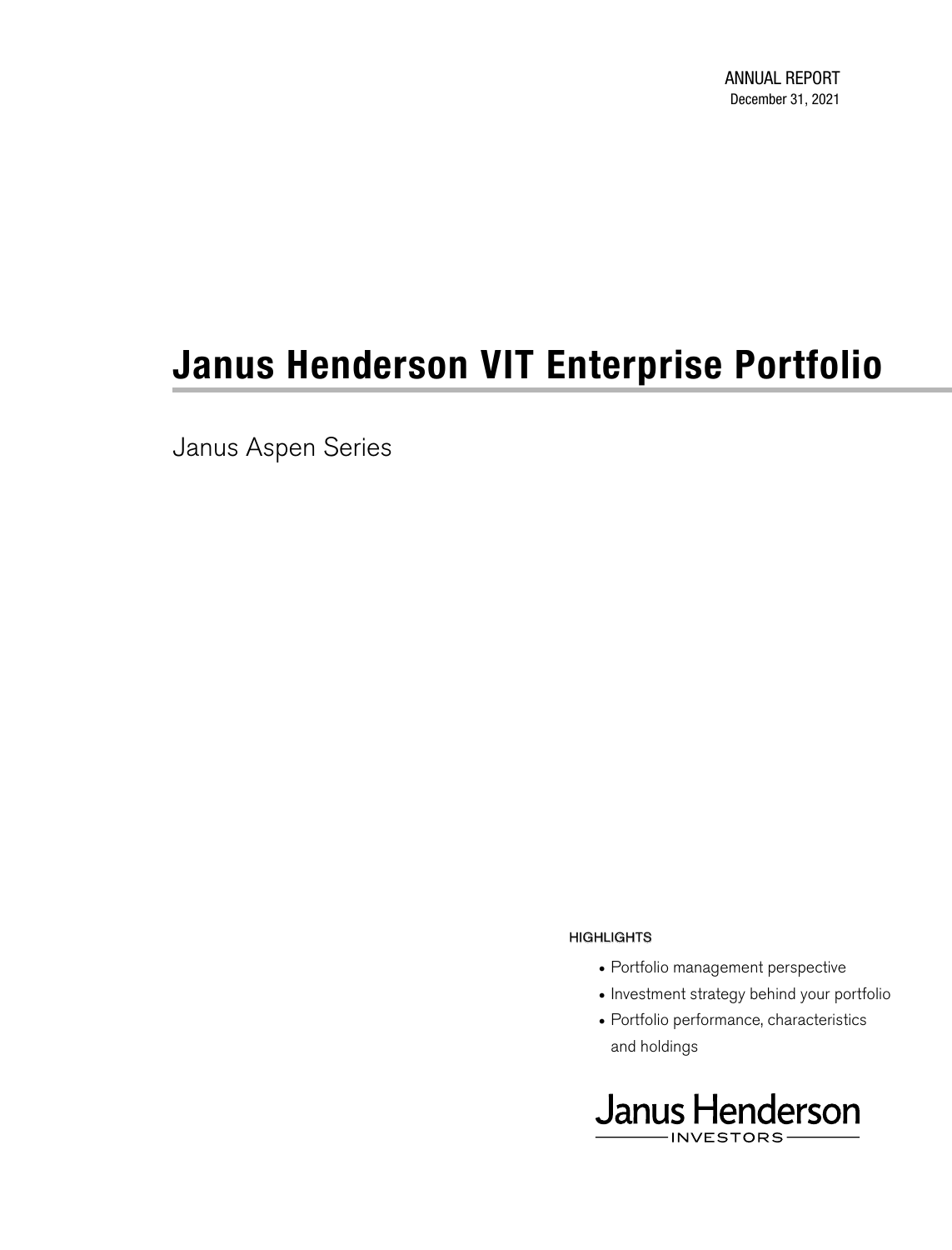## **Table of Contents**

### Janus Henderson VIT Enterprise Portfolio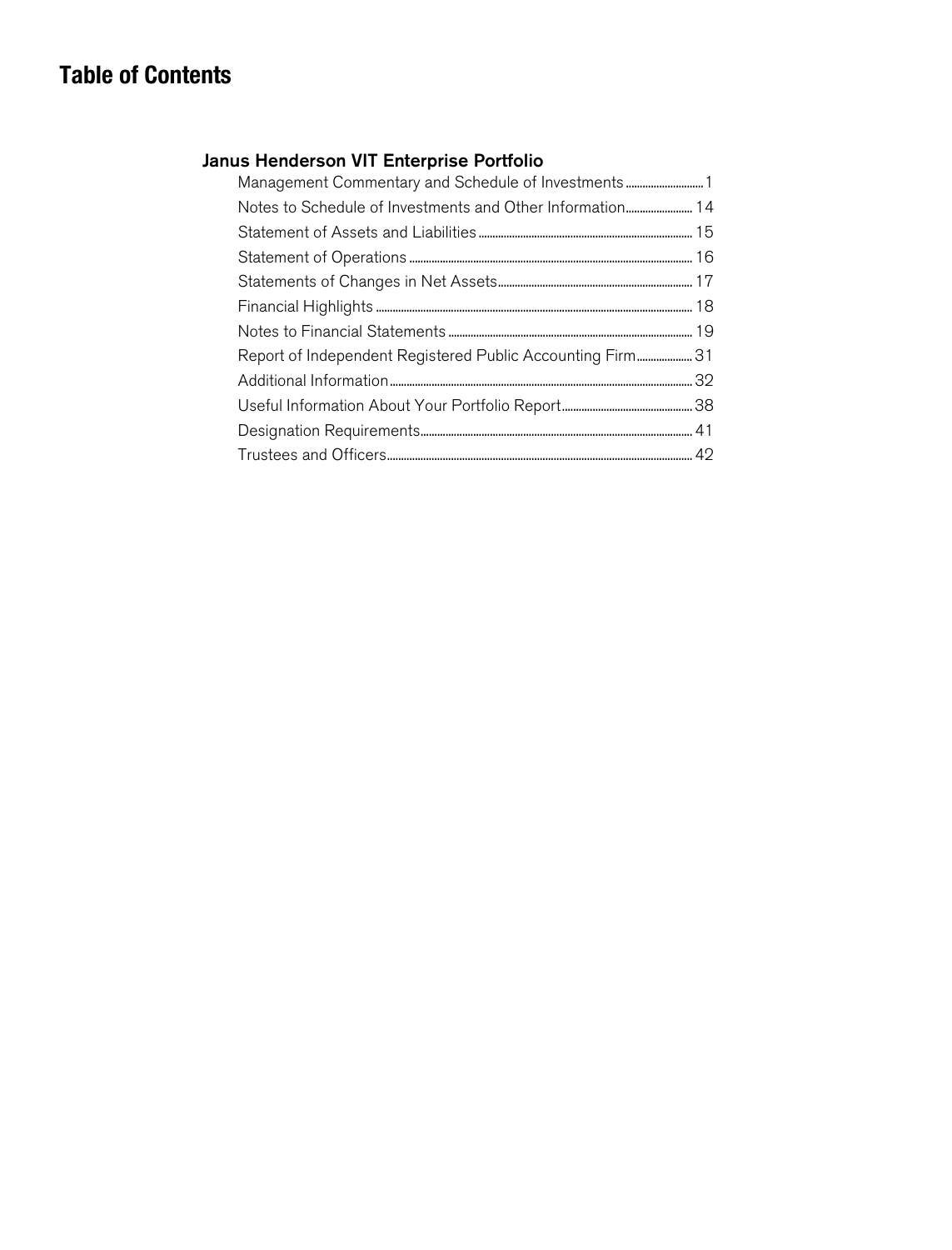### **Janus Henderson VIT Enterprise Portfolio (unaudited)**

### **PORTFOLIO SNAPSHOT**

We believe that investing in companies with sustainable growth and high return on invested capital can help drive consistent returns and allow us to outperform our benchmark and peers over time with moderate risk. We seek to identify mid-cap companies with high-quality management teams that wisely allocate capital to fund and drive growth over time.

## hilip Cody Wheator co-portfolio manager Brian Demain co-portfolio manager

### **PERFORMANCE OVERVIEW**

During the 12 months ended December 31, 2021, Janus Henderson VIT Enterprise Portfolio's Institutional Shares and Service Shares returned 16.83% and 16.54%, respectively. The Portfolio's benchmark, the Russell Midcap ® Growth Index, returned 12.73%. An underweight and stock selection in the communication services sector lifted relative performance. Stock selection in financials also contributed. Stock selection in consumer discretionary and health care detracted.

#### **INVESTMENT ENVIRONMENT**

Mid-cap growth stocks delivered positive returns for 2021 despite periods of volatility. Stocks rose in the first half of the year, as healthy economic and earnings growth and optimism around COVID-19 vaccines lifted investor sentiment. Accommodative monetary policy also supported the growth outlook. Market volatility increased in the second half of the year, as the spread of the new virus variants led to renewed pandemic concerns. Supply constraints and higher input costs also fueled inflation, which pushed interest rates higher. Additionally, the Federal Reserve (Fed) indicated it would accelerate the withdrawal of its monetary stimulus. The prospect of higher interest rates in 2022 spurred a market rotation away from more-speculative, high-valuation growth stocks in the fourth quarter. Due in part to this rotation, the Russell Midcap Growth Index underperformed the broader mid-cap equity market for the 12-month period.

### **PERFORMANCE DISCUSSION**

The past year saw a tug-of-war between two investing styles. On one hand, we welcomed periods of a renewed focus on fundamentals that benefited the kinds of disciplined growth companies we own. At the same time, we saw intervals when speculative investing drove market returns while pushing valuations for some aggressive growth stocks to higher and higher levels. Despite these shifts in market behavior, we remained steadfast in our focus on high-quality, well-managed companies with

valuations we believed were supported by a reasonable assessment of their earnings potential. Our selective approach helped us avoid exposure to several highvaluation mid-cap growth stocks that sold off sharply in the fourth quarter. This aided our performance relative to the benchmark index.

We were also pleased to see a number of our moderate growth investments rewarded with strong stock performance. These included technology hardware and components companies that benefited from rapid growth in end markets such as electric vehicle production, automation and the Internet of Things. Shortages of semiconductors and other components have also supported favorable pricing trends for companies such as specialty chip manufacturer ON Semiconductor and KLA, a supplier of inspection equipment used in the semiconductor production process. Both companies delivered strong earnings growth, while ON Semiconductor saw widening profit margins as its new management team streamlined its operations. Semiconductor shortages have also driven other industry changes, including moves toward committed capacity, long-term contracts and onshoring, as companies looked to secure their supply chains. In our view, these changes may help dampen the industry's historical cyclicality, while further benefiting advantaged producers.

The digital payments industry is another area where we see long-term opportunity, as consumers have come to appreciate the convenience of online and mobile transactions. Our interest in this space led us to Global Payments, a provider of software solutions that enable vendors to take credit card payments. WEX, another longterm holding, issues credit cards that help companies manage fleet fuel costs. It also provides a cloud-based payments platform to support travel bookings and health savings accounts. We continue to see long-term potential for these businesses. However, both stocks declined due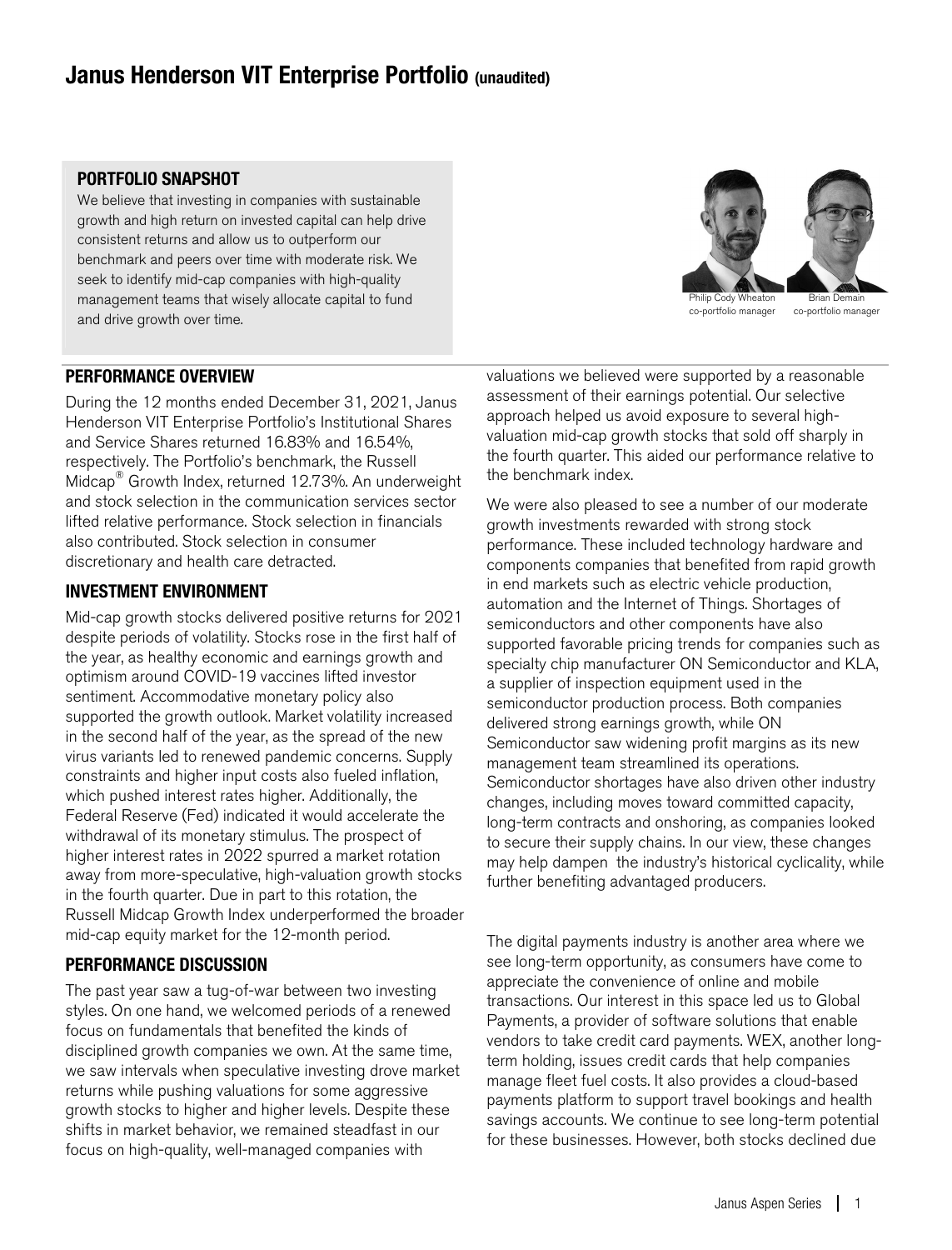### **Janus Henderson VIT Enterprise Portfolio (unaudited)**

to investor disappointment over weaker-than-expected transaction volumes in the digital payments space, as the COVID-19 variants increased economic uncertainty. Concerns that alternative payment solutions could take market share from traditional credit cards also pressured the stocks. In our view, these concerns were overstated. Electronic payments have continued to outgrow the broader economy, and the companies we own saw steady growth rates despite some business headwinds in 2021. We held onto our investments, and we will continue to monitor the competitive dynamics for the global payments market.

### **DERIVATIVES USAGE**

Please see the Derivative Instruments section in the "Notes to Financial Statements" for a discussion of derivatives used by the Janus Henderson VIT Enterprise Portfolio.

### **OUTLOOK**

While we remain constructive on the economic outlook, we caution that we're entering a very different environment than we had a year ago. We started 2021 with low interest rates and ample monetary and fiscal stimulus. As we head into 2022, prospects for additional fiscal stimulus remain uncertain, and the Fed will be withdrawing some of its extraordinary monetary support. Our conversations with companies also indicate that supply chain challenges and worker shortages could persist even into 2023. Developments in China are another source of uncertainty, as the country's slowing growth rate and government policy changes could have reverberations for U.S. companies. In this environment we will remain highly selective in our investments, as we look for reasonably valued companies with forward-looking management teams and a commitment to innovation. We also favor companies with strong competitive positions and well-balanced stakeholder alignment. We believe these qualities can support healthy and sustainable profit margins in the face of rising input costs. We also remain disciplined with regard to valuation, focusing on companies where we see a growing earnings trajectory to support their stock prices. This is the best way we know to provide strong risk-adjusted returns to our investors over the long term.

Thank you for your investment in Janus VIT Enterprise Portfolio.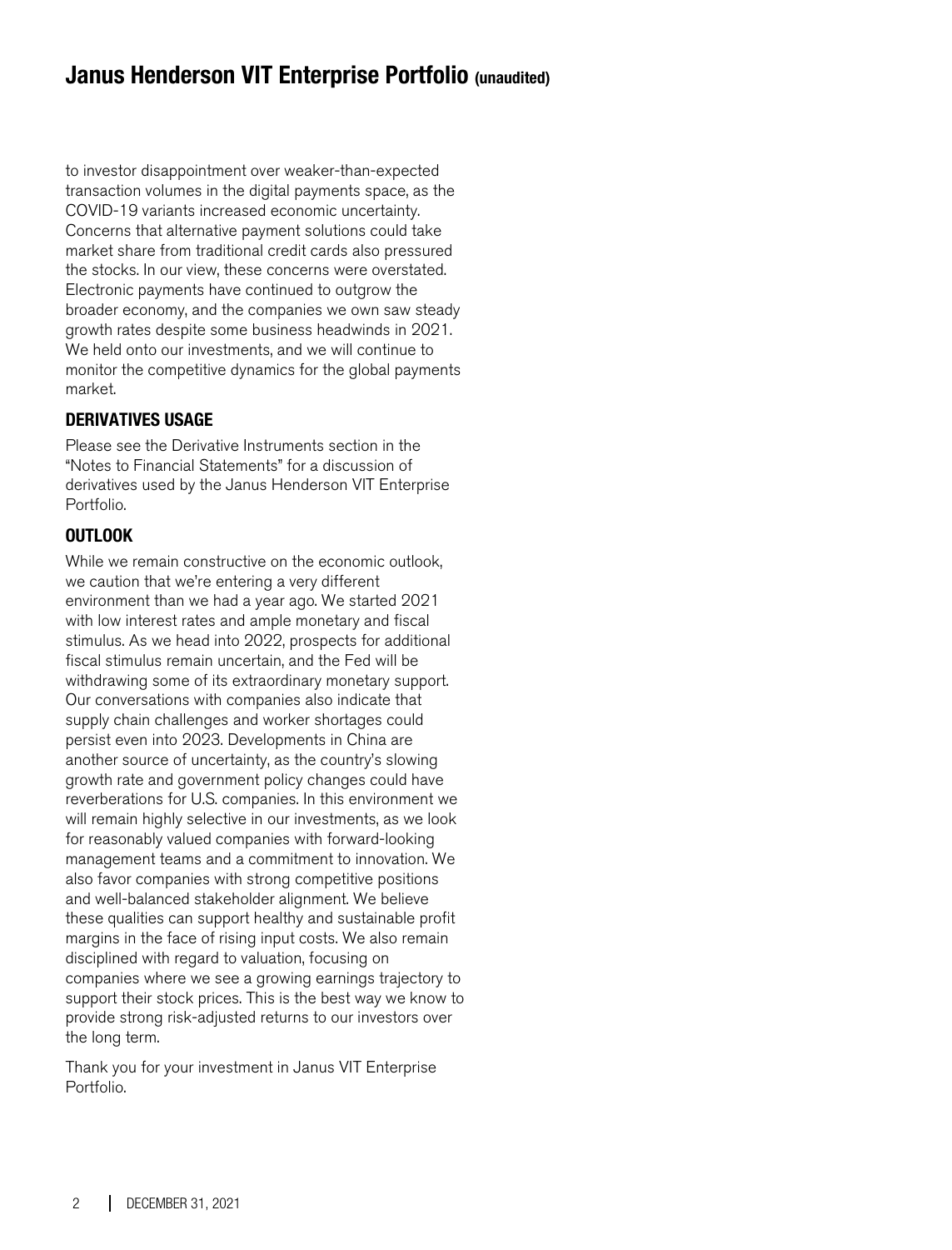| <b>5 Top Contributors - Holdings</b>                                |                   |                          | <b>5 Top Detractors - Holdings</b>                        |                   |                          |
|---------------------------------------------------------------------|-------------------|--------------------------|-----------------------------------------------------------|-------------------|--------------------------|
|                                                                     | Average<br>Weight | Relative<br>Contribution |                                                           | Average<br>Weight | Relative<br>Contribution |
| <b>ON Semiconductor Corp</b>                                        | 1.89%             | 1.32%                    | Global Payments Inc                                       | 1.51%             | $-1.00\%$                |
| <b>KLA Corp</b>                                                     | 2.71%             | 1.03%                    | WEX Inc.<br><b>Fidelity National Information Services</b> | 1.57%             | $-0.79%$                 |
| LPL Financial Holdings Inc                                          | 2.65%             | 0.78%                    | <b>Inc</b>                                                | 1.51%             | $-0.62%$                 |
| Constellation Software Inc/Canada<br>JB Hunt Transport Services Inc | 2.26%<br>1.97%    | 0.66%<br>0.62%           | Wix.com Ltd<br>Vroom Inc.                                 | $0.60\%$<br>0.40% | $-0.51%$<br>$-0.49%$     |
|                                                                     |                   |                          |                                                           |                   |                          |

### **5 Top Contributors - Sectors**\*

|                               |              |                       | <b>Russell Midcap</b> |
|-------------------------------|--------------|-----------------------|-----------------------|
|                               | Relative     | Portfolio             | <b>Growth Index</b>   |
|                               | Contribution | <b>Average Weight</b> | <b>Average Weight</b> |
| <b>Communication Services</b> | 2.88%        | 0.91%                 | 5.58%                 |
| <b>Financials</b>             | 2.39%        | 11.56%                | 4.16%                 |
| <b>Consumer Staples</b>       | 0.70%        | $0.00\%$              | 2.60%                 |
| Materials                     | 0.60%        | 0.96%                 | 1.94%                 |
| Industrials                   | 0.30%        | 14.45%                | 13.32%                |
|                               |              |                       |                       |

### **5 Top Detractors - Sectors**\*

|                        | Relative     | <b>Portfolio</b>      | <b>Russell Midcap</b><br><b>Growth Index</b> |
|------------------------|--------------|-----------------------|----------------------------------------------|
|                        | Contribution | <b>Average Weight</b> | <b>Average Weight</b>                        |
| Consumer Discretionary | $-0.93\%$    | 8.51%                 | 13.56%                                       |
| Other**                | $-0.46%$     | 3.78%                 | $0.00\%$                                     |
| <b>Health Care</b>     | $-0.38%$     | 17.21%                | 19.62%                                       |
| Real Estate            | $-0.28%$     | 2.40%                 | 1.86%                                        |
| Energy                 | $-0.13%$     | 1.43%                 | 1.03%                                        |

Relative contribution reflects how the portolio's holdings impacted return relative to the benchmark. Cash and securities not held in the portfolio are not shown. For equity portfolios, relative contribution compares the performance of a security in the portfolio to the benchmark's total return, factoring in the difference in weight of that security in the benchmark. Returns are calculated using daily returns and previous day ending weights rolled up by ticker, excluding fixed income securities, gross of advisory fees, may exclude certain derivatives and will differ from actual performance. Performance attribution reflects returns gross of advisory fees and may differ from actual returns as they are based on end of day holdings. Attribution is calculated by geometrically linking daily returns for the portfolio and index.

\* Based on sector classification according to the Global Industry Classification Standard ("GICS") codes, which are the exclusive property and a service mark of MSCI Inc. and Standard & Poor's.

\*\* Not a GICS classified sector.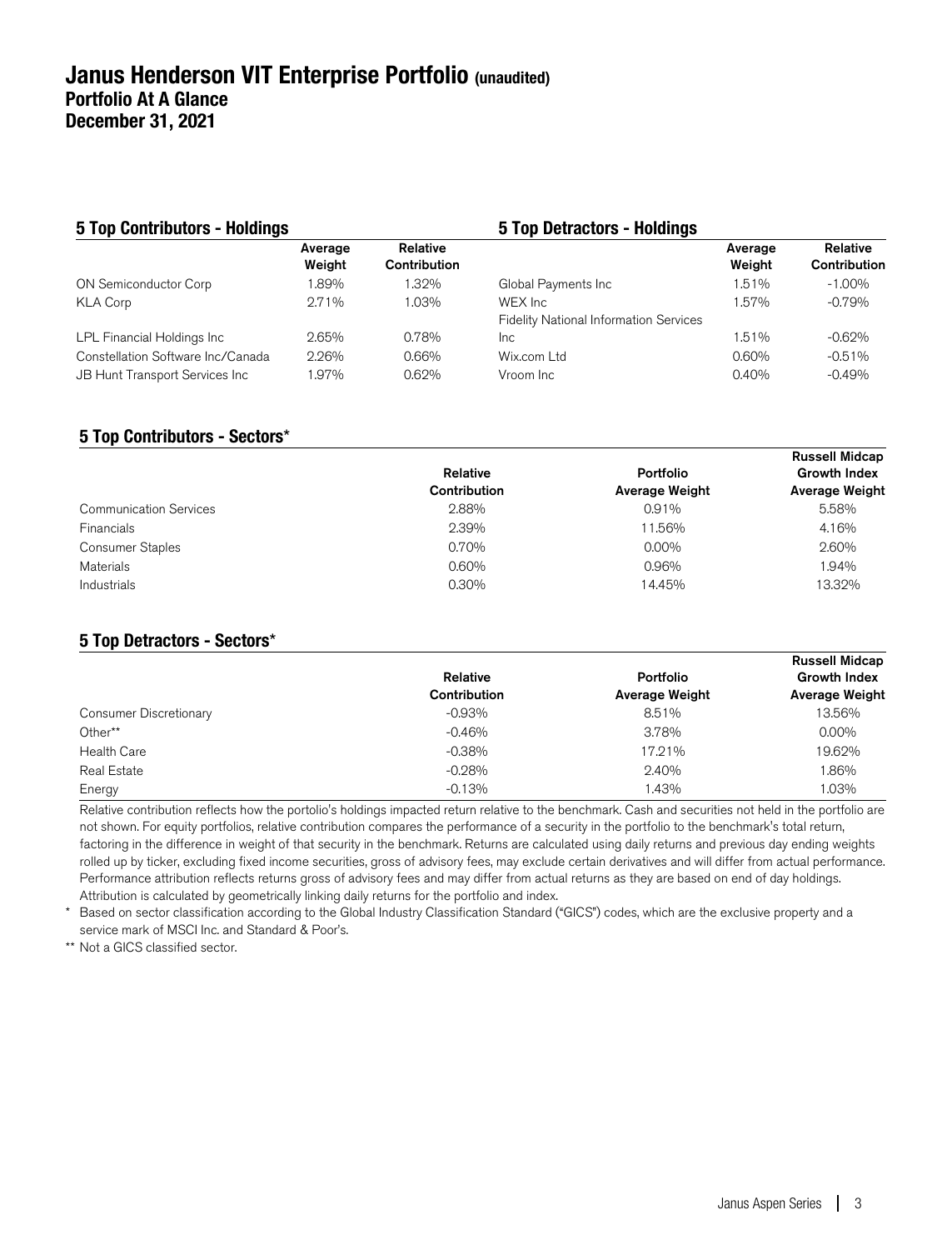### **Janus Henderson VIT Enterprise Portfolio (unaudited) Portfolio At A Glance December 31, 2021**

| 5 Largest Equity Holdings - (% of Net Assets) |         | Asset Allocation - (% of Net Assets) |         |
|-----------------------------------------------|---------|--------------------------------------|---------|
| <b>KLA Corp</b>                               |         | Common Stocks                        | 96.1%   |
| Semiconductor & Semiconductor Equipment       | $3.0\%$ | <b>Investment Companies</b>          | $3.5\%$ |
| SS&C Technologies Holdings Inc                |         | Investments Purchased with Cash      |         |
| Software                                      | $3.0\%$ | Collateral from Securities Lending   | $0.0\%$ |
| LPL Financial Holdings Inc                    |         | Other                                | $0.4\%$ |
| Capital Markets                               | $3.0\%$ |                                      | 100.0%  |
| ON Semiconductor Corp                         |         |                                      |         |
| Semiconductor & Semiconductor Equipment       | $3.0\%$ |                                      |         |
| Constellation Software Inc/Canada             |         |                                      |         |
| Software                                      | 2.8%    |                                      |         |
|                                               | 14.8%   |                                      |         |

### Top Country Allocations - Long Positions - (% of Investment Securities)

| As of December 31, 2021 |      |     |     |     |       | As of December 31, 2020 |         |      |     |     |     |       |
|-------------------------|------|-----|-----|-----|-------|-------------------------|---------|------|-----|-----|-----|-------|
| <b>United States</b>    |      |     |     |     | 85.9% | <b>United States</b>    |         |      |     |     |     | 86.8% |
| Canada                  | 7.4% |     |     |     |       | Canada                  |         | 6.1% |     |     |     |       |
| Israel                  | 2.7% |     |     |     |       | Israel                  | $3.0\%$ |      |     |     |     |       |
| Ireland                 | 2.0% |     |     |     |       | Australia               | $1.7\%$ |      |     |     |     |       |
| United Kingdom          | 1.0% |     |     |     |       | Ireland                 | 0.9%    |      |     |     |     |       |
| $0\%$                   | 20%  | 40% | 60% | 80% | 100%  |                         | $O\%$   | 20%  | 40% | 60% | 80% | 100%  |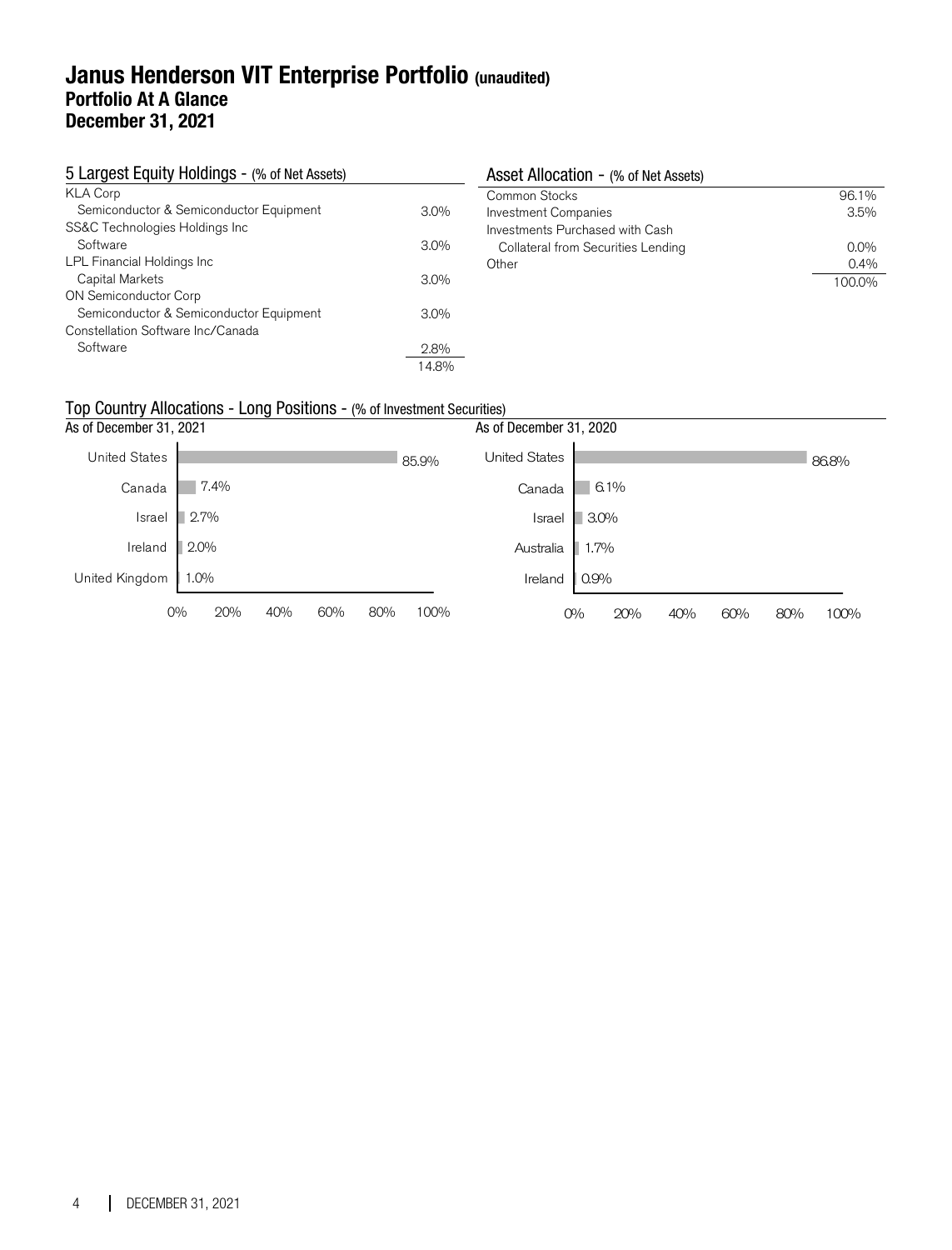### **Janus Henderson VIT Enterprise Portfolio (unaudited) Performance**



| Average Annual Total Return - for the periods ended December 31, 2021 | <b>Prospectus Expense Ratios</b> |                     |             |                            |                                                             |
|-----------------------------------------------------------------------|----------------------------------|---------------------|-------------|----------------------------|-------------------------------------------------------------|
|                                                                       | One<br>Year                      | <b>Five</b><br>Year | Ten<br>Year | <b>Since</b><br>Inception* | <b>Total Annual Fund</b><br>Operating Expenses <sup>#</sup> |
| <b>Institutional Shares</b>                                           | 16.83%                           | 19.13%              | 17.23%      | 11.91%                     | 0.72%                                                       |
| Service Shares                                                        | 16.54%                           | 18.84%              | 16.93%      | 11.62%                     | 0.97%                                                       |
| Russell Midcap Growth Index                                           | 12.73%                           | 19.83%              | 16.63%      | 11.03%                     |                                                             |
| Morningstar Quartile - Institutional Shares                           | 2nd                              | 3rd                 | 1st         | 1st                        |                                                             |
| Morningstar Ranking - based on total                                  |                                  |                     |             |                            |                                                             |
| returns for Mid-Cap Growth Funds                                      | 160/599                          | 320/534             | 102/499     | 33/149                     |                                                             |

Returns quoted are past performance and do not guarantee future results; current performance may be lower or higher. Investment returns and principal value will vary; there may be a gain or loss when shares are sold. For the most recent month-end performance call 800.668.0434 or visit janushenderson.com/VITperformance.

Performance may be affected by risks that include those associated with foreign and emerging markets, fixed income securities, high-yield and high-risk securities, undervalued, overlooked and smaller capitalization companies, real estate related securities including Real Estate Investment Trusts (REITs), Environmental, Social and Governance (ESG) factors, non-diversification, portfolio turnover, derivatives, short sales, initial public offerings (IPOs) and potential conflicts of interest. Each product has different risks. Please see the prospectus for more information about risks, holdings and other details.

Returns do not reflect the deduction of fees, charges or expenses of any insurance product or qualified plan. If applied, returns would have been lower.

Returns include reinvestment of all dividends and distributions and do not reflect the deduction of taxes that a shareholder would pay on Portfolio distributions or redemptions of Portfolio shares. The returns do not include adjustments in accordance with generally accepted accounting principles required at the period end for financial reporting purposes.

Performance for Service Shares prior to December 31, 1999 reflects the performance of Institutional Shares, adjusted to reflect the expenses of Service Shares.

Ranking is for the share class shown only; other classes may have different performance characteristics.

© 2021 Morningstar, Inc. All Rights Reserved.

There is no assurance that the investment process will consistently lead to successful investing.

See Notes to Schedule of Investments and Other Information for index definitions.

Index performance does not reflect the expenses of managing a portfolio as an index is unmanaged and not available for direct investment.

See "Useful Information About Your Portfolio Report."

\*The Portfolio's inception date – September 13, 1993

See important disclosures on the next page.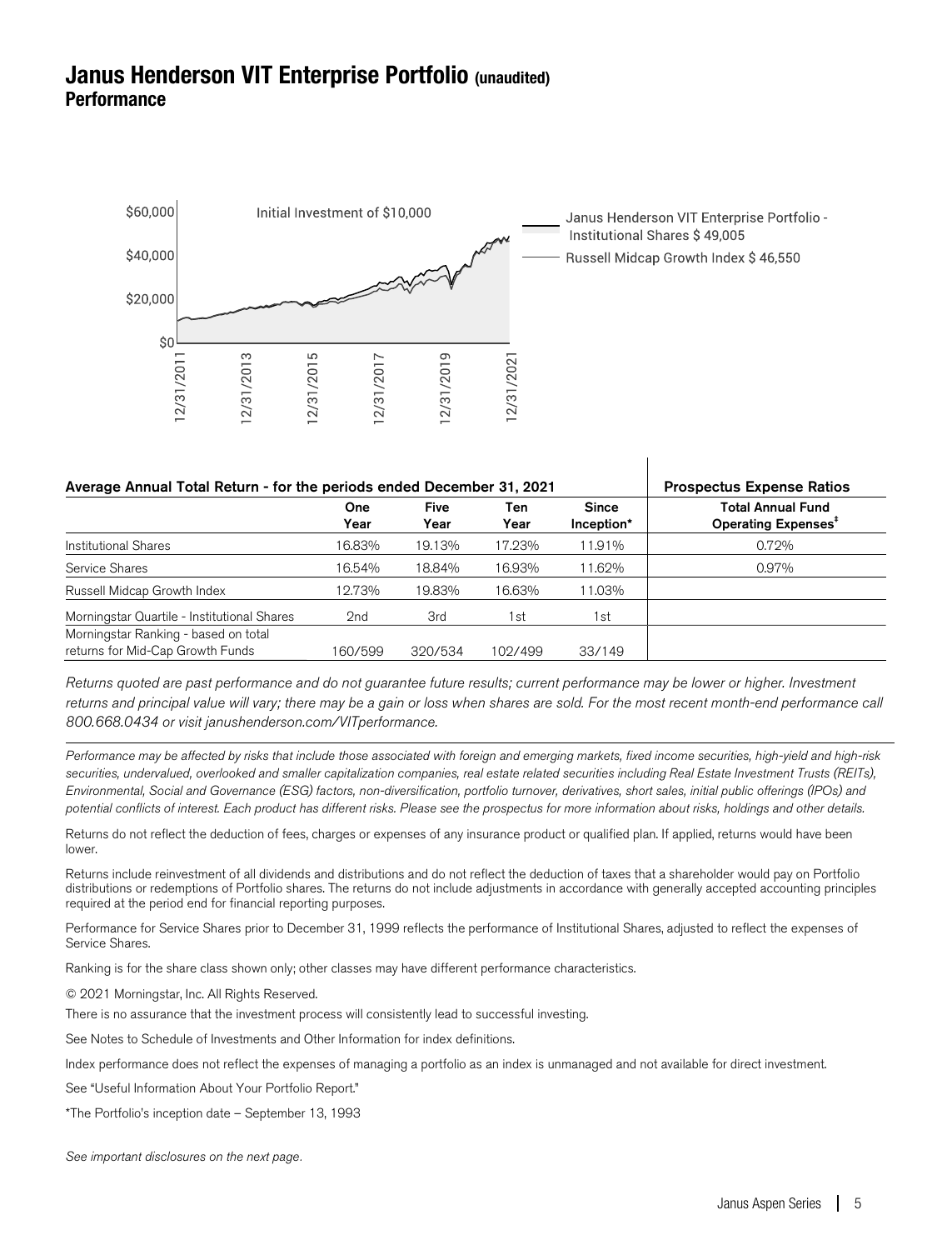### **Janus Henderson VIT Enterprise Portfolio (unaudited) Performance**

‡ As stated in the prospectus. See Financial Highlights for actual expense ratios during the reporting period.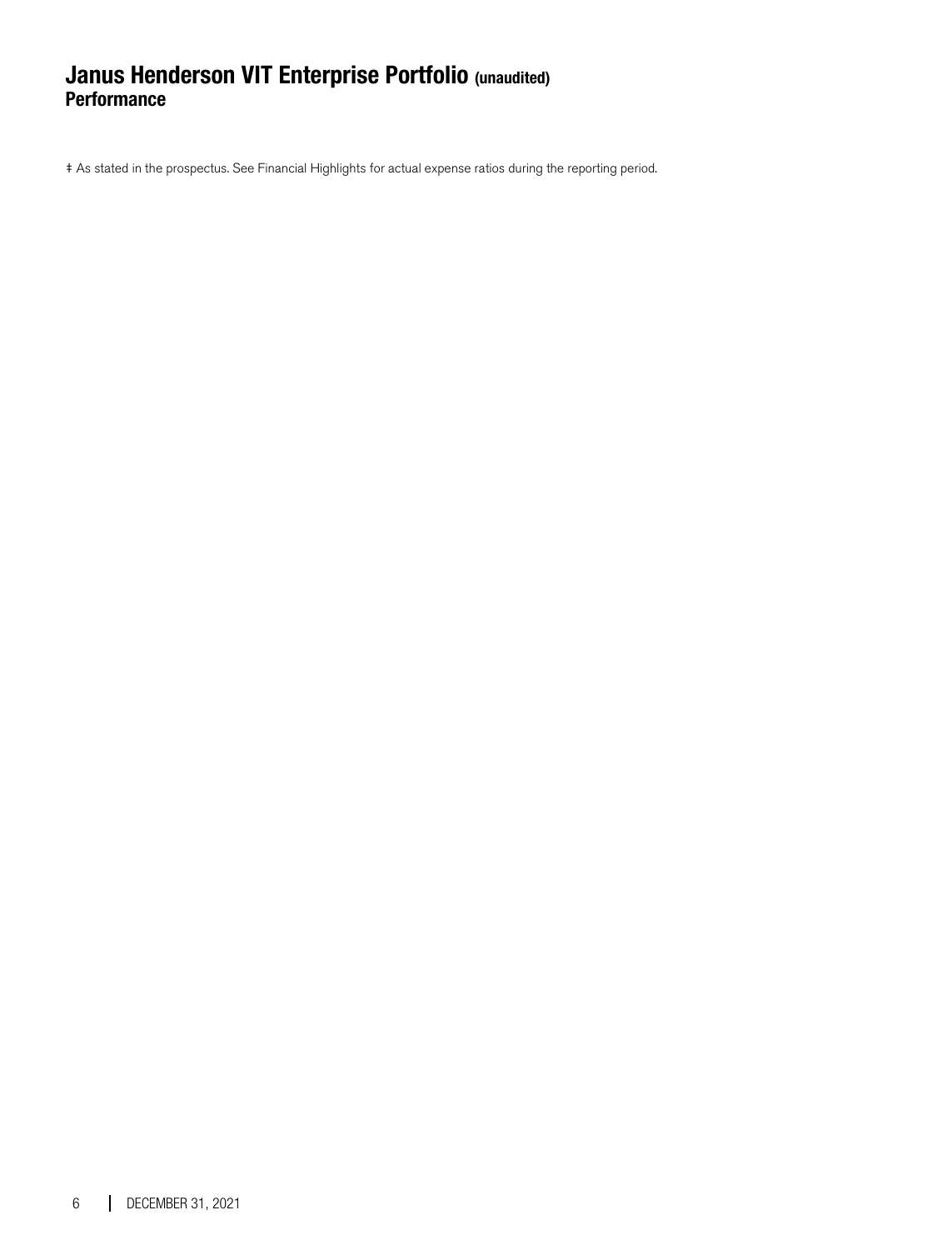### **Janus Henderson VIT Enterprise Portfolio (unaudited) Expense Examples**

As a shareholder of the Portfolio, you incur two types of costs: (1) transaction costs and (2) ongoing costs, including management fees; 12b-1 distribution and shareholder servicing fees (applicable to Service Shares only); transfer agent fees and expenses payable pursuant to the Transfer Agency Agreement; and other Portfolio expenses. This example is intended to help you understand your ongoing costs (in dollars) of investing in the Portfolio and to compare these costs with the ongoing costs of investing in other mutual funds. To do so, compare this 5% hypothetical example with the 5% hypothetical examples that appear in the shareholder reports of the other funds. The example is based upon an investment of \$1,000 invested at the beginning of the period and held for the sixmonths indicated, unless noted otherwise in the table and footnotes below.

### Actual Expenses

The information in the table under the heading "Actual" provides information about actual account values and actual expenses. You may use the information in these columns, together with the amount you invested, to estimate the expenses that you paid over the period. Simply divide your account value by \$1,000 (for example, an \$8,600 account value divided by \$1,000 = 8.6), then multiply the result by the number in the appropriate column for your share class under the heading entitled "Expenses Paid During Period" to estimate the expenses you paid on your account during the period.

### Hypothetical Example for Comparison Purposes

The information in the table under the heading "Hypothetical (5% return before expenses)" provides information about hypothetical account values and hypothetical expenses based upon the Portfolio's actual expense ratio and an assumed rate of return of 5% per year before expenses, which is not the Portfolio's actual return. The hypothetical account values and expenses may not be used to estimate the actual ending account balance or expenses you paid for the period. You may use this information to compare the ongoing costs of investing in the Portfolio and other funds. To do so, compare this 5% hypothetical example with the 5% hypothetical examples that appear in the shareholder reports of the other funds. Additionally, for an analysis of the fees associated with an investment in either share class or other similar funds, please visit www.finra.org/fundanalyzer.

Please note that the expenses shown in the table are meant to highlight your ongoing costs only and do not reflect any transaction costs, such as any charges at the separate account level or contract level. These fees are fully described in the Portfolio's prospectuses. Therefore, the hypothetical examples are useful in comparing ongoing costs only, and will not help you determine the relative total costs of owning different funds. In addition, if these transaction costs were included, your costs would have been higher.

|                | Actual                                           |                                          |                                                                          | (5% return before expenses)                      |                            |                                                                                                             |                                               |
|----------------|--------------------------------------------------|------------------------------------------|--------------------------------------------------------------------------|--------------------------------------------------|----------------------------|-------------------------------------------------------------------------------------------------------------|-----------------------------------------------|
|                | <b>Beginning</b><br>Account<br>Value<br>(7/1/21) | Ending<br>Account<br>Value<br>(12/31/21) | <b>Expenses</b><br><b>Paid During</b><br>Period<br>$(7/1/21 - 12/31/21)$ | <b>Beginning</b><br>Account<br>Value<br>(7/1/21) | Ending<br>Account<br>Value | <b>Expenses</b><br><b>Paid During</b><br>Period<br>$(12/31/21)$ $(7/1/21 - 12/31/21)$ $(7/1/21 - 12/31/21)$ | <b>Net Annualized</b><br><b>Expense Ratio</b> |
| Institutional  |                                                  |                                          |                                                                          |                                                  |                            |                                                                                                             |                                               |
| <b>Shares</b>  | \$1,000.00                                       | \$1,067.20                               | \$3.75                                                                   | \$1,000.00                                       | \$1,021.58                 | \$3.67                                                                                                      | 0.72%                                         |
| Service Shares | \$1,000,00                                       | \$1,065,90                               | \$5.10                                                                   | \$1,000,00                                       | \$1,020.27                 | \$4.99                                                                                                      | 0.98%                                         |

†Expenses Paid During Period are equal to the Net Annualized Expense Ratio multiplied by the average account value over the period, multiplied by 184/365 (to reflect the one-half year period). Expenses in the examples include the effect of applicable fee waivers and/or expense reimbursements, if any. Had such waivers and/or reimbursements not been in effect, your expenses would have been higher. Please refer to the

Notes to Financial Statements or the Portfolio's prospectuses for more information regarding waivers and/or reimbursements.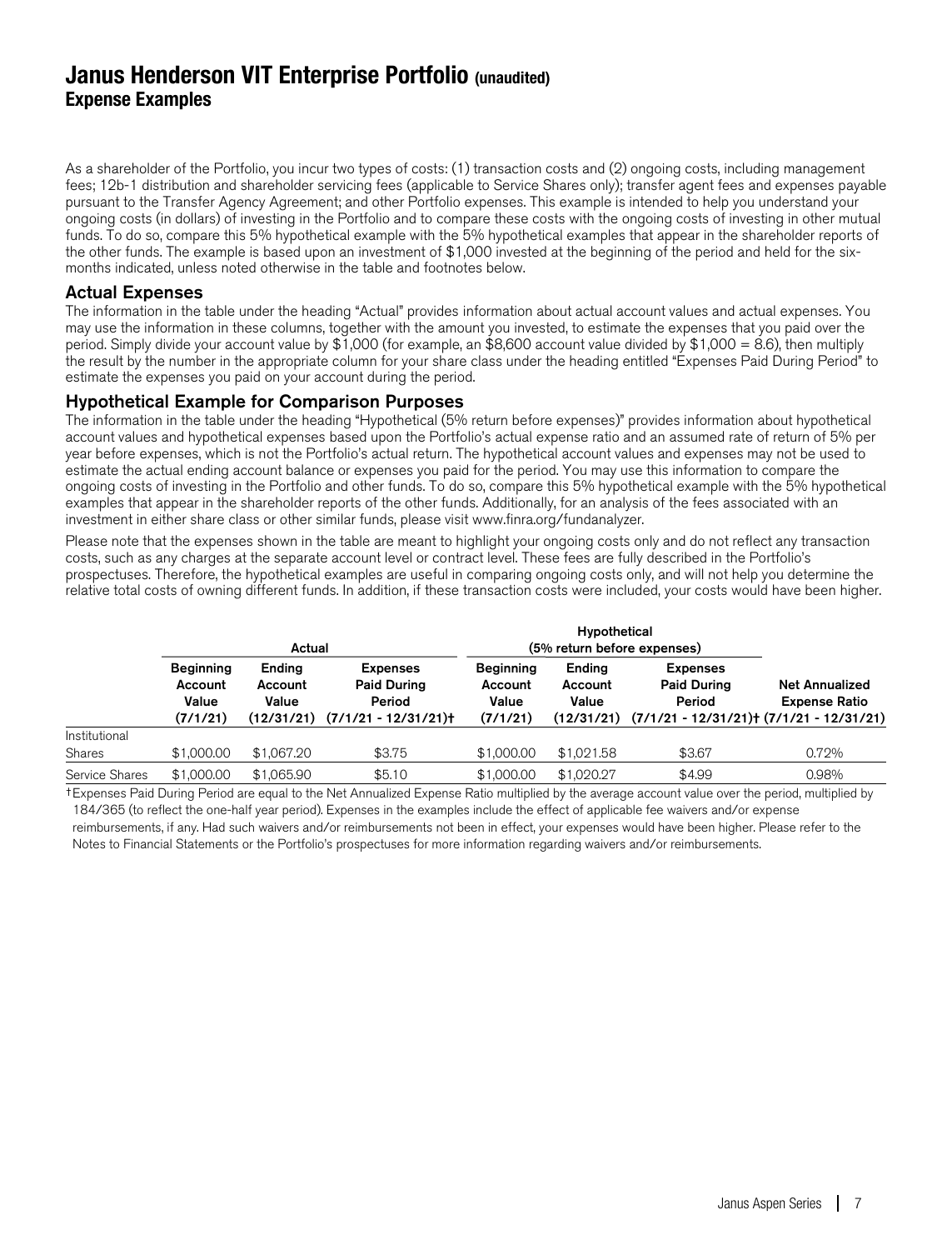|                                                                                                | Shares or<br><b>Principal Amounts</b> | Value                    |
|------------------------------------------------------------------------------------------------|---------------------------------------|--------------------------|
| Common Stocks-96.1%                                                                            |                                       |                          |
| Aerospace & Defense - 2.9%                                                                     |                                       |                          |
| L3Harris Technologies Inc                                                                      | 115,491                               | \$24,627,301             |
| Teledyne Technologies Inc*                                                                     | 61,204                                | 26,739,416               |
|                                                                                                |                                       | 51,366,717               |
| Airlines - 0.9%                                                                                |                                       |                          |
| Ryanair Holdings PLC (ADR)*<br>Auto Components - 0.5%                                          | 149,167                               | 15,264,259               |
| Visteon Corp*                                                                                  | 86,282                                | 9,589,381                |
| Banks - 0.9%                                                                                   |                                       |                          |
| SVB Financial Group*                                                                           | 24,410                                | 16,555,838               |
| Biotechnology $-2.4%$                                                                          |                                       |                          |
| Abcam PLC (ADR)*                                                                               | 225,238                               | 5,304,355                |
| Ascendis Pharma A/S (ADR)*<br>BioMarin Pharmaceutical Inc*                                     | 52,550<br>135,740                     | 7,069,552<br>11,992,629  |
| Neurocrine Biosciences Inc*                                                                    | 127,646                               | 10,871,610               |
| Sarepta Therapeutics Inc*                                                                      | 82,771                                | 7,453,529                |
|                                                                                                |                                       | 42,691,675               |
| Building Products - 0.4%                                                                       |                                       |                          |
| Zurn Water Solutions Corp                                                                      | 172,061                               | 6,263,020                |
| Capital Markets - 4.8%<br>Cboe Global Markets Inc                                              | 115,677                               | 15,084,281               |
| Charles Schwab Corp                                                                            | 89,037                                | 7,488,012                |
| LPL Financial Holdings Inc                                                                     | 330,060                               | 52,839,305               |
| MSCI Inc                                                                                       | 15,840                                | 9,705,010                |
|                                                                                                |                                       | 85,116,608               |
| Commercial Services & Supplies - 1.8%                                                          |                                       |                          |
| Cimpress PLC*                                                                                  | 152,308<br>338,200                    | 10,906,776               |
| Ritchie Bros Auctioneers Inc                                                                   |                                       | 20,701,222<br>31,607,998 |
| Containers & Packaging - 0.9%                                                                  |                                       |                          |
| Sealed Air Corp                                                                                | 226,673                               | 15,293,627               |
| Diversified Consumer Services - 1.4%                                                           |                                       |                          |
| Frontdoor Inc*                                                                                 | 268,959                               | 9,857,347                |
| Terminix Global Holdings Inc*                                                                  | 332,139                               | 15,022,647               |
| Electric Utilities - 1.6%                                                                      |                                       | 24,879,994               |
| Alliant Energy Corp                                                                            | 452,272                               | 27,801,160               |
| Electrical Equipment - 2.7%                                                                    |                                       |                          |
| Regal Beloit Corp                                                                              | 74,420                                | 12,664,796               |
| Sensata Technologies Holding PLC*                                                              | 567,957                               | 35,037,267               |
|                                                                                                |                                       | 47,702,063               |
| Electronic Equipment, Instruments & Components - 5.6%<br>Dolby Laboratories Inc                | 113,501                               | 10,807,565               |
| Flex Ltd*                                                                                      | 1,377,799                             | 25,255,056               |
| National Instruments Corp                                                                      | 455,395                               | 19,887,100               |
| TE Connectivity Ltd                                                                            | 269,574                               | 43,493,069               |
|                                                                                                |                                       | 99,442,790               |
| Entertainment - 1.3%                                                                           |                                       |                          |
| Liberty Media Corp-Liberty Formula One*<br>Equity Real Estate Investment Trusts (REITs) - 1.4% | 362,073                               | 22,897,497               |
| Lamar Advertising Co                                                                           | 212,144                               | 25,733,067               |
| Health Care Equipment & Supplies - 8.6%                                                        |                                       |                          |
| Boston Scientific Corp*                                                                        | 931,878                               | 39,586,177               |
| Cooper Cos Inc                                                                                 | 72,023                                | 30,173,316               |
| Dentsply Sirona Inc                                                                            | 330,163                               | 18,419,794               |
| ICU Medical Inc*<br><b>STERIS PLC</b>                                                          | 79,713<br>81,166                      | 18,919,083<br>19,756,616 |
| Teleflex Inc                                                                                   | 76,558                                | 25,147,772               |
|                                                                                                |                                       | 152,002,758              |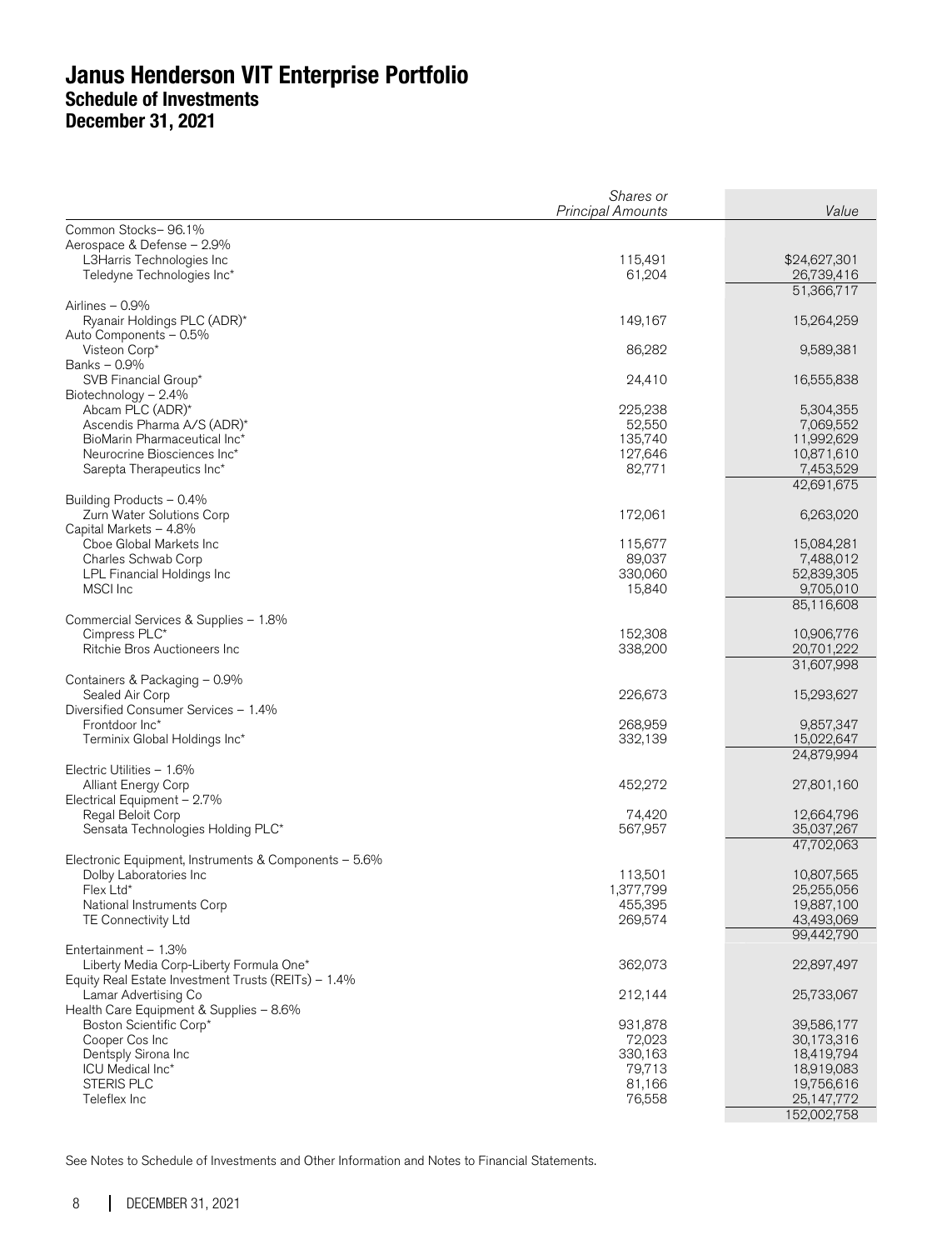|                                                                                  | Shares or                |                          |
|----------------------------------------------------------------------------------|--------------------------|--------------------------|
|                                                                                  | <b>Principal Amounts</b> | Value                    |
| Common Stocks- (continued)<br>Hotels, Restaurants & Leisure - 1.6%               |                          |                          |
| Aramark                                                                          | 408,900                  | \$15,067,965             |
| GVC Holdings PLC*                                                                | 564,780                  | 12,863,529               |
|                                                                                  |                          | 27,931,494               |
| Information Technology Services - 9.9%                                           |                          |                          |
| Amdocs Ltd                                                                       | 404,897                  | 30,302,491               |
| Broadridge Financial Solutions Inc                                               | 184,457                  | 33,722,429<br>22,551,481 |
| Fidelity National Information Services Inc<br>Global Payments Inc                | 206,610<br>154,238       | 20,849,893               |
| GoDaddy Inc*                                                                     | 437,569                  | 37,132,105               |
| WEX Inc*                                                                         | 151,851                  | 21,318,362               |
| Wix.com Ltd*                                                                     | 67,655                   | 10,675,282               |
|                                                                                  |                          | 176,552,043              |
| Insurance $-5.8%$                                                                |                          |                          |
| Aon PLC - Class A<br>Intact Financial Corp                                       | 59,827<br>276,924        | 17,981,603<br>35,999,244 |
| Oscar Health Inc - Class A*                                                      | 22,795                   | 178,941                  |
| Ryan Specialty Group Holdings Inc - Class A*                                     | 381,446                  | 15,391,346               |
| <b>WR Berkley Corp</b>                                                           | 403,904                  | 33,277,651               |
|                                                                                  |                          | 102,828,785              |
| Internet & Direct Marketing Retail - 0.8%                                        |                          |                          |
| Wayfair Inc - Class A*,#<br>Life Sciences Tools & Services - 3.8%                | 76,699                   | 14,570,509               |
| ICON PLC*                                                                        | 66,243                   | 20,515,457               |
| Illumina Inc*                                                                    | 30,195                   | 11,487,386               |
| PerkinElmer Inc                                                                  | 101,934                  | 20,494,850               |
| Waters Corp*                                                                     | 41,988                   | 15,644,729               |
|                                                                                  |                          | 68,142,422               |
| Machinery $-2.3%$                                                                |                          |                          |
| Ingersoll Rand Inc<br><b>Wabtec Corp</b>                                         | 442,534<br>143,265       | 27,379,579<br>13,196,139 |
|                                                                                  |                          | 40,575,718               |
| Oil, Gas & Consumable Fuels - 1.4%                                               |                          |                          |
| Magellan Midstream Partners LP                                                   | 555,540                  | 25,799,278               |
| Pharmaceuticals - 2.3%                                                           |                          |                          |
| Catalent Inc*                                                                    | 217,138                  | 27,800,178               |
| Elanco Animal Health Inc*                                                        | 469,269                  | 13,317,854<br>41,118,032 |
| Professional Services - 0.1%                                                     |                          |                          |
| Upwork Inc*                                                                      | 63,711                   | 2,176,368                |
| Real Estate Management & Development - 0.4%                                      |                          |                          |
| Redfin Corp*                                                                     | 202,183                  | 7,761,805                |
| Road & Rail - 2.7%                                                               |                          |                          |
| JB Hunt Transport Services Inc<br>Semiconductor & Semiconductor Equipment - 9.7% | 235,203                  | 48,075,493               |
| <b>KLA Corp</b>                                                                  | 125,788                  | 54,102,677               |
| Lam Research Corp                                                                | 28,138                   | 20,235,443               |
| Microchip Technology Inc                                                         | 315,913                  | 27,503,386               |
| <b>NXP Semiconductors NV</b>                                                     | 77,880                   | 17,739,506               |
| ON Semiconductor Corp*                                                           | 771,829                  | 52,422,626               |
|                                                                                  |                          | 172,003,638              |
| Software $-11.4%$<br>Atlassian Corp PLC - Class A*                               | 27,720                   | 10,569,359               |
| Ceridian HCM Holding Inc*                                                        | 269,222                  | 28,122,930               |
| Constellation Software Inc/Canada                                                | 26,583                   | 49,326,934               |
| Dynatrace Inc*                                                                   | 209,364                  | 12,635,117               |
| j2 Global Inc*                                                                   | 71,550                   | 7,932,033                |
| Nice Ltd (ADR)*                                                                  | 118,747                  | 36,051,589               |
| SS&C Technologies Holdings Inc                                                   | 654,638                  | 53,667,223               |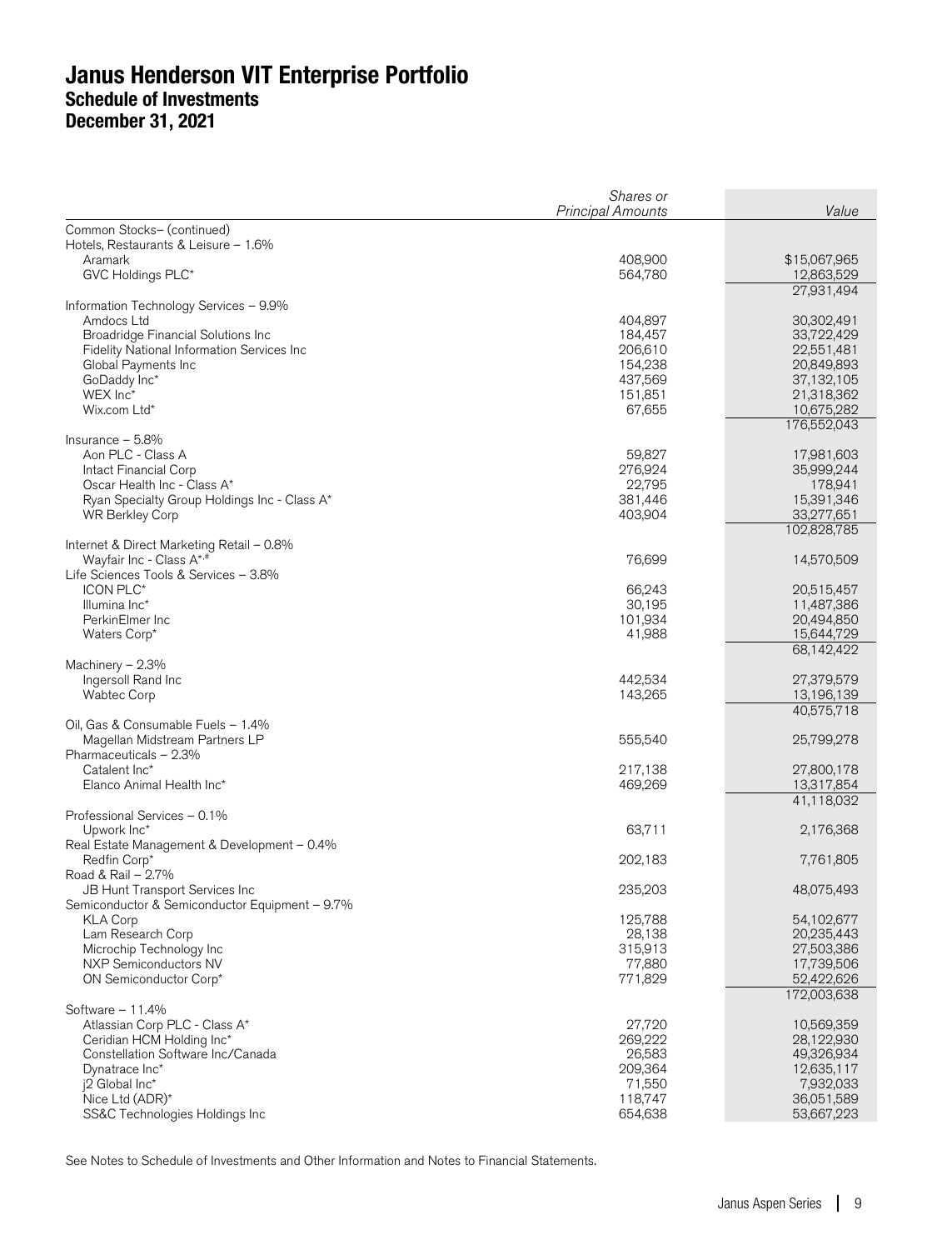|                                                                                           | Shares or<br><b>Principal Amounts</b> | Value           |
|-------------------------------------------------------------------------------------------|---------------------------------------|-----------------|
| Common Stocks- (continued)                                                                |                                       |                 |
| Software- (continued)                                                                     |                                       |                 |
| Topicus.com Inc*                                                                          | 48,848                                | \$4,483,913     |
|                                                                                           |                                       | 202,789,098     |
| Specialty Retail - 3.0%                                                                   |                                       |                 |
| Burlington Stores Inc*                                                                    | 49.359                                | 14,388,642      |
| CarMax Inc*                                                                               | 272,679                               | 35,510,986      |
| Vroom Inc*                                                                                | 258,983                               | 2,794,427       |
|                                                                                           |                                       | 52,694,055      |
| Textiles, Apparel & Luxury Goods - 1.2%                                                   |                                       |                 |
| Gildan Activewear Inc.                                                                    | 496,232                               | 21,035,274      |
| Trading Companies & Distributors - 1.6%                                                   |                                       |                 |
| Ferguson PLC                                                                              | 162,835                               | 28,878,956      |
| Total Common Stocks (cost \$916,209,475)                                                  |                                       | 1,707,141,420   |
| Investment Companies-3.5%                                                                 |                                       |                 |
| Money Markets - 3.5%                                                                      |                                       |                 |
| Janus Henderson Cash Liquidity Fund LLC, 0.0570% <sup>®, £</sup> (cost \$62,157,557)      | 62,151,342                            | 62,157,557      |
| Investments Purchased with Cash Collateral from Securities Lending-0%                     |                                       |                 |
| Investment Companies - 0%                                                                 |                                       |                 |
| Janus Henderson Cash Collateral Fund LLC, 0% <sup>", £</sup>                              | 358,400                               | 358,400         |
| Time Deposits $-0\%$                                                                      |                                       |                 |
| Royal Bank of Canada, 0.0400%, 1/3/22                                                     | \$89,600                              | 89,600          |
| Total Investments Purchased with Cash Collateral from Securities Lending (cost \$448,000) |                                       | 448,000         |
| Total Investments (total cost \$978,815,032) – 99.6%                                      |                                       | 1,769,746,977   |
| Cash, Receivables and Other Assets, net of Liabilities - 0.4%                             |                                       | 6,627,343       |
| Net Assets - 100%                                                                         |                                       | \$1,776,374,320 |

#### Summary of Investments by Country - (Long Positions) (unaudited)

|                      |                 | $%$ of<br>Investment |
|----------------------|-----------------|----------------------|
| Country              | Value           | <b>Securities</b>    |
| <b>United States</b> | \$1,519,887,008 | 85.9%                |
| Canada               | 131,546,587     | 7.4                  |
| Israel               | 46,726,871      | 2.7                  |
| Ireland              | 35,779,716      | 2.0                  |
| United Kingdom       | 18,167,884      | 1.0                  |
| Australia            | 10,569,359      | 0.6                  |
| Denmark              | 7,069,552       | 0.4                  |
| Total                | \$1,769,746,977 | 100.0%               |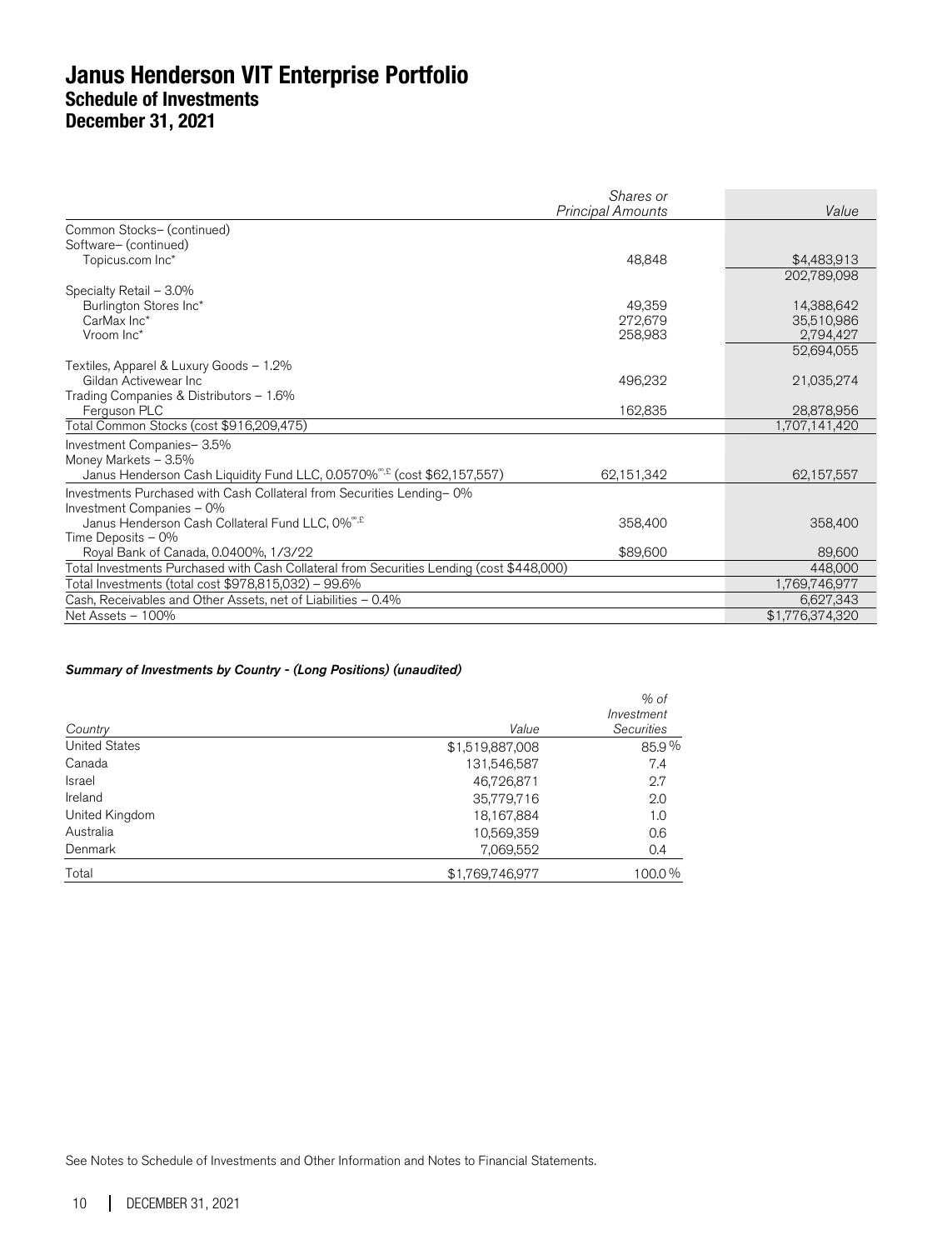#### Schedules of Affiliated Investments – (% of Net Assets)

|                                                                                                          | Gain/(Loss) | Depreciation  | at 12/31/21      |
|----------------------------------------------------------------------------------------------------------|-------------|---------------|------------------|
| Investment Companies - 3.5%<br>Money Markets - 3.5%                                                      |             |               |                  |
| Janus Henderson Cash Liquidity Fund<br>LLC, 0.0570%<br>\$<br>43.105                                      | \$<br>3,439 | \$<br>(3,439) | \$<br>62,157,557 |
| Investments Purchased with Cash Collateral from Securities Lending - 0.0%<br>Investment Companies - 0.0% |             |               |                  |
| Janus Henderson Cash Collateral Fund<br>$26,150^{\circ}$<br>LLC, 0%                                      | -           |               | 358,400          |
| \$<br>69,255<br>Total Affiliated Investments - 3.5%                                                      | \$<br>3.439 | \$<br>(3,439) | \$<br>62,515,957 |

|                                                                                                          | Value       |             |                | Value       |
|----------------------------------------------------------------------------------------------------------|-------------|-------------|----------------|-------------|
|                                                                                                          | at 12/31/20 | Purchases   | Sales Proceeds | at 12/31/21 |
| Investment Companies - 3.5%<br>Money Markets - 3.5%                                                      |             |             |                |             |
| Janus Henderson Cash Liquidity Fund<br>LLC, 0.0570%                                                      | 67,878,884  | 289.985.609 | (295,706,936)  | 62,157,557  |
| Investments Purchased with Cash Collateral from Securities Lending - 0.0%<br>Investment Companies - 0.0% |             |             |                |             |
| Janus Henderson Cash Collateral Fund<br>LLC. 0%                                                          | 2.859.857   | 121.782.433 | (124.283.890)  | 358,400     |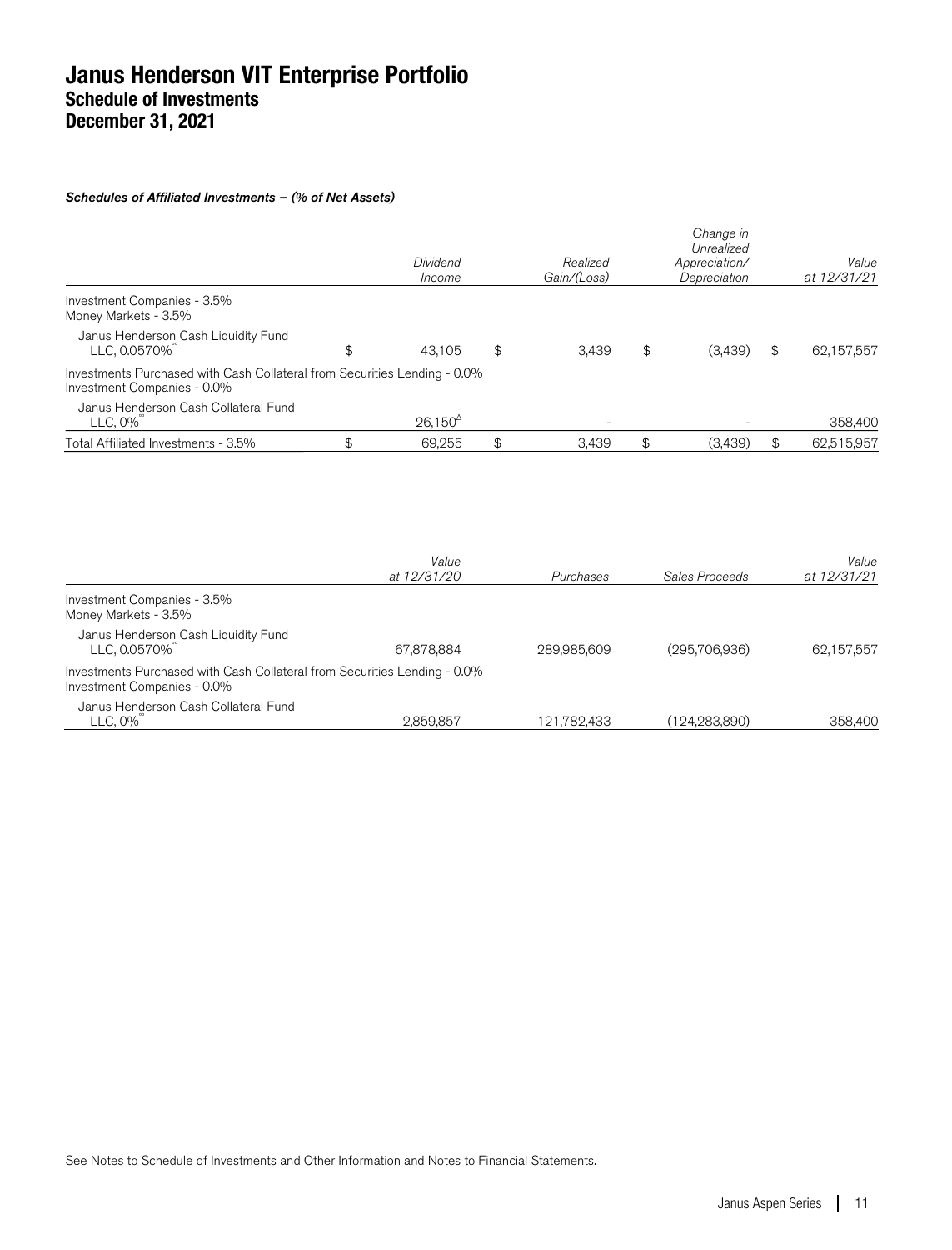#### Schedule of Forward Foreign Currency Exchange Contracts

| Counterparty/<br>Foreign Currency             | Settlement<br>Date | Foreign Currency<br>Amount (Sold)/<br>Purchased | <b>USD Currency</b><br>Amount (Sold)/<br>Purchased | Market Value and<br>Unrealized<br>Appreciation/<br>(Depreciation) |
|-----------------------------------------------|--------------------|-------------------------------------------------|----------------------------------------------------|-------------------------------------------------------------------|
| Barclays Capital, Inc.:                       |                    |                                                 |                                                    |                                                                   |
| Canadian Dollar                               | 1/20/22            | (13, 124, 000)                                  | \$<br>10,619,496                                   | 243,105                                                           |
| Citibank, National Association:               |                    |                                                 |                                                    |                                                                   |
| Canadian Dollar                               | 1/20/22            | (14,881,000)                                    | 12,031,613                                         | 266,063                                                           |
| Canadian Dollar                               | 1/20/22            | (583,000)                                       | 455,766                                            | (5, 178)                                                          |
| Euro                                          | 1/20/22            | 609,000                                         | (691, 335)                                         | 2,200                                                             |
| Euro                                          | 1/20/22            | (715,000)                                       | 808,979                                            | (5,270)                                                           |
|                                               |                    |                                                 |                                                    | 257,815                                                           |
| Credit Suisse International:                  |                    |                                                 |                                                    |                                                                   |
| Canadian Dollar                               | 1/20/22            | 2,596,000                                       | (2,041,453)                                        | 11,055                                                            |
| Canadian Dollar                               | 1/20/22            | 943,000                                         | (761, 817)                                         | (16,241)                                                          |
| Euro                                          | 1/20/22            | 799,000                                         | (907, 591)                                         | 2,317                                                             |
| Euro                                          | 1/20/22            | 1,040,000                                       | (1, 204, 953)                                      | (20,591)                                                          |
| Euro                                          | 1/20/22            | (8,711,800)                                     | 10,150,850                                         | 229,769                                                           |
| Euro                                          | 1/20/22            | (1,479,000)                                     | 1,674,627                                          | (9,672)                                                           |
|                                               |                    |                                                 |                                                    | 196,637                                                           |
| HSBC Securities (USA), Inc.:                  |                    |                                                 |                                                    |                                                                   |
| Canadian Dollar                               | 1/20/22            | (14,881,000)                                    | 12,027,820                                         | 262,270                                                           |
| Euro                                          | 1/20/22            | 2,078,000                                       | (2,354,699)                                        | 11,748                                                            |
| Euro                                          | 1/20/22            | 1,024,000                                       | (1, 193, 602)                                      | (27, 461)                                                         |
| Euro                                          | 1/20/22            | (6,846,000)                                     | 7,982,237                                          | 185,947                                                           |
|                                               |                    |                                                 |                                                    | 432,504                                                           |
| JPMorgan Chase Bank, National<br>Association: |                    |                                                 |                                                    |                                                                   |
| Canadian Dollar                               | 1/20/22            | (2,449,000)                                     | 1,963,320                                          | 27,037                                                            |
| Euro                                          | 1/20/22            | 1,990,000                                       | (2, 299, 198)                                      | (32,968)                                                          |
| Euro                                          | 1/20/22            | (6,666,000)                                     | 7,770,370                                          | 179,065                                                           |
|                                               |                    |                                                 |                                                    | 173,134                                                           |
| State Street Bank and Trust Company:          |                    |                                                 |                                                    |                                                                   |
| Euro                                          | 1/20/22            | 614,000                                         | (692, 335)                                         | 6,894                                                             |
| Euro                                          | 1/20/22            | (562,000)                                       | 651,968                                            | 11,957                                                            |
|                                               |                    |                                                 |                                                    | 18,851                                                            |
| Total                                         |                    |                                                 | \$                                                 | 1,322,046                                                         |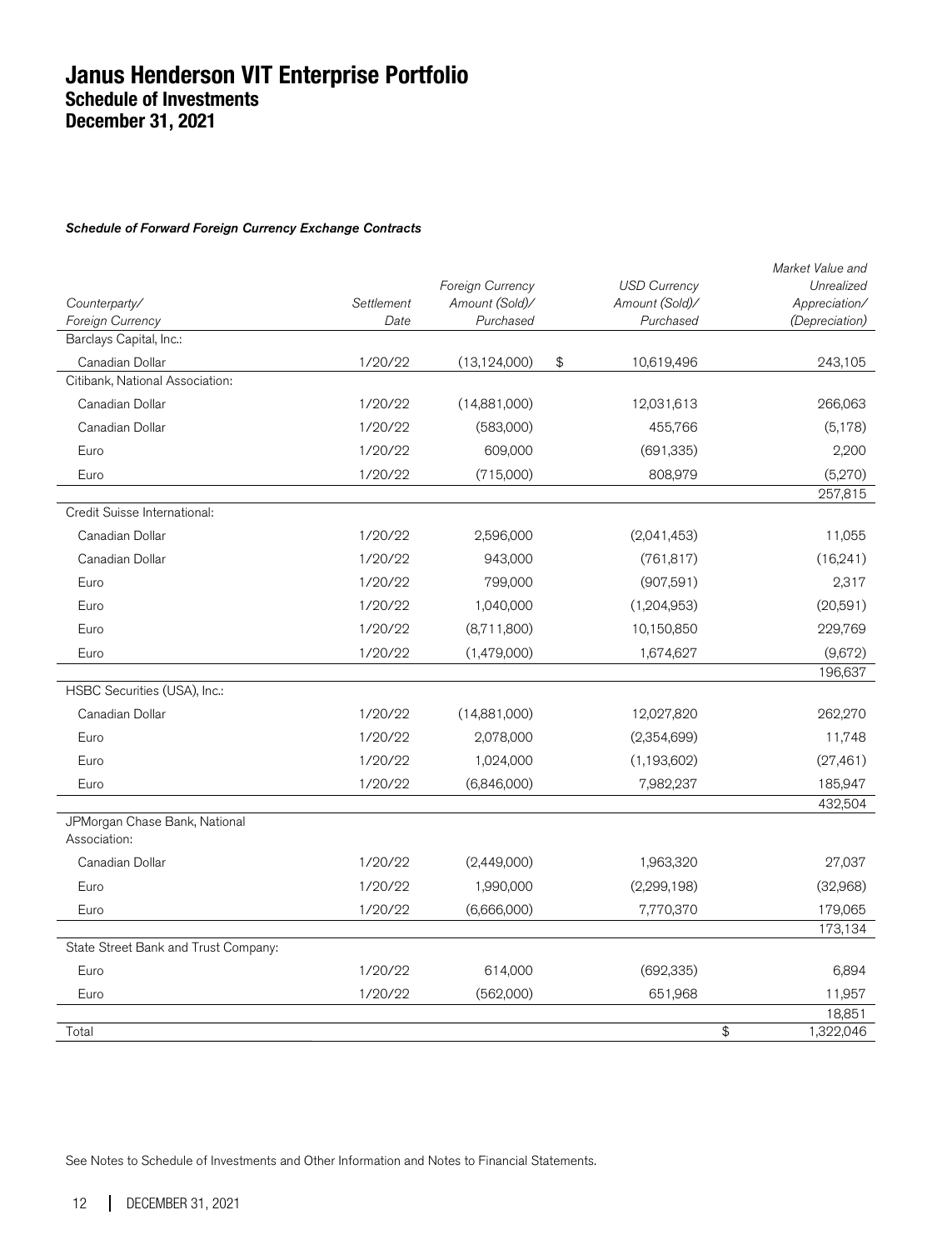The following table, grouped by derivative type, provides information about the fair value and location of derivatives within the Statement of Assets and Liabilities as of December 31, 2021.

#### Fair Value of Derivative Instruments (not accounted for as hedging instruments) as of December 31, 2021

|                                                                              | Currency<br>Contracts |
|------------------------------------------------------------------------------|-----------------------|
| <b>Asset Derivatives:</b><br>Forward foreign currency exchange contracts     | \$1,439,427           |
| <b>Liability Derivatives:</b><br>Forward foreign currency exchange contracts | \$117,381             |

The following tables provide information about the effect of derivatives and hedging activities on the Portfolio's Statement of Operations for the year ended December 31, 2021.

#### The effect of Derivative Instruments (not accounted for as hedging instruments) on the Statement of Operations for the year ended December 31, 2021

#### Amount of Realized Gain/(Loss) Recognized on Derivatives

|                                             | Currency   |
|---------------------------------------------|------------|
| Derivative                                  | Contracts  |
| Forward foreign currency exchange contracts | \$ 620,474 |

| Amount of Change in Unrealized Appreciation/Depreciation Recognized on Derivatives |             |
|------------------------------------------------------------------------------------|-------------|
|                                                                                    | Currency    |
| Derivative                                                                         | Contracts   |
| Forward foreign currency exchange contracts                                        | \$1,519,436 |

Please see the "Net Realized Gain/(Loss) on Investments" and "Change in Unrealized Net Appreciation/Depreciation" sections of the Portfolio's Statement of Operations.

#### Average Ending Monthly Value of Derivative Instruments During the Year Ended December 31, 2021

|                                                        | Value*       |
|--------------------------------------------------------|--------------|
| Forward foreign currency exchange contracts, purchased | \$15,577,670 |
| Forward foreign currency exchange contracts, sold      | 80.205.617   |

\* Forward foreign currency exchange contracts are reported as the average ending monthly currency amount purchased or sold. Futures contracts and centrally-cleared swaps are reported as the average ending monthly notional value. Options are reported as the average ending monthly market value.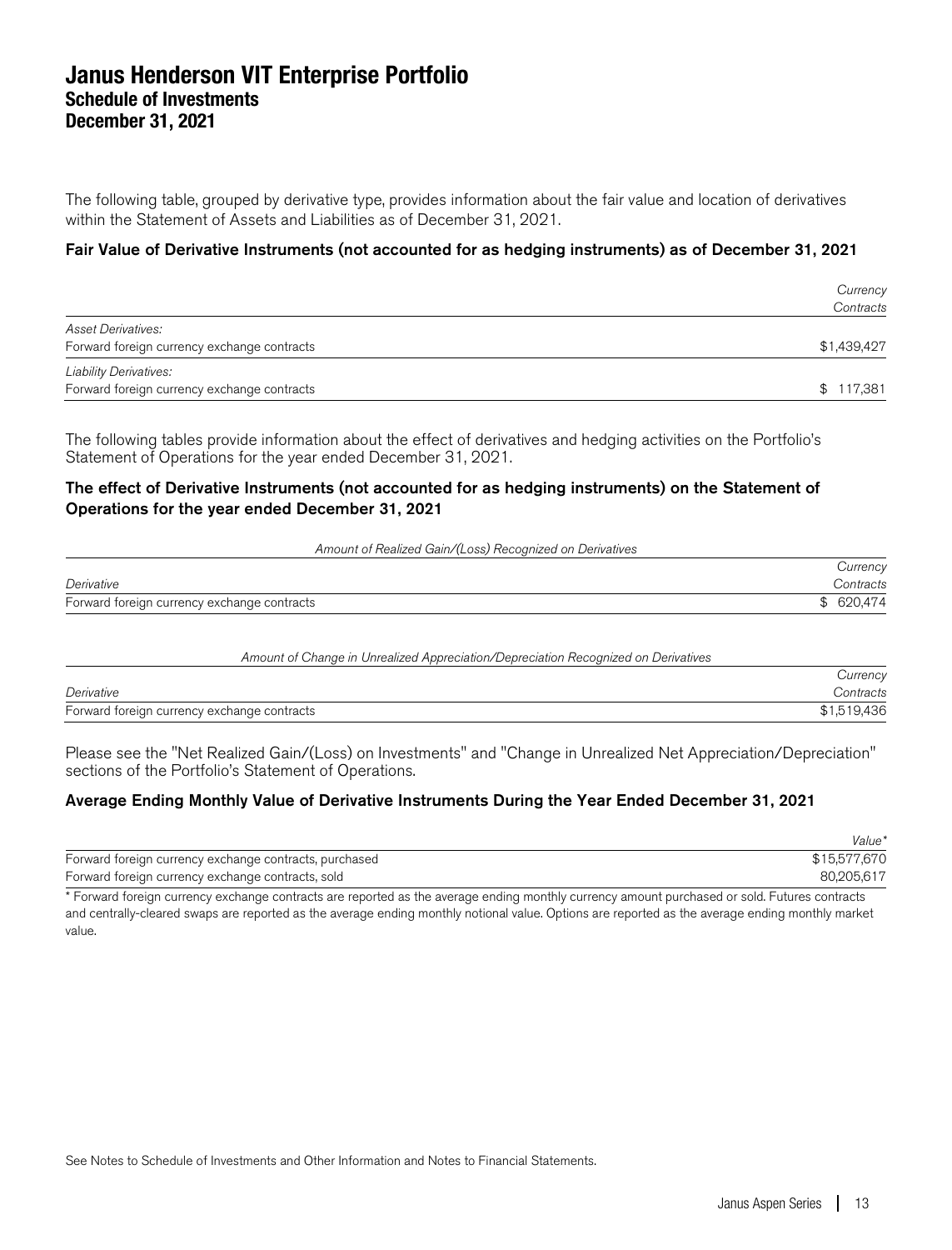### **Janus Henderson VIT Enterprise Portfolio Notes to Schedule of Investments and Other Information**

| Russell Midcap <sup>®</sup> Growth Index | Russell Midcap® Growth Index reflects the performance of U.S. mid-cap equities with higher price-to-book<br>ratios and higher forecasted growth values. |
|------------------------------------------|---------------------------------------------------------------------------------------------------------------------------------------------------------|
| <b>ADR</b>                               | American Depositary Receipt                                                                                                                             |
| <b>LLC</b>                               | Limited Liability Company                                                                                                                               |
| <b>LP</b>                                | Limited Partnership                                                                                                                                     |
| <b>PLC</b>                               | <b>Public Limited Company</b>                                                                                                                           |
|                                          |                                                                                                                                                         |

- Non-income producing security.
- ºº Rate shown is the 7-day yield as of December 31, 2021.
- # Loaned security; a portion of the security is on loan at December 31, 2021.
- £ The Portfolio may invest in certain securities that are considered affiliated companies. As defined by the Investment Company Act of 1940, as amended, an affiliated company is one in which the Portfolio owns 5% or more of the outstanding voting securities, or a company which is under common ownership or control.
- Δ Net of income paid to the securities lending agent and rebates paid to the borrowing counterparties.

The following is a summary of the inputs that were used to value the Portfolio's investments in securities and other financial instruments as of December 31, 2021. See Notes to Financial Statements for more information.

#### **Valuation Inputs Summary**

|                                                                                                                                                 | Level 1 -<br><b>Quoted Prices</b> | Level 2 -<br><b>Other Significant</b><br><b>Observable Inputs</b> | Level 3 -<br><b>Significant</b><br>Unobservable Inputs |
|-------------------------------------------------------------------------------------------------------------------------------------------------|-----------------------------------|-------------------------------------------------------------------|--------------------------------------------------------|
| <b>Assets</b>                                                                                                                                   |                                   |                                                                   |                                                        |
| <b>Investments In Securities:</b><br>Common Stocks<br><b>Investment Companies</b><br>Investments Purchased with Cash Collateral from Securities | \$<br>1,707,141,420               | \$<br>62,157,557                                                  | \$                                                     |
| Lending<br>Total Investments in Securities                                                                                                      | \$<br>1,707,141,420               | \$<br>448,000<br>62,605,557                                       | \$                                                     |
| Other Financial Instruments <sup>(a)</sup> :<br>Forward Foreign Currency Exchange Contracts<br><b>Total Assets</b>                              | \$<br>1,707,141,420               | \$<br>1,439,427<br>64,044,984                                     | \$                                                     |
| Liabilities                                                                                                                                     |                                   |                                                                   |                                                        |
| Other Financial Instruments <sup>(a)</sup> :<br>Forward Foreign Currency Exchange Contracts                                                     | \$                                | 117,381                                                           | \$                                                     |

(a) Other financial instruments include forward foreign currency exchange, futures, written options, written swaptions, and swap contracts. Forward foreign currency exchange contracts are reported at their unrealized appreciation/(depreciation) at measurement date, which represents the change in the contract's value from trade date. Futures, certain written options on futures, and centrally cleared swap contracts are reported at their variation margin at measurement date, which represents the amount due to/from the Portfolio at that date. Written options, written swaptions, and other swap contracts are reported at their market value at measurement date.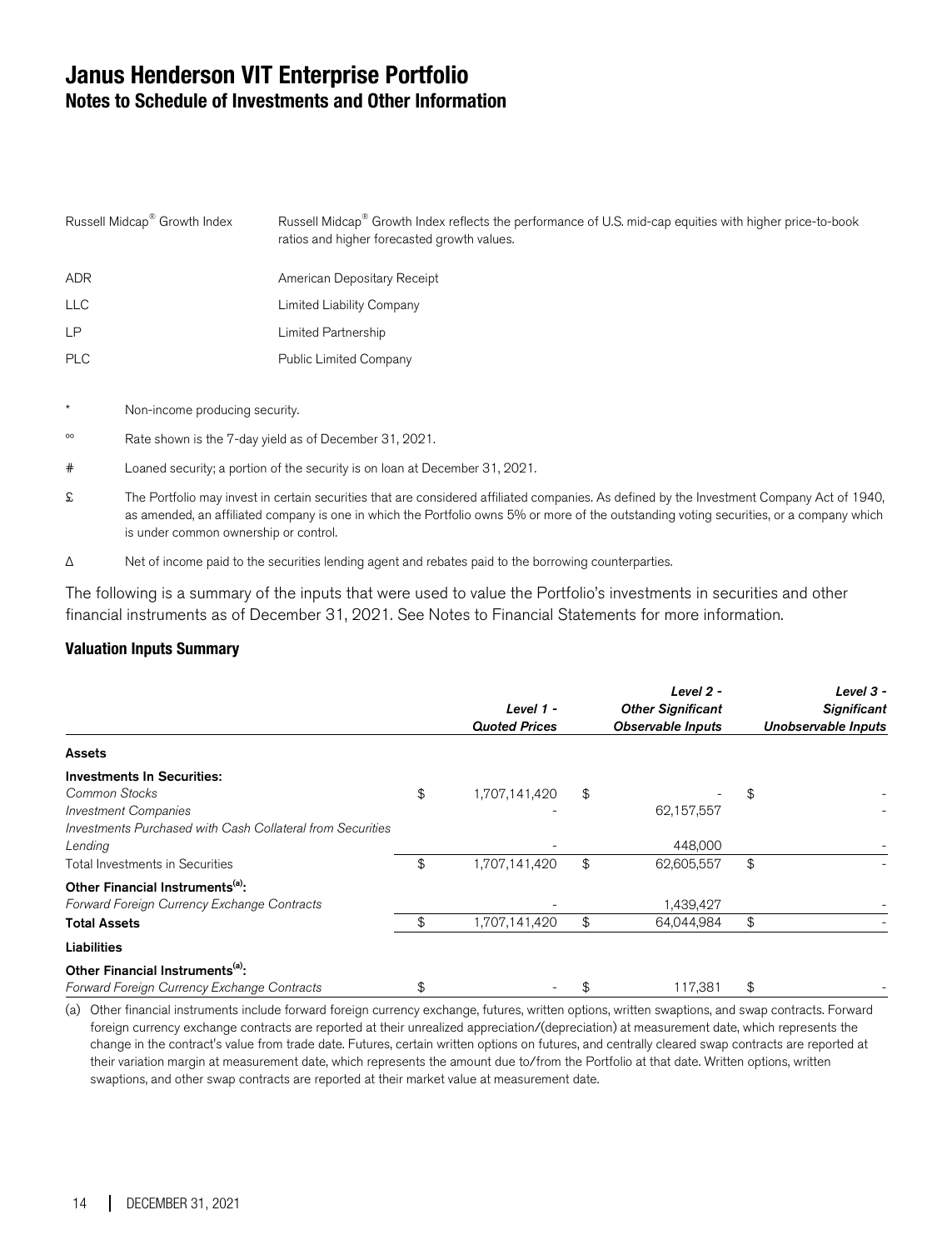### **Janus Henderson VIT Enterprise Portfolio Statement of Assets and Liabilities December 31, 2021**

| Assets:                                                                |                        |               |
|------------------------------------------------------------------------|------------------------|---------------|
| Unaffiliated investments, at value (cost \$916,299,075) <sup>(1)</sup> | \$                     | 1,707,231,020 |
| Affiliated investments, at value (cost \$62,515,957)                   |                        | 62,515,957    |
| Cash                                                                   |                        | 20            |
| Forward foreign currency exchange contracts                            |                        | 1,439,427     |
| Cash denominated in foreign currency (cost \$160)                      |                        | 160           |
| Non-interested Trustees' deferred compensation                         |                        | 46,369        |
| Receivables:                                                           |                        |               |
| Investments sold                                                       |                        | 8,266,884     |
| <b>Dividends</b>                                                       |                        | 440,711       |
| Portfolio shares sold                                                  |                        | 325,661       |
| Dividends from affiliates                                              |                        | 3,571         |
| Other assets                                                           |                        | 17,032        |
| <b>Total Assets</b>                                                    |                        | 1,780,286,812 |
| Liabilities:                                                           |                        |               |
| Collateral for securities loaned (Note 3)                              |                        | 448,000       |
| Forward foreign currency exchange contracts                            |                        | 117,381       |
| Payables:                                                              |                        |               |
| Portfolio shares repurchased                                           |                        | 1,116,158     |
| Advisory fees                                                          |                        | 1,002,979     |
| Investments purchased                                                  |                        | 720,922       |
| 12b-1 Distribution and shareholder servicing fees                      |                        | 228,861       |
| Transfer agent fees and expenses                                       |                        | 81,705        |
| Non-interested Trustees' deferred compensation fees                    |                        | 46,369        |
| Professional fees                                                      |                        | 41,851        |
| Affiliated portfolio administration fees payable                       |                        | 3,918         |
| Custodian fees                                                         |                        | 744           |
| Non-interested Trustees' fees and expenses                             |                        | 743           |
| Accrued expenses and other payables                                    |                        | 102,861       |
| <b>Total Liabilities</b>                                               |                        | 3,912,492     |
| <b>Net Assets</b>                                                      | \$                     | 1,776,374,320 |
| Net Assets Consist of:                                                 |                        |               |
| Capital (par value and paid-in surplus)                                | \$                     | 727,467,968   |
| Total distributable earnings (loss)                                    |                        | 1,048,906,352 |
| <b>Total Net Assets</b>                                                | \$                     | 1,776,374,320 |
| Net Assets - Institutional Shares                                      | \$                     | 736,678,719   |
| Shares Outstanding, \$0.001 Par Value (unlimited shares authorized)    |                        | 7,329,708     |
| Net Asset Value Per Share                                              | $\boldsymbol{\varphi}$ | 100.51        |
| Net Assets - Service Shares                                            | \$                     | 1,039,695,601 |
| Shares Outstanding, \$0.001 Par Value (unlimited shares authorized)    |                        | 11,241,104    |
| Net Asset Value Per Share                                              | $\frac{4}{5}$          | 92.49         |

(1) Includes \$432,562 of securities on loan. See Note 3 in Notes to Financial Statements.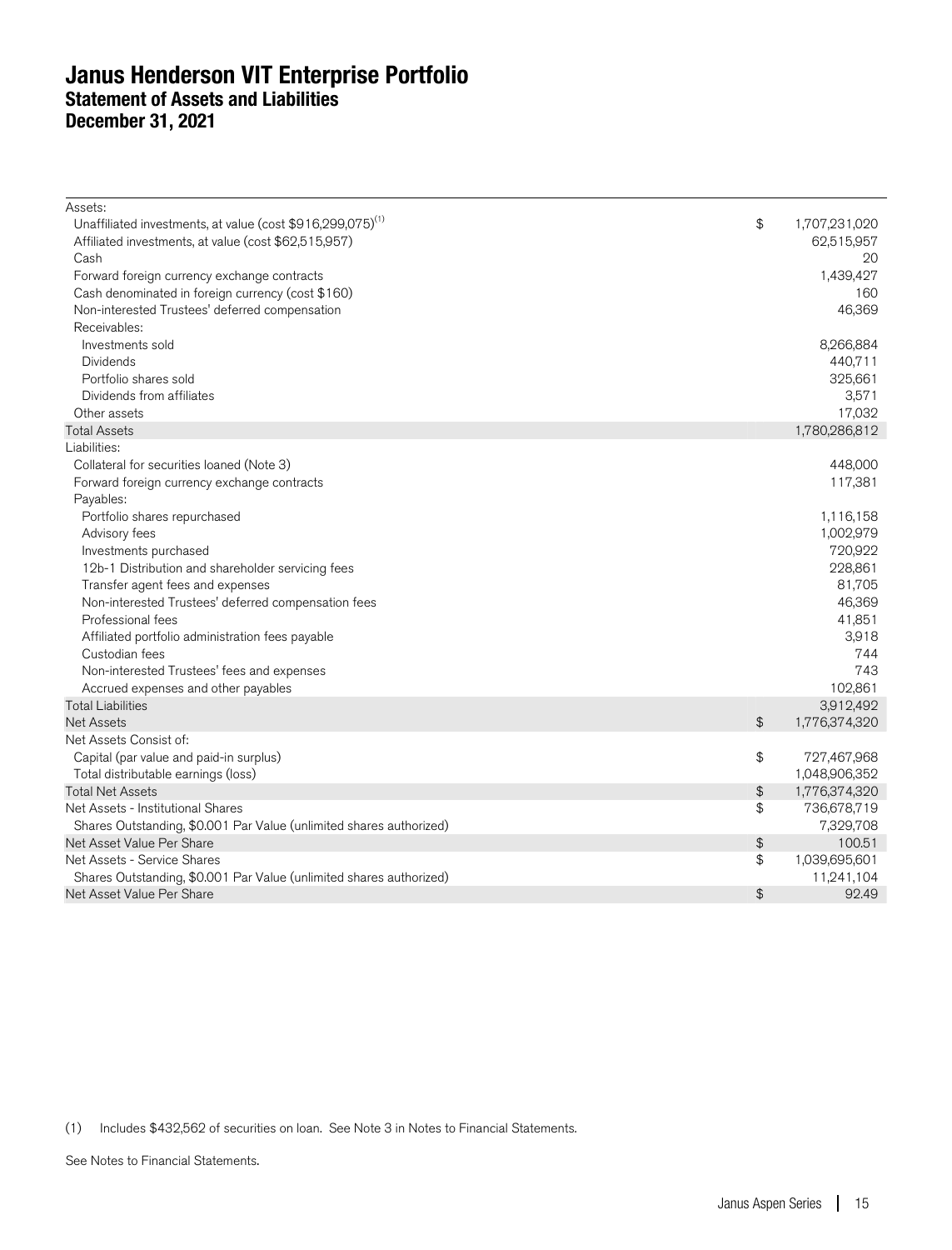### **Janus Henderson VIT Enterprise Portfolio Statement of Operations For the year ended December 31, 2021**

| Investment Income:                                                                            |               |             |
|-----------------------------------------------------------------------------------------------|---------------|-------------|
| <b>Dividends</b>                                                                              | \$            | 14,123,840  |
| Non-cash dividends                                                                            |               | 2,364,269   |
| Dividends from affiliates                                                                     |               | 43,105      |
| Affiliated securities lending income, net                                                     |               | 26,150      |
| Unaffiliated securities lending income, net                                                   |               | 733         |
| Other income                                                                                  |               | 185         |
| Foreign tax withheld                                                                          |               | (262,982)   |
| Total Investment Income                                                                       |               | 16,295,300  |
| Expenses:                                                                                     |               |             |
| Advisory fees                                                                                 |               | 11,179,646  |
| 12b-1 Distribution and shareholder servicing fees:                                            |               |             |
| Service Shares                                                                                |               | 2,464,340   |
| Transfer agent administrative fees and expenses:                                              |               |             |
| <b>Institutional Shares</b>                                                                   |               | 380,542     |
| Service Shares                                                                                |               | 492,868     |
| Other transfer agent fees and expenses:                                                       |               |             |
| Institutional Shares                                                                          |               | 26,964      |
| Service Shares                                                                                |               | 15,401      |
| Shareholder reports expense                                                                   |               | 97,033      |
| Professional fees                                                                             |               | 51,100      |
| Affiliated portfolio administration fees                                                      |               | 48,887      |
| Custodian fees                                                                                |               | 33,043      |
| Non-interested Trustees' fees and expenses                                                    |               | 27,789      |
| Registration fees                                                                             |               | 23,324      |
| Other expenses                                                                                |               | 120,582     |
| <b>Total Expenses</b>                                                                         |               | 14,961,519  |
| Net Investment Income/(Loss)                                                                  |               | 1,333,781   |
| Net Realized Gain/(Loss) on Investments:                                                      |               |             |
| Investments and foreign currency transactions                                                 |               | 257,495,424 |
| Investments in affiliates                                                                     |               | 3,439       |
| Forward foreign currency exchange contracts                                                   |               | 620,474     |
| Total Net Realized Gain/(Loss) on Investments                                                 |               | 258,119,337 |
| Change in Unrealized Net Appreciation/Depreciation:                                           |               |             |
| Investments, foreign currency translations and non-interested Trustees' deferred compensation |               | 8,992,811   |
| Investments in affiliates                                                                     |               | (3,439)     |
| Forward foreign currency exchange contracts                                                   |               | 1,519,436   |
| Total Change in Unrealized Net Appreciation/Depreciation                                      |               | 10,508,808  |
| Net Increase/(Decrease) in Net Assets Resulting from Operations                               | $\frac{1}{2}$ | 269,961,926 |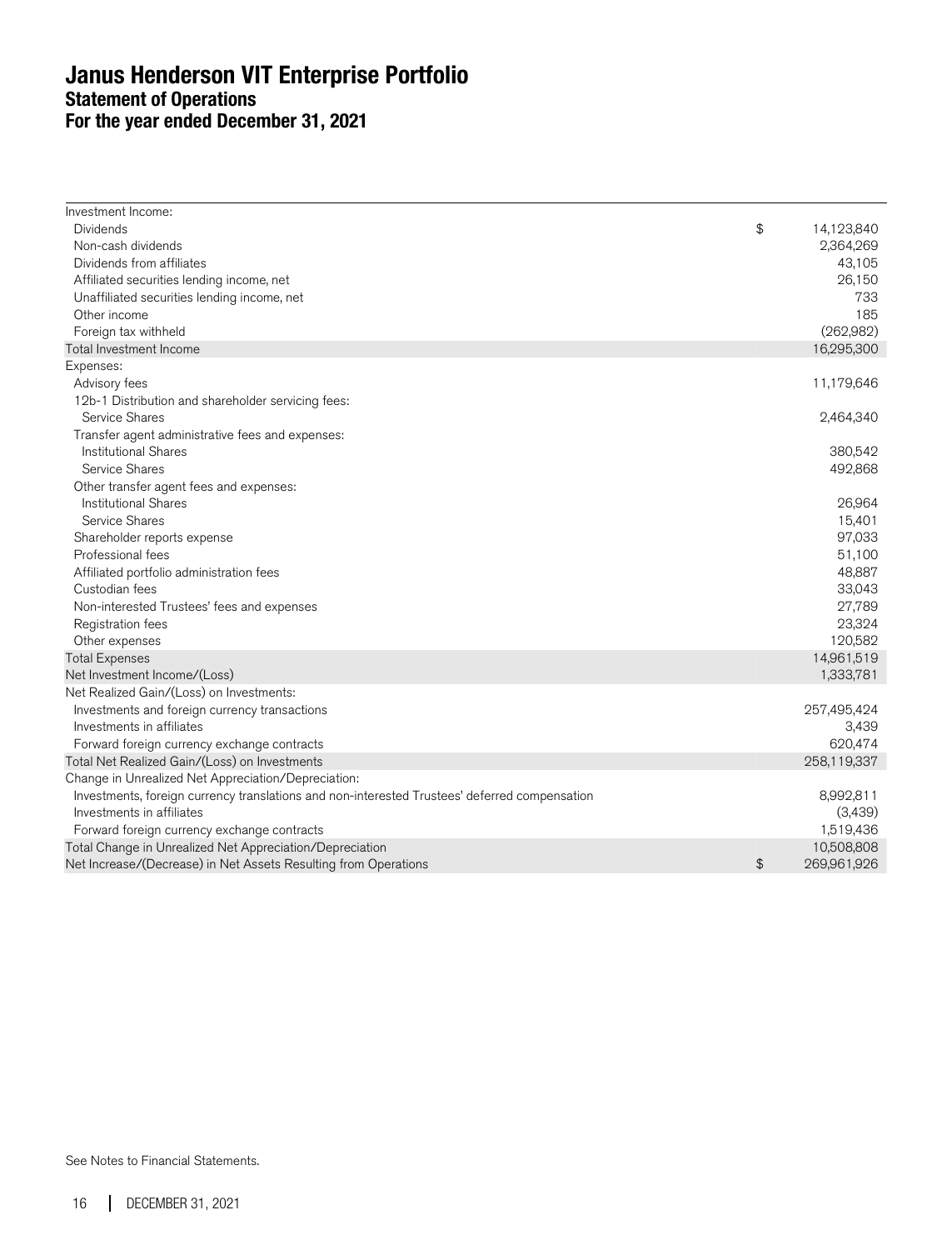### **Janus Henderson VIT Enterprise Portfolio Statements of Changes in Net Assets**

|                                                                 | Year ended        | Year ended        |
|-----------------------------------------------------------------|-------------------|-------------------|
|                                                                 | December 31, 2021 | December 31, 2020 |
| Operations:                                                     |                   |                   |
| \$<br>Net investment income/(loss)                              | 1,333,781 \$      | 1,751,409         |
| Net realized gain/(loss) on investments                         | 258,119,337       | 152,530,739       |
| Change in unrealized net appreciation/depreciation              | 10,508,808        | 116,773,165       |
| Net Increase/(Decrease) in Net Assets Resulting from Operations | 269,961,926       | 271,055,313       |
| Dividends and Distributions to Shareholders:                    |                   |                   |
| Institutional Shares                                            | (68,341,267)      | (51,851,530)      |
| Service Shares                                                  | (91, 137, 615)    | (59,611,141)      |
| Net Decrease from Dividends and Distributions to Shareholders   | (159,478,882)     | (111, 462, 671)   |
| Capital Share Transactions:                                     |                   |                   |
| <b>Institutional Shares</b>                                     | (83, 126, 445)    | (91,362,702)      |
| Service Shares                                                  | 58,655,138        | 9,681,015         |
| Net Increase/(Decrease) from Capital Share Transactions         | (24, 471, 307)    | (81,681,687)      |
| Net Increase/(Decrease) in Net Assets                           | 86,011,737        | 77,910,955        |
| Net Assets:                                                     |                   |                   |
| Beginning of period                                             | 1,690,362,583     | 1,612,451,628     |
| \$<br>End of period                                             | 1,776,374,320 \$  | 1,690,362,583     |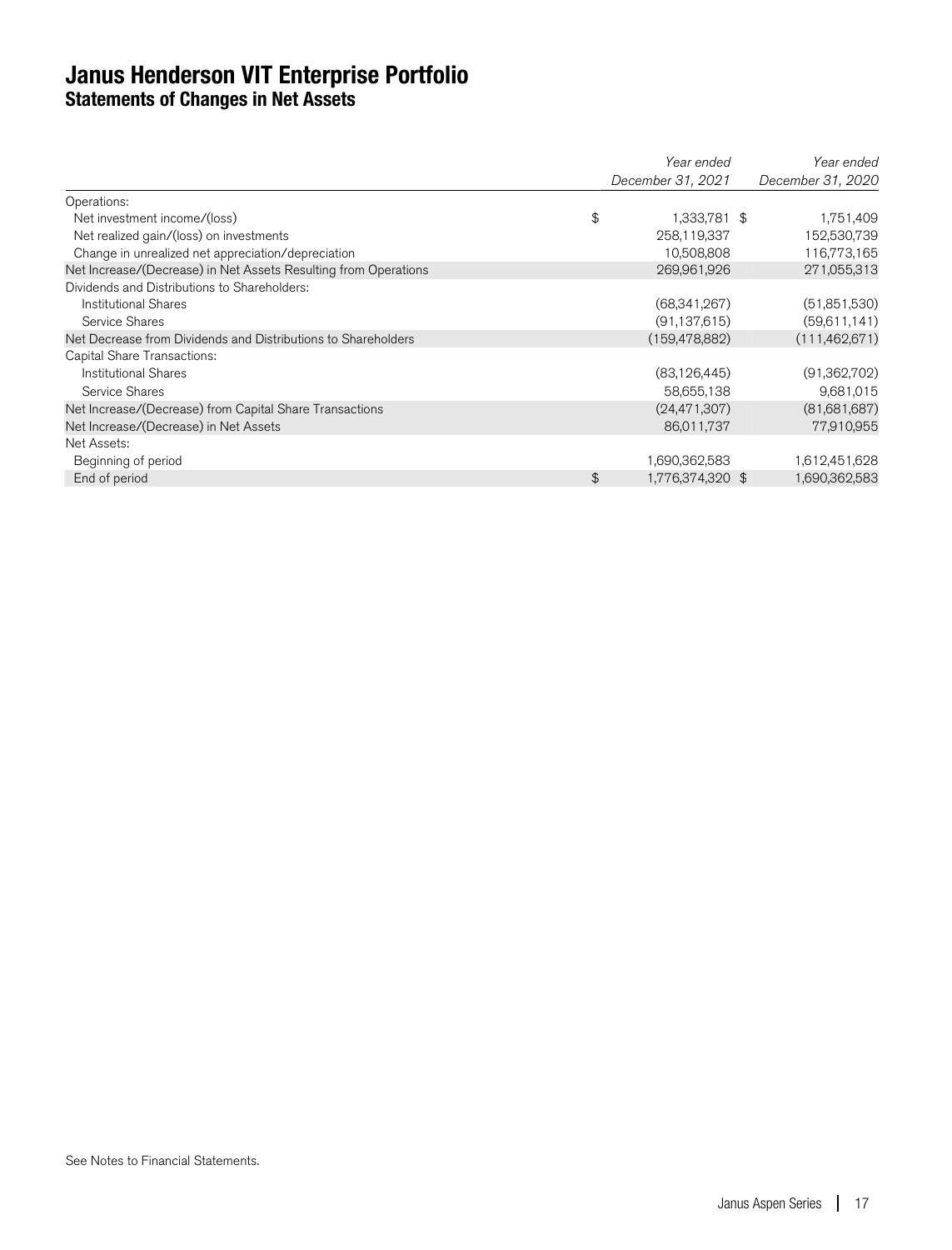### **Janus Henderson VIT Enterprise Portfolio Financial Highlights**

#### Institutional Shares

| For a share outstanding during the year ended December 31 | 2021        | 2020           | 2019      | 2018       | 2017      |
|-----------------------------------------------------------|-------------|----------------|-----------|------------|-----------|
| Net Asset Value, Beginning of Period                      | \$94.21     | \$85.46        | \$67.02   | \$70.65    | \$59.27   |
| Income/(Loss) from Investment Operations:                 |             |                |           |            |           |
| Net investment income/(loss) <sup>(1)</sup>               | 0.22        | 0.20           | 0.29      | 0.21       | 0.11      |
| Net realized and unrealized gain/(loss)                   | 14.99       | 14.53          | 23.06     | (0.16)     | 15.67     |
| Total from Investment Operations                          | 15.21       | 14.73          | 23.35     | 0.05       | 15.78     |
| Less Dividends and Distributions:                         |             |                |           |            |           |
| Dividends (from net investment income)                    | (0.33)      | (0.06)         | (0.16)    | (0.18)     | (0.17)    |
| Distributions (from capital gains)                        | (8.58)      | (5.92)         | (4.75)    | (3.50)     | (4.23)    |
| <b>Total Dividends and Distributions</b>                  | (8.91)      | (5.98)         | (4.91)    | (3.68)     | (4.40)    |
| Net Asset Value, End of Period                            | \$100.51    | \$94.21        | \$85.46   | \$67.02    | \$70.65   |
| Total Return*                                             | 16.83%      | 19.47%         | 35.48%    | $(0.41)\%$ | 27.42%    |
| Net Assets, End of Period (in thousands)                  | \$736,679   | \$768,141      | \$791,044 | \$577,477  | \$618,750 |
| Average Net Assets for the Period (in thousands)          | \$763,345   | \$699,442      | \$707,052 | \$641,390  | \$556,940 |
| Ratios to Average Net Assets**:                           |             |                |           |            |           |
| Ratio of Gross Expenses                                   | 0.71%       | 0.72%          | 0.72%     | 0.72%      | 0.73%     |
| Ratio of Net Expenses (After Waivers and Expense Offsets) | 0.71%       | 0.72%          | 0.72%     | 0.72%      | 0.73%     |
| Ratio of Net Investment Income/(Loss)                     | 0.22%       | 0.25%          | 0.37%     | 0.29%      | 0.17%     |
| Portfolio Turnover Rate                                   | 17%         | 16%            | 14%       | 14%        | 14%       |
| <b>Service Shares</b>                                     |             |                |           |            |           |
| For a share outstanding during the year ended December 31 | 2021        | 2020           | 2019      | 2018       | 2017      |
| Net Asset Value, Beginning of Period                      | \$87.46     | \$79.93        | \$63.00   | \$66.67    | \$56.22   |
| Income/(Loss) from Investment Operations:                 |             |                |           |            |           |
| Net investment income/(loss) <sup>(1)</sup>               | (0.03)      | (2)            | 0.09      | 0.03       | (0.05)    |
| Net realized and unrealized gain/(loss)                   | 13.87       | 13.45          | 21.63     | (0.12)     | 14.82     |
| Total from Investment Operations                          | 13.84       | 13.45          | 21.72     | (0.09)     | 14.77     |
| Less Dividends and Distributions:                         |             |                |           |            |           |
| Dividends (from net investment income)                    | (0.23)      |                | (0.04)    | (0.08)     | (0.09)    |
| Distributions (from capital gains)                        | (8.58)      | (5.92)         | (4.75)    | (3.50)     | (4.23)    |
| <b>Total Dividends and Distributions</b>                  | (8.81)      | (5.92)         | (4.79)    | (3.58)     | (4.32)    |
| Net Asset Value, End of Period                            | \$92.49     | \$87.46        | \$79.93   | \$63.00    | \$66.67   |
| Total Return*                                             | 16.54%      | 19.18%         | 35.14%    | (0.65)%    | 27.09%    |
| Net Assets, End of Period (in thousands)                  | \$1,039,696 | \$922,221      | \$821,408 | \$588,973  | \$555,550 |
| Average Net Assets for the Period (in thousands)          | \$987,585   | \$773,949      | \$734,274 | \$612,433  | \$489,237 |
|                                                           |             |                |           |            |           |
| Ratios to Average Net Assets**:                           |             |                |           |            |           |
| Ratio of Gross Expenses                                   | 0.96%       | 0.97%          | 0.97%     | 0.97%      | 0.98%     |
| Ratio of Net Expenses (After Waivers and Expense Offsets) | 0.96%       | 0.97%          | 0.97%     | 0.97%      | 0.98%     |
| Ratio of Net Investment Income/(Loss)                     | (0.03)%     | $0.00\%^{(3)}$ | 0.12%     | 0.04%      | (0.08)%   |
| Portfolio Turnover Rate                                   | 17%         | 16%            | 14%       | 14%        | 14%       |

\* Total return includes adjustments in accordance with generally accepted accounting principles required at the year or period end and are not annualized for periods of less than one full year. Total return does not include fees, charges, or expenses imposed by the variable annuity and life insurance contracts for which Janus Aspen Series serves as an underlying investment vehicle.<br>\*\* Annualized for periods of less than one full year

Annualized for periods of less than one full year.

(1) Per share amounts are calculated based on average shares outstanding during the year or period.

(2) Less than \$0.005 on a per share basis.

(3) Less than 0.005%.

See Notes to Financial Statements.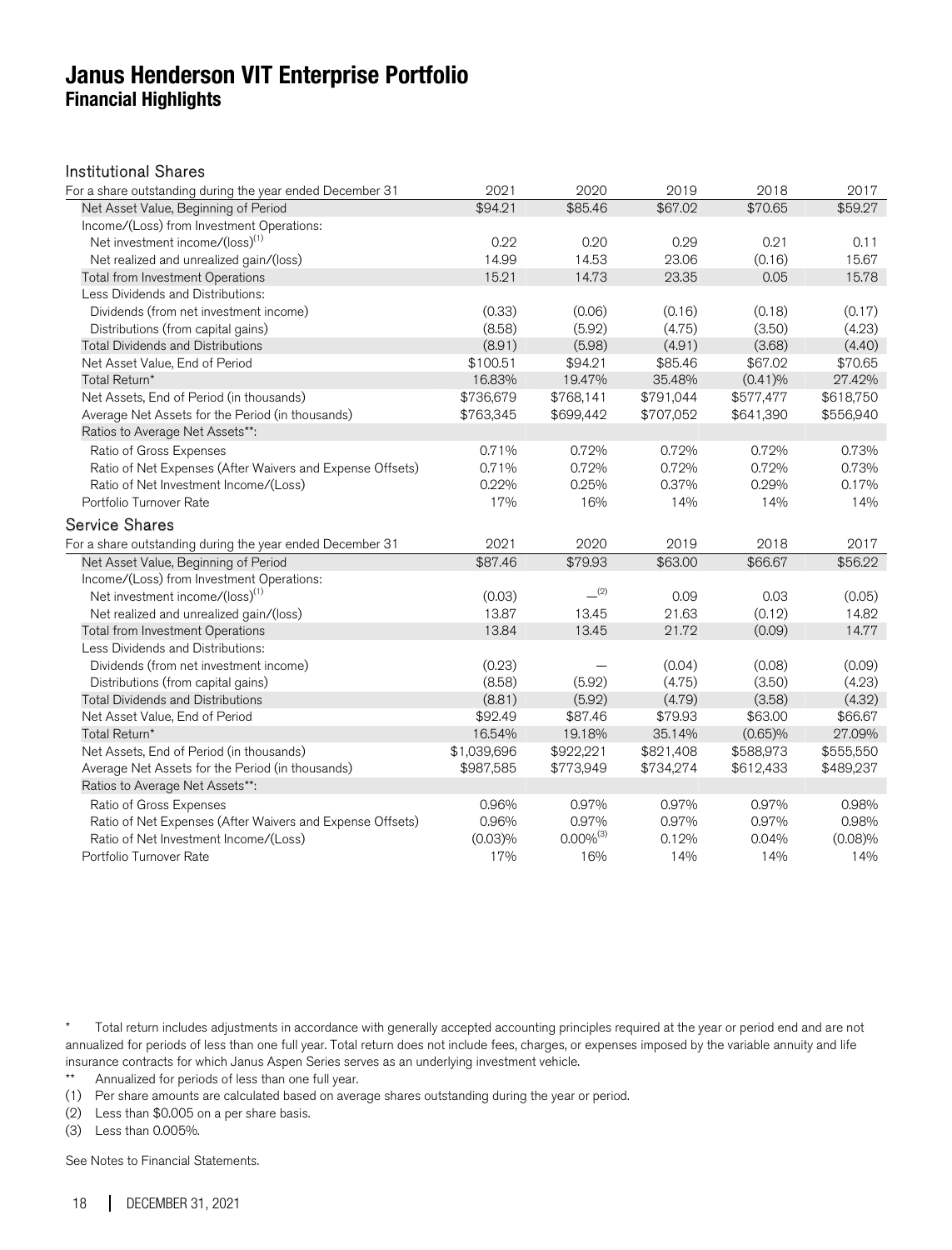#### 1. Organization and Significant Accounting Policies

Janus Henderson VIT Enterprise Portfolio (the "Portfolio") is a series of Janus Aspen Series (the "Trust"), which is organized as a Delaware statutory trust and is registered under the Investment Company Act of 1940, as amended (the "1940 Act"), as an open-end management investment company, and therefore has applied the specialized accounting and reporting guidance in Financial Accounting Standards Board ("FASB") Accounting Standards Codification ("ASC") Topic 946. The Trust offers 10 portfolios, each of which offers multiple share classes, with differing investment objectives and policies. The Portfolio seeks long-term growth of capital. The Portfolio is classified as diversified, as defined in the 1940 Act. Janus Henderson Investors US LLC (formerly Janus Capital Management LLC) is the investment adviser (the "Adviser") to the Portfolio.

The Portfolio currently offers two classes of shares: Institutional Shares and Service Shares. Each class represents an interest in the same portfolio of investments. Institutional Shares are offered only in connection with investment in and payments under variable insurance contracts as well as certain qualified retirement plans. Service Shares are offered only in connection with investment in and payments under variable insurance contracts as well as certain qualified retirement plans that require a fee from Portfolio assets to procure distribution and administrative services to contract owners and plan participants.

Shareholders, including participating insurance companies, as well as accounts, may from time to time own (beneficially or of record) a significant percentage of the Portfolio's Shares and can be considered to "control" the Portfolio when that ownership exceeds 25% of the Portfolio's assets (and which may differ from control as determined in accordance with United States of America generally accepted accounting principles ("US GAAP")).

The following accounting policies have been followed by the Portfolio and are in conformity with US GAAP.

#### Investment Valuation

Securities held by the Portfolio are valued in accordance with policies and procedures established by and under the supervision of the Trustees (the "Valuation Procedures"). Equity securities traded on a domestic securities exchange are generally valued at the closing prices on the primary market or exchange on which they trade. If such price is lacking for the trading period immediately preceding the time of determination, such securities are valued at their current bid price. Equity securities that are traded on a foreign exchange are generally valued at the closing prices on such markets. In the event that there is no current trading volume on a particular security in such foreign exchange, the bid price from the primary exchange is generally used to value the security. Securities that are traded on the over-the-counter ("OTC") markets are generally valued at their closing or latest bid prices as available. Foreign securities and currencies are converted to U.S. dollars using the applicable exchange rate in effect at the close of the New York Stock Exchange ("NYSE"). The Portfolio will determine the market value of individual securities held by it by using prices provided by one or more approved professional pricing services or, as needed, by obtaining market quotations from independent brokerdealers. Most debt securities are valued in accordance with the evaluated bid price supplied by the pricing service that is intended to reflect market value. The evaluated bid price supplied by the pricing service is an evaluation that may consider factors such as security prices, yields, maturities and ratings. Certain short-term securities maturing within 60 days or less may be evaluated and valued on an amortized cost basis provided that the amortized cost determined approximates market value. Securities for which market quotations or evaluated prices are not readily available or deemed unreliable are valued at fair value determined in good faith under the Valuation Procedures. Circumstances in which fair value pricing may be utilized include, but are not limited to: (i) a significant event that may affect the securities of a single issuer, such as a merger, bankruptcy, or significant issuer-specific development; (ii) an event that may affect an entire market, such as a natural disaster or significant governmental action; (iii) a nonsignificant event such as a market closing early or not opening, or a security trading halt; and (iv) pricing of a nonvalued security and a restricted or nonpublic security. Special valuation considerations may apply with respect to "odd-lot" fixed-income transactions which, due to their small size, may receive evaluated prices by pricing services which reflect a large block trade and not what actually could be obtained for the odd-lot position. The Portfolio uses systematic fair valuation models provided by independent third parties to value international equity securities in order to adjust for stale pricing, which may occur between the close of certain foreign exchanges and the close of the NYSE.

#### Valuation Inputs Summary

FASB ASC 820, Fair Value Measurements and Disclosures ("ASC 820"), defines fair value, establishes a framework for measuring fair value, and expands disclosure requirements regarding fair value measurements. This standard emphasizes that fair value is a market-based measurement that should be determined based on the assumptions that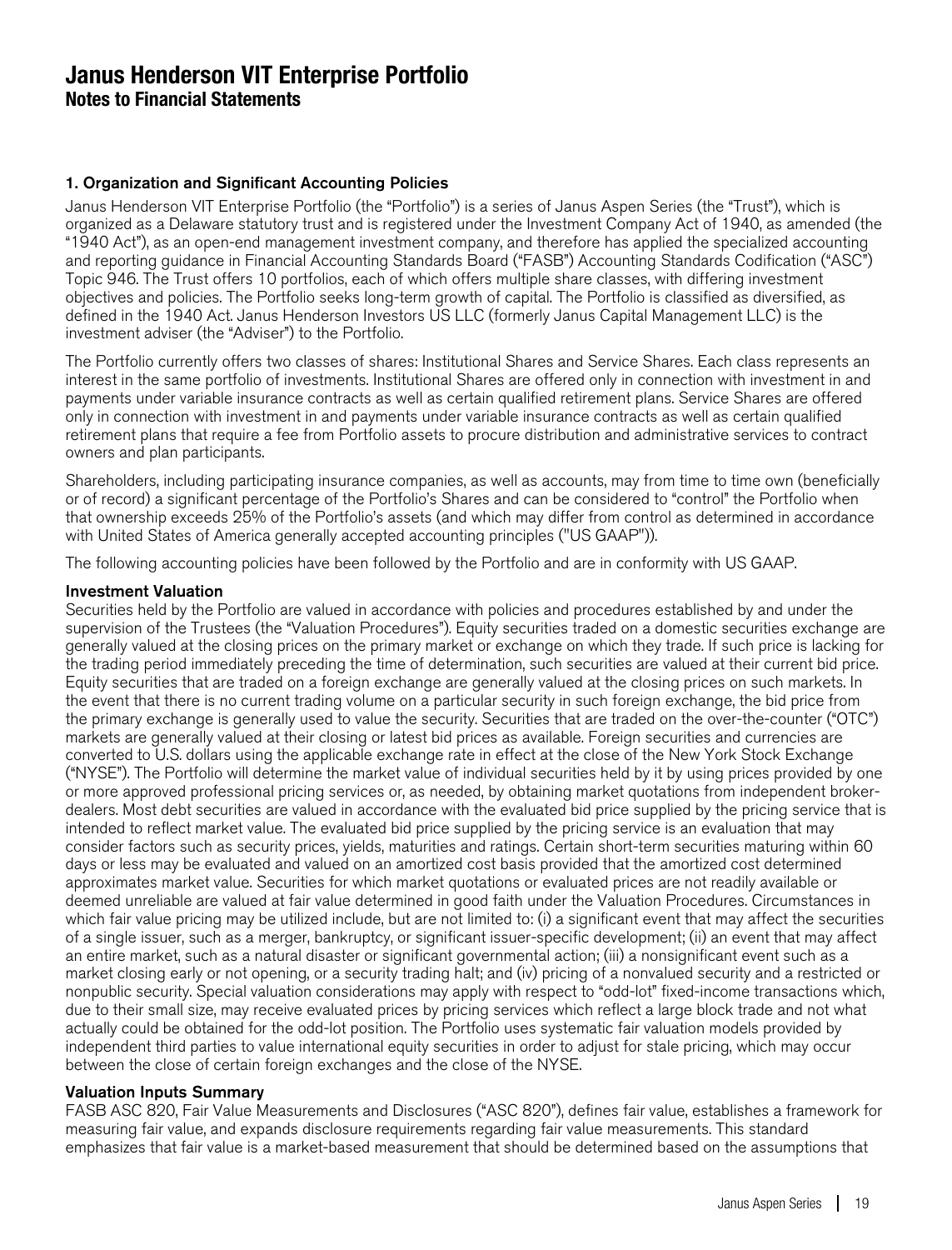market participants would use in pricing an asset or liability and establishes a hierarchy that prioritizes inputs to valuation techniques used to measure fair value. These inputs are summarized into three broad levels:

Level 1 – Unadjusted quoted prices in active markets the Portfolio has the ability to access for identical assets or liabilities.

Level 2 – Observable inputs other than unadjusted quoted prices included in Level 1 that are observable for the asset or liability either directly or indirectly. These inputs may include quoted prices for the identical instrument on an inactive market, prices for similar instruments, interest rates, prepayment speeds, credit risk, yield curves, default rates and similar data.

Assets or liabilities categorized as Level 2 in the hierarchy generally include: debt securities fair valued in accordance with the evaluated bid or ask prices supplied by a pricing service; securities traded on OTC markets and listed securities for which no sales are reported that are fair valued at the latest bid price (or yield equivalent thereof) obtained from one or more dealers transacting in a market for such securities or by a pricing service approved by the Portfolio's Trustees; certain short-term debt securities with maturities of 60 days or less that are fair valued at amortized cost; and equity securities of foreign issuers whose fair value is determined by using systematic fair valuation models provided by independent third parties in order to adjust for stale pricing which may occur between the close of certain foreign exchanges and the close of the NYSE. Other securities that may be categorized as Level 2 in the hierarchy include, but are not limited to, preferred stocks, bank loans, swaps, investments in unregistered investment companies, options, and forward contracts.

Level 3 – Unobservable inputs for the asset or liability to the extent that relevant observable inputs are not available, representing the Portfolio's own assumptions about the assumptions that a market participant would use in valuing the asset or liability, and that would be based on the best information available.

There have been no significant changes in valuation techniques used in valuing any such positions held by the Portfolio since the beginning of the fiscal year.

The inputs or methodology used for fair valuing securities are not necessarily an indication of the risk associated with investing in those securities. The summary of inputs used as of December 31, 2021 to fair value the Portfolio's investments in securities and other financial instruments is included in the "Valuation Inputs Summary" in the Notes to Schedule of Investments and Other Information.

#### Investment Transactions and Investment Income

Investment transactions are accounted for as of the date purchased or sold (trade date). Dividend income is recorded on the ex-dividend date. Certain dividends from foreign securities will be recorded as soon as the Portfolio is informed of the dividend, if such information is obtained subsequent to the ex-dividend date. Dividends from foreign securities may be subject to withholding taxes in foreign jurisdictions. Non-cash dividends, if any, are recorded on the ex-dividend date at fair value. Interest income is recorded daily on the accrual basis and includes amortization of premiums and accretion of discounts. The Portfolio classifies gains and losses on prepayments received as an adjustment to interest income. Debt securities may be placed in non-accrual status and related interest income may be reduced by stopping current accruals and writing off interest receivables when collection of all or a portion of interest has become doubtful. Gains and losses are determined on the identified cost basis, which is the same basis used for federal income tax purposes. Income, as well as gains and losses, both realized and unrealized, are allocated daily to each class of shares based upon the ratio of net assets represented by each class as a percentage of total net assets.

#### Expenses

The Portfolio bears expenses incurred specifically on its behalf. Each class of shares bears a portion of general expenses, which are allocated daily to each class of shares based upon the ratio of net assets represented by each class as a percentage of total net assets. Expenses directly attributable to a specific class of shares are charged against the operations of such class.

#### **Estimates**

The preparation of financial statements in conformity with US GAAP requires management to make estimates and assumptions that affect the reported amount of assets and liabilities and disclosure of contingent assets and liabilities at the date of the financial statements, and the reported amounts of income and expenses during the reporting period. Actual results could differ from those estimates.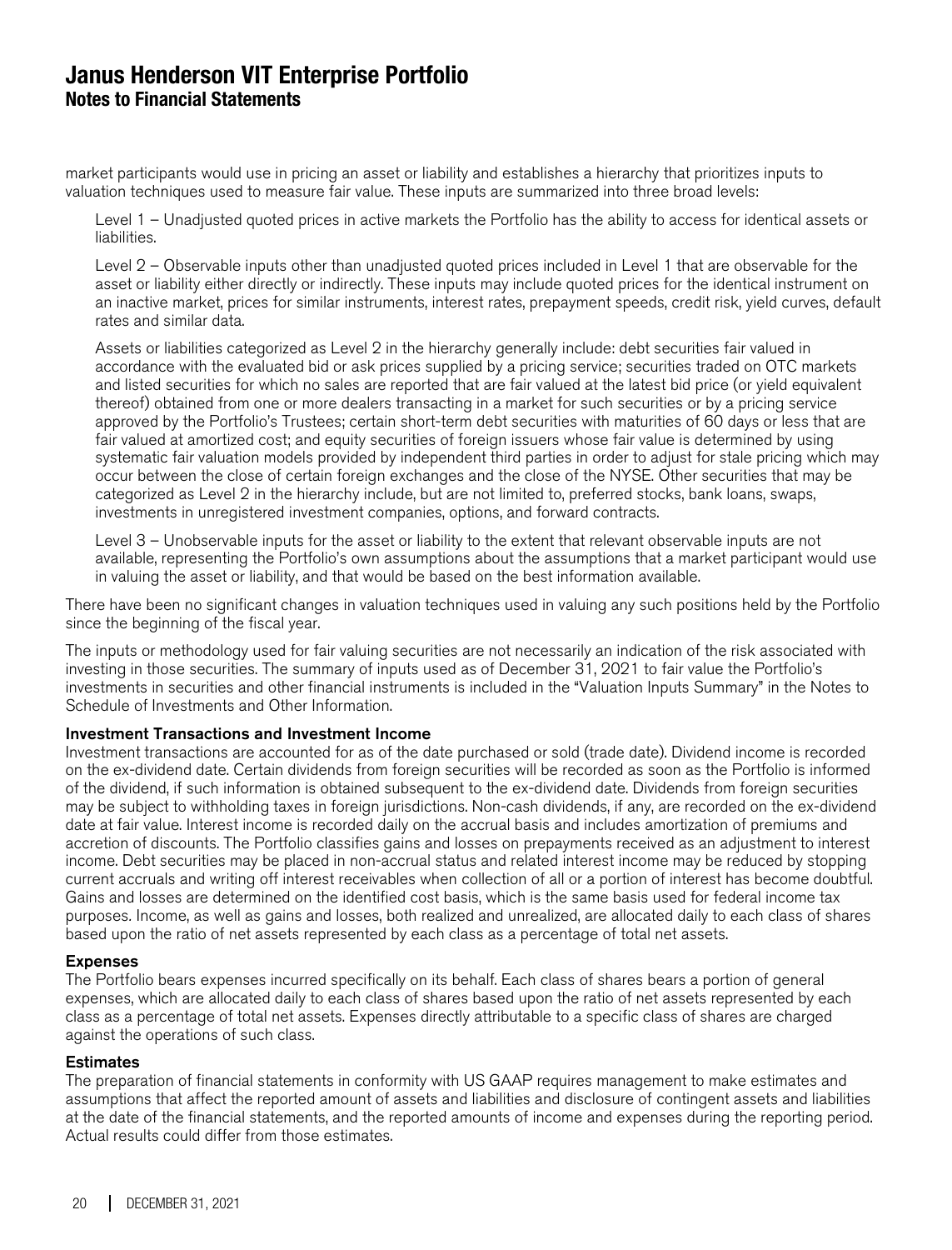#### Indemnifications

In the normal course of business, the Portfolio may enter into contracts that contain provisions for indemnification of other parties against certain potential liabilities. The Portfolio's maximum exposure under these arrangements is unknown, and would involve future claims that may be made against the Portfolio that have not yet occurred. Currently, the risk of material loss from such claims is considered remote.

#### Foreign Currency Translations

The Portfolio does not isolate that portion of the results of operations resulting from the effect of changes in foreign exchange rates on investments from the fluctuations arising from changes in market prices of securities held at the date of the financial statements. Net unrealized appreciation or depreciation of investments and foreign currency translations arise from changes in the value of assets and liabilities, including investments in securities held at the date of the financial statements, resulting from changes in the exchange rates and changes in market prices of securities held.

Currency gains and losses are also calculated on payables and receivables that are denominated in foreign currencies. The payables and receivables are generally related to foreign security transactions and income translations.

Foreign currency-denominated assets and forward currency contracts may involve more risks than domestic transactions, including currency risk, counterparty risk, political and economic risk, regulatory risk and equity risk. Risks may arise from unanticipated movements in the value of foreign currencies relative to the U.S. dollar.

#### Dividends and Distributions

The Portfolio may make semiannual distributions of substantially all of its investment income and an annual distribution of its net realized capital gains (if any).

The Portfolio may make certain investments in real estate investment trusts ("REITs") which pay dividends to their shareholders based upon funds available from operations. It is quite common for these dividends to exceed the REITs' taxable earnings and profits, resulting in the excess portion of such dividends being designated as a return of capital. If the Portfolio distributes such amounts, such distributions could constitute a return of capital to shareholders for federal income tax purposes.

#### Federal Income Taxes

The Portfolio intends to continue to qualify as a regulated investment company and distribute all of its taxable income in accordance with the requirements of Subchapter M of the Internal Revenue Code. Management has analyzed the Portfolio's tax positions taken for all open federal income tax years, generally a three-year period, and has concluded that no provision for federal income tax is required in the Portfolio's financial statements. The Portfolio is not aware of any tax positions for which it is reasonably possible that the total amounts of unrecognized tax benefits will significantly change in the next twelve months.

#### 2. Derivative Instruments

The Portfolio may invest in various types of derivatives, which may at times result in significant derivative exposure. A derivative is a financial instrument whose performance is derived from the performance of another asset. The Portfolio may invest in derivative instruments including, but not limited to: futures contracts, put options, call options, options on futures contracts, options on foreign currencies, options on recovery locks, options on security and commodity indices, swaps, forward contracts, structured investments, and other equity-linked derivatives. Each derivative instrument that was held by the Portfolio during the year ended December 31, 2021 is discussed in further detail below. A summary of derivative activity by the Portfolio is reflected in the tables at the end of the Schedule of Investments.

The Portfolio may use derivative instruments for hedging purposes (to offset risks associated with an investment, currency exposure, or market conditions), to adjust currency exposure relative to a benchmark index, or for speculative purposes (to earn income and seek to enhance returns). When the Portfolio invests in a derivative for speculative purposes, the Portfolio will be fully exposed to the risks of loss of that derivative, which may sometimes be greater than the derivative's cost. The Portfolio may not use any derivative to gain exposure to an asset or class of assets that it would be prohibited by its investment restrictions from purchasing directly. The Portfolio's ability to use derivative instruments may also be limited by tax considerations.

Investments in derivatives in general are subject to market risks that may cause their prices to fluctuate over time. Investments in derivatives may not directly correlate with the price movements of the underlying instrument. As a result,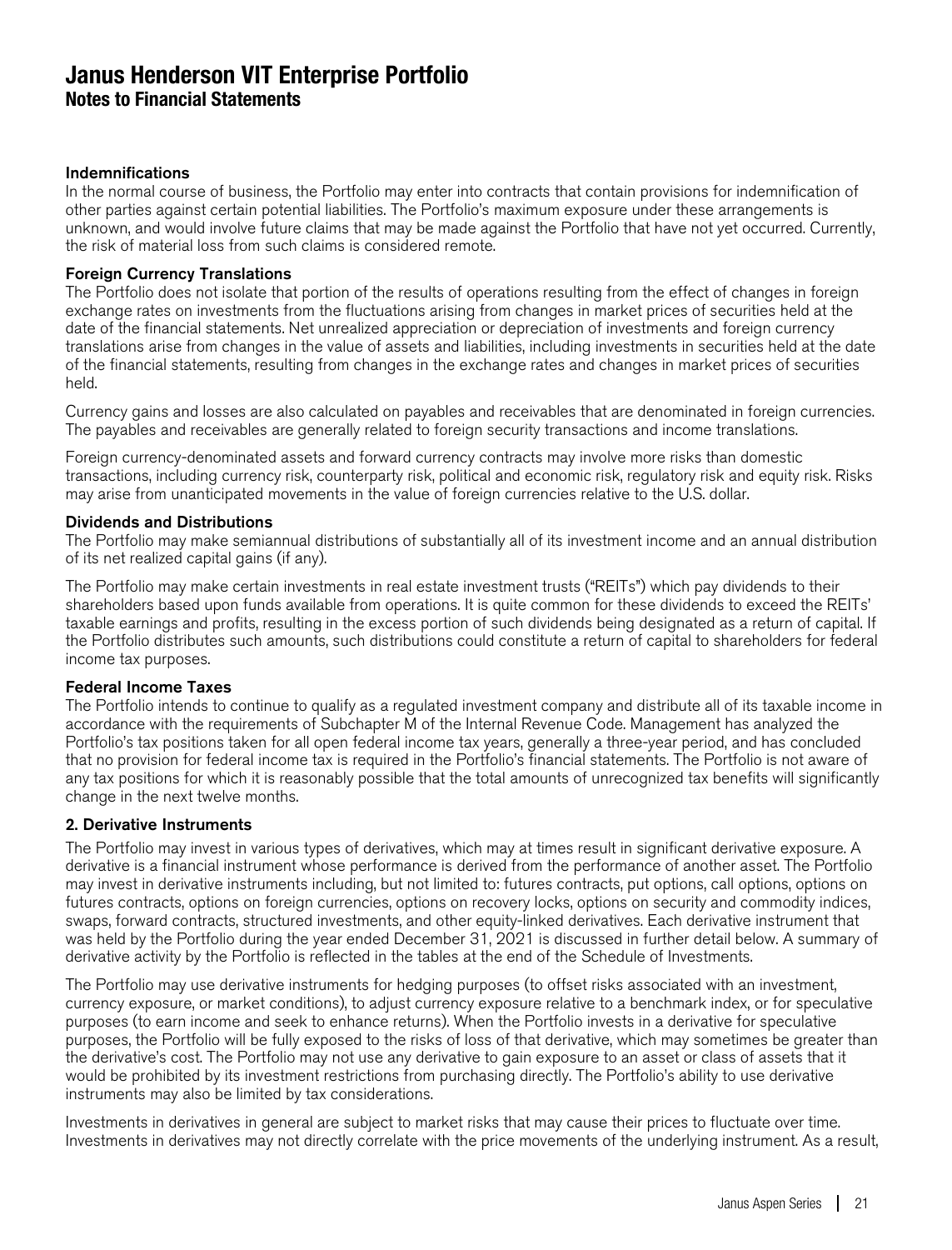the use of derivatives may expose the Portfolio to additional risks that it would not be subject to if it invested directly in the securities underlying those derivatives. The use of derivatives may result in larger losses or smaller gains than otherwise would be the case. Derivatives can be volatile and may involve significant risks.

In pursuit of its investment objective, the Portfolio may seek to use derivatives to increase or decrease exposure to the following market risk factors:

- Commodity Risk the risk related to the change in value of commodities or commodity-linked investments due to changes in the overall market movements, volatility of the underlying benchmark, changes in interest rates, or other factors affecting a particular industry or commodity such as drought, floods, weather, livestock disease, embargoes, tariffs, and international economic, political, and regulatory developments.
- Counterparty Risk the risk that the counterparty (the party on the other side of the transaction) on a derivative transaction will be unable to honor its financial obligation to the Portfolio.
- Credit Risk the risk an issuer will be unable to make principal and interest payments when due, or will default on its obligations.
- Currency Risk the risk that changes in the exchange rate between currencies will adversely affect the value (in U.S. dollar terms) of an investment.
- Equity Risk the risk related to the change in value of equity securities as they relate to increases or decreases in the general market.
- Index Risk if the derivative is linked to the performance of an index, it will be subject to the risks associated with changes in that index. If the index changes, the Portfolio could receive lower interest payments or experience a reduction in the value of the derivative to below what the Portfolio paid. Certain indexed securities, including inverse securities (which move in an opposite direction to the index), may create leverage, to the extent that they increase or decrease in value at a rate that is a multiple of the changes in the applicable index.
- Interest Rate Risk the risk that the value of fixed-income securities will generally decline as prevailing interest rates rise, which may cause the Portfolio's NAV to likewise decrease.
- Leverage Risk the risk associated with certain types of leveraged investments or trading strategies pursuant to which relatively small market movements may result in large changes in the value of an investment. The Portfolio creates leverage by investing in instruments, including derivatives, where the investment loss can exceed the original amount invested. Certain investments or trading strategies, such as short sales, that involve leverage can result in losses that greatly exceed the amount originally invested.
- Liquidity Risk the risk that certain securities may be difficult or impossible to sell at the time that the seller would like or at the price that the seller believes the security is currently worth.

Derivatives may generally be traded OTC or on an exchange. Derivatives traded OTC are agreements that are individually negotiated between parties and can be tailored to meet a purchaser's needs. OTC derivatives are not guaranteed by a clearing agency and may be subject to increased credit risk.

In an effort to mitigate credit risk associated with derivatives traded OTC, the Portfolio may enter into collateral agreements with certain counterparties whereby, subject to certain minimum exposure requirements, the Portfolio may require the counterparty to post collateral if the Portfolio has a net aggregate unrealized gain on all OTC derivative contracts with a particular counterparty. Additionally, the Portfolio may deposit cash and/or treasuries as collateral with the counterparty and/or custodian daily (based on the daily valuation of the financial asset) if the Portfolio has a net aggregate unrealized loss on OTC derivative contracts with a particular counterparty. All liquid securities and restricted cash are considered to cover in an amount at all times equal to or greater than the Portfolio's commitment with respect to certain exchange-traded derivatives, centrally cleared derivatives, forward foreign currency exchange contracts, short sales, and/or securities with extended settlement dates. There is no guarantee that counterparty exposure is reduced and these arrangements are dependent on the Adviser's ability to establish and maintain appropriate systems and trading.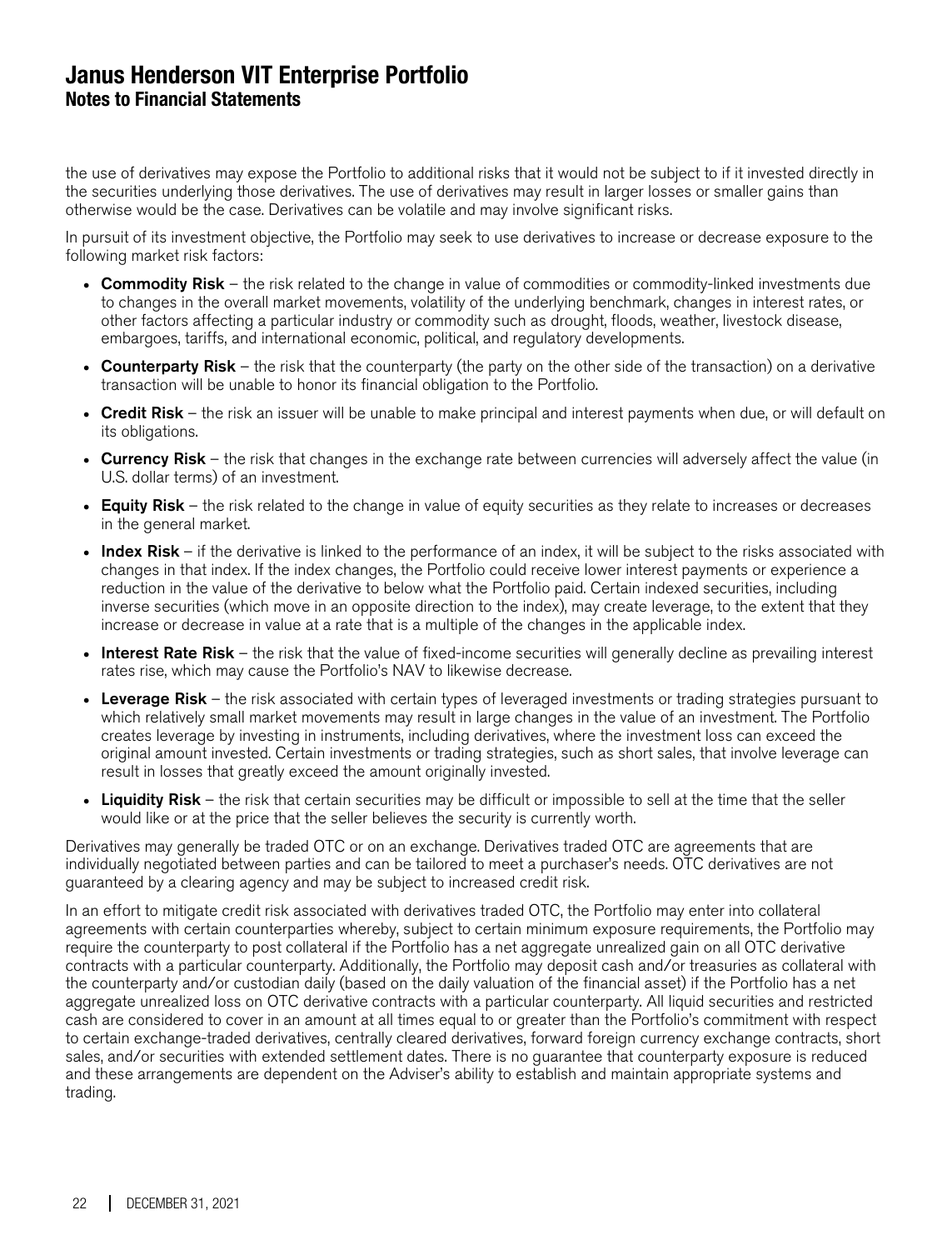### Forward Foreign Currency Exchange Contracts

A forward foreign currency exchange contract ("forward currency contract") is an obligation to buy or sell a specified currency at a future date at a negotiated rate (which may be U.S. dollars or a foreign currency). The Portfolio may enter into forward currency contracts for hedging purposes, including, but not limited to, reducing exposure to changes in foreign currency exchange rates on foreign portfolio holdings and locking in the U.S. dollar cost of firm purchase and sale commitments for securities denominated in or exposed to foreign currencies. The Portfolio may also invest in forward currency contracts for non-hedging purposes such as seeking to enhance returns. The Portfolio is subject to currency risk and counterparty risk in the normal course of pursuing its investment objective through its investments in forward currency contracts.

Forward currency contracts are valued by converting the foreign value to U.S. dollars by using the current spot U.S. dollar exchange rate and/or forward rate for that currency. Exchange and forward rates as of the close of the NYSE are used to value the forward currency contracts. The unrealized appreciation/(depreciation) for forward currency contracts is reported in the Statement of Assets and Liabilities as a receivable or payable and in the Statement of Operations for the change in unrealized net appreciation/depreciation (if applicable). The realized gain or loss arising from the difference between the U.S. dollar cost of the original contract and the value of the foreign currency in U.S. dollars upon closing a forward currency contract is reported on the Statement of Operations (if applicable).

During the year, the Portfolio entered into forward currency contracts with the obligation to purchase foreign currencies in the future at an agreed upon rate in order to decrease exposure to currency risk associated with foreign currency denominated securities held by the Portfolio.

During the year, the Portfolio entered into forward currency contracts with the obligation to sell foreign currencies in the future at an agreed upon rate in order to decrease exposure to currency risk associated with foreign currency denominated securities held by the Portfolio.

#### 3. Other Investments and Strategies

#### Additional Investment Risk

In response to the COVID-19 pandemic, the U.S. government and the Federal Reserve, as well as certain foreign governments and central banks, have taken extraordinary actions to support local and global economies and the financial markets, including reducing interest rates to record-low levels. Extremely low or negative interest rates may become more prevalent or may not work as intended. As there is little precedent for this situation, the impact on various markets that interest rate or other significant policy changes may have is unknown. The withdrawal of this support, a failure of measures put in place in response to such economic uncertainty, or investor perception that such efforts were not sufficient could each negatively affect financial markets generally, and the value and liquidity of specific securities. In addition, policy and legislative changes in the United States and in other countries continue to impact many aspects of financial regulation.

Widespread disease, including pandemics and epidemics, and natural or environmental disasters, including those which may be attributable to global climate change, such as earthquakes, fires, floods, hurricanes, tsunamis and weatherrelated phenomena generally, have been and can be highly disruptive to economies and markets, adversely impacting individual companies, sectors, industries, markets, currencies, interest and inflation rates, credit ratings, investor sentiment, and other factors affecting the value of a Portfolio's investments. Economies and financial markets throughout the world have become increasingly interconnected, which increases the likelihood that events or conditions in one region or country will adversely affect markets or issuers in other regions or countries, including the United States. These disruptions could prevent a Portfolio from executing advantageous investment decisions in a timely manner and negatively impact a Portfolio's ability to achieve its investment objective(s). Any such event(s) could have a significant adverse impact on the value of a Portfolio. In addition, these disruptions could also impair the information technology and other operational systems upon which the Portfolio's service providers, including the Adviser or the subadviser (as applicable), rely, and could otherwise disrupt the ability of employees of the Portfolio's service providers to perform essential tasks on behalf of the Portfolio. Adverse weather conditions may also have a particularly significant negative effect on issuers in the agricultural sector and on insurance and reinsurance companies that insure or reinsure against the impact of natural disasters.

A number of countries in the European Union (the "EU") have experienced, and may continue to experience, severe economic and financial difficulties. In particular, many EU nations are susceptible to economic risks associated with high levels of debt. Many non-governmental issuers, and even certain governments, have defaulted on, or been forced to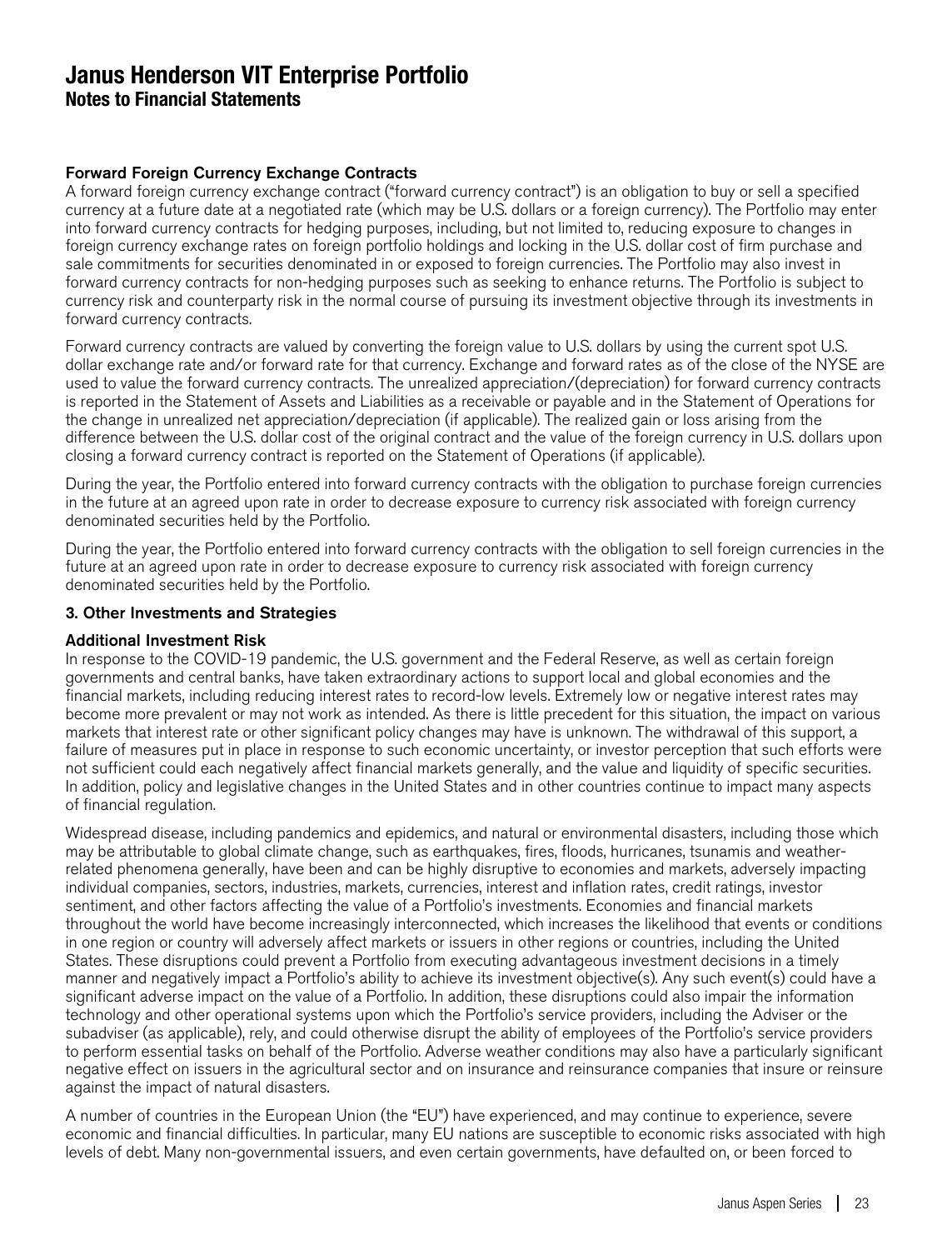restructure, their debts. Many other issuers have faced difficulties obtaining credit or refinancing existing obligations. Financial institutions have in many cases required government or central bank support, have needed to raise capital, and/or have been impaired in their ability to extend credit. As a result, financial markets in the EU have experienced extreme volatility and declines in asset values and liquidity. These difficulties may continue, worsen, or spread further within the EU. Responses to these financial problems by European governments, central banks, and others, including austerity measures and reforms, may not work, may result in social unrest, and may limit future growth and economic recovery or have other unintended consequences. Among other things, these developments have adversely affected the value and exchange rate of the euro and pound sterling, and may continue to significantly affect the economies of all EU countries, which in turn may have a material adverse effect on the Portfolio's investments in such countries, other countries that depend on EU countries for significant amounts of trade or investment, or issuers with exposure to debt issued by certain EU countries.

#### **Counterparties**

Portfolio transactions involving a counterparty are subject to the risk that the counterparty or a third party will not fulfill its obligation to the Portfolio ("counterparty risk"). Counterparty risk may arise because of the counterparty's financial condition (i.e., financial difficulties, bankruptcy, or insolvency), market activities and developments, or other reasons, whether foreseen or not. A counterparty's inability to fulfill its obligation may result in significant financial loss to the Portfolio. The Portfolio may be unable to recover its investment from the counterparty or may obtain a limited recovery, and/or recovery may be delayed. The extent of the Portfolio's exposure to counterparty risk with respect to financial assets and liabilities approximates its carrying value. See the "Offsetting Assets and Liabilities" section of this Note for further details.

The Portfolio may be exposed to counterparty risk through participation in various programs, including, but not limited to, lending its securities to third parties, cash sweep arrangements whereby the Portfolio's cash balance is invested in one or more types of cash management vehicles, as well as investments in, but not limited to, repurchase agreements, debt securities, and derivatives, including various types of swaps, futures and options. The Portfolio intends to enter into financial transactions with counterparties that the Adviser believes to be creditworthy at the time of the transaction. There is always the risk that the Adviser's analysis of a counterparty's creditworthiness is incorrect or may change due to market conditions. To the extent that the Portfolio focuses its transactions with a limited number of counterparties, it will have greater exposure to the risks associated with one or more counterparties.

#### Offsetting Assets and Liabilities

The Portfolio presents gross and net information about transactions that are either offset in the financial statements or subject to an enforceable master netting arrangement or similar agreement with a designated counterparty, regardless of whether the transactions are actually offset in the Statement of Assets and Liabilities.

In order to better define its contractual rights and to secure rights that will help the Portfolio mitigate its counterparty risk, the Portfolio has entered into an International Swaps and Derivatives Association, Inc. Master Agreement ("ISDA Master Agreement") or similar agreement with its derivative contract counterparties. An ISDA Master Agreement is a bilateral agreement between the Portfolio and a counterparty that governs OTC derivatives and forward foreign currency exchange contracts and typically contains, among other things, collateral posting terms and netting provisions in the event of a default and/or termination event. Under an ISDA Master Agreement, in the event of a default and/or termination event, the Portfolio may offset with each counterparty certain derivative financial instruments' payables and/or receivables with collateral held and/or posted and create one single net payment.

The following tables present gross amounts of recognized assets and/or liabilities and the net amounts after deducting collateral that has been pledged by counterparties or has been pledged to counterparties (if applicable). For corresponding information grouped by type of instrument, see the "Fair Value of Derivative Instruments (not accounted for as hedging instruments) as of December 31, 2021" table located in the Portfolio's Schedule of Investments.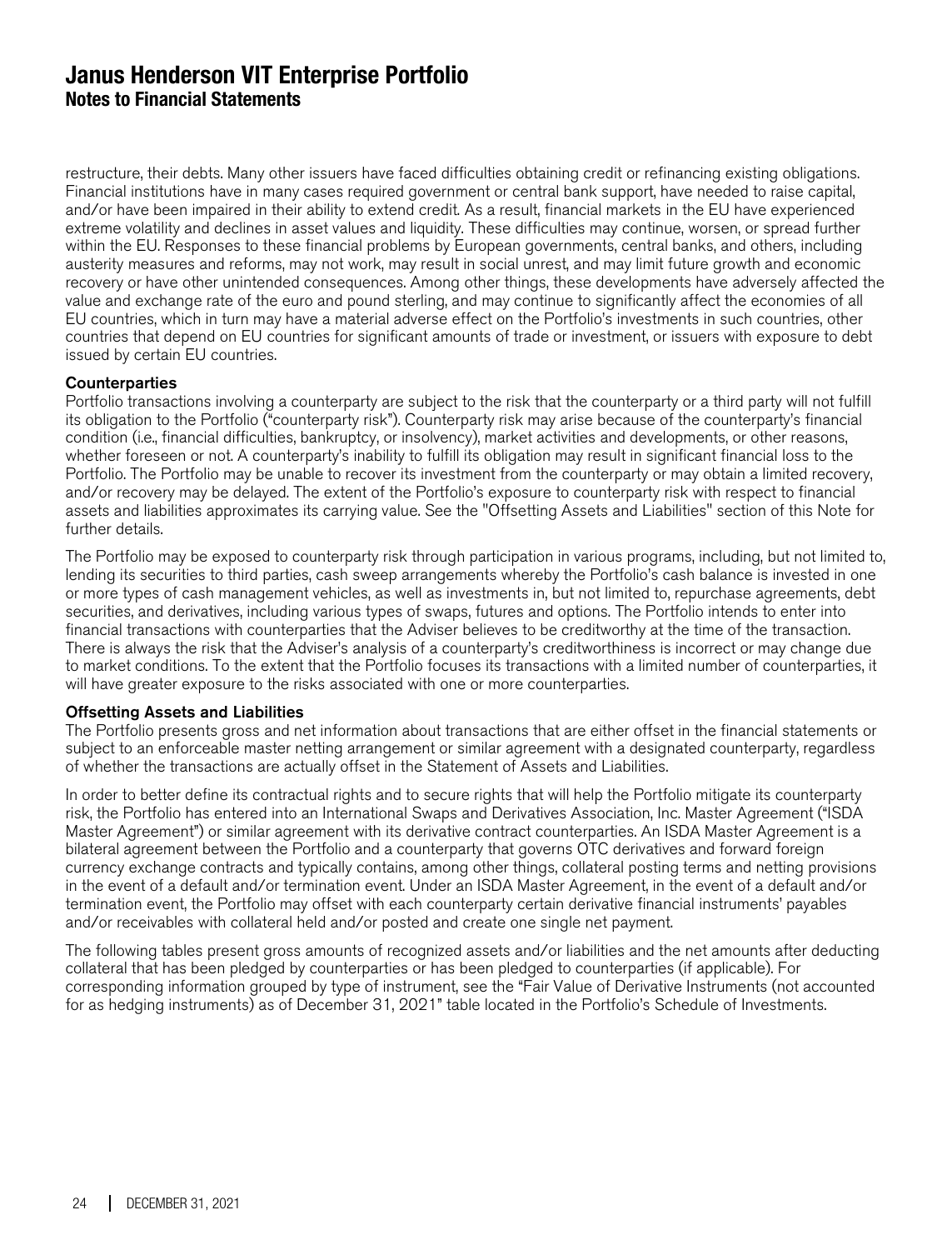#### Offsetting of Financial Assets and Derivative Assets

|                                                              | Gross Amounts<br>of Recognized |                | <b>Offsetting Asset</b>     | Collateral             |            |          |
|--------------------------------------------------------------|--------------------------------|----------------|-----------------------------|------------------------|------------|----------|
| Counterparty                                                 | Assets                         |                | or Liability <sup>(a)</sup> | Pledged <sup>(b)</sup> | Net Amount |          |
| Barclays Capital, Inc.                                       | \$<br>243.105                  | $\mathfrak{S}$ |                             | \$                     | \$         | 243,105  |
| Citibank, National Association                               | 268,263                        |                | (10, 448)                   |                        |            | 257,815  |
| Credit Suisse International                                  | 243,141                        |                | (46,504)                    |                        |            | 196,637  |
| HSBC Securities (USA), Inc.<br>JPMorgan Chase Bank, National | 459,965                        |                | (27, 461)                   |                        |            | 432,504  |
| Association                                                  | 638,664                        |                | (32,968)                    | (432,562)              |            | 173,134  |
| State Street Bank and Trust Company                          | 18.851                         |                |                             |                        |            | 18,851   |
| Total                                                        | \$<br>871.989                  | \$             | (117.381)                   | \$<br>(432.562)        | \$         | .322.046 |

#### Offsetting of Financial Liabilities and Derivative Liabilities

|                                                              |     | Gross Amounts<br>of Recognized | <b>Offsetting Asset</b>     | Collateral                     |            |
|--------------------------------------------------------------|-----|--------------------------------|-----------------------------|--------------------------------|------------|
| Counterparty                                                 |     | Liabilities                    | or Liability <sup>(a)</sup> | $P$ ledged $^{(b)}$            | Net Amount |
| Citibank, National Association                               | \$  | 10,448 \$                      | (10, 448)                   | \$<br>$\overline{\phantom{0}}$ | \$         |
| Credit Suisse International                                  |     | 46,504                         | (46,504)                    |                                |            |
| HSBC Securities (USA), Inc.<br>JPMorgan Chase Bank, National |     | 27,461                         | (27, 461)                   |                                |            |
| Association                                                  |     | 32,968                         | (32,968)                    |                                |            |
| Total                                                        | \$. | 117,381                        | \$<br>(117,381)             | \$<br>—                        | \$         |

(a) Represents the amount of assets or liabilities that could be offset with the same counterparty under master netting or similar agreements that management elects not to offset on the Statement of Assets and Liabilities.

(b) Collateral pledged is limited to the net outstanding amount due to/from an individual counterparty. The actual collateral amounts pledged may exceed these amounts and may fluctuate in value.

JPMorgan Chase Bank, National Association acts as securities lending agent and a limited purpose custodian or subcustodian to receive and disburse cash balances and cash collateral, hold short-term investments, hold collateral, and perform other custodial functions in accordance with the Non-Custodial Securities Lending Agreement. For financial reporting purposes, the Portfolio does not offset financial instruments' payables and receivables and related collateral on the Statement of Assets and Liabilities. Securities on loan will be continuously secured by collateral which may consist of cash, U.S. Government securities, domestic and foreign short-term debt instruments, letters of credit, time deposits, repurchase agreements, money market mutual funds or other money market accounts, or such other collateral as permitted by the Securities and Exchange Commission (the "SEC"). See "Securities Lending" in the "Notes to Financial Statements" for additional information.

The Portfolio generally does not exchange collateral on its forward foreign currency contracts with its counterparties; however, all liquid securities and restricted cash are considered to cover in an amount at all times equal to or greater than the Portfolio's commitment with respect to these contracts. Certain securities may be segregated at the Portfolio's custodian. These segregated securities are denoted on the accompanying Schedule of Investments and are evaluated daily to ensure their cover and/or market value equals or exceeds the Portfolio's corresponding forward foreign currency exchange contract's obligation value.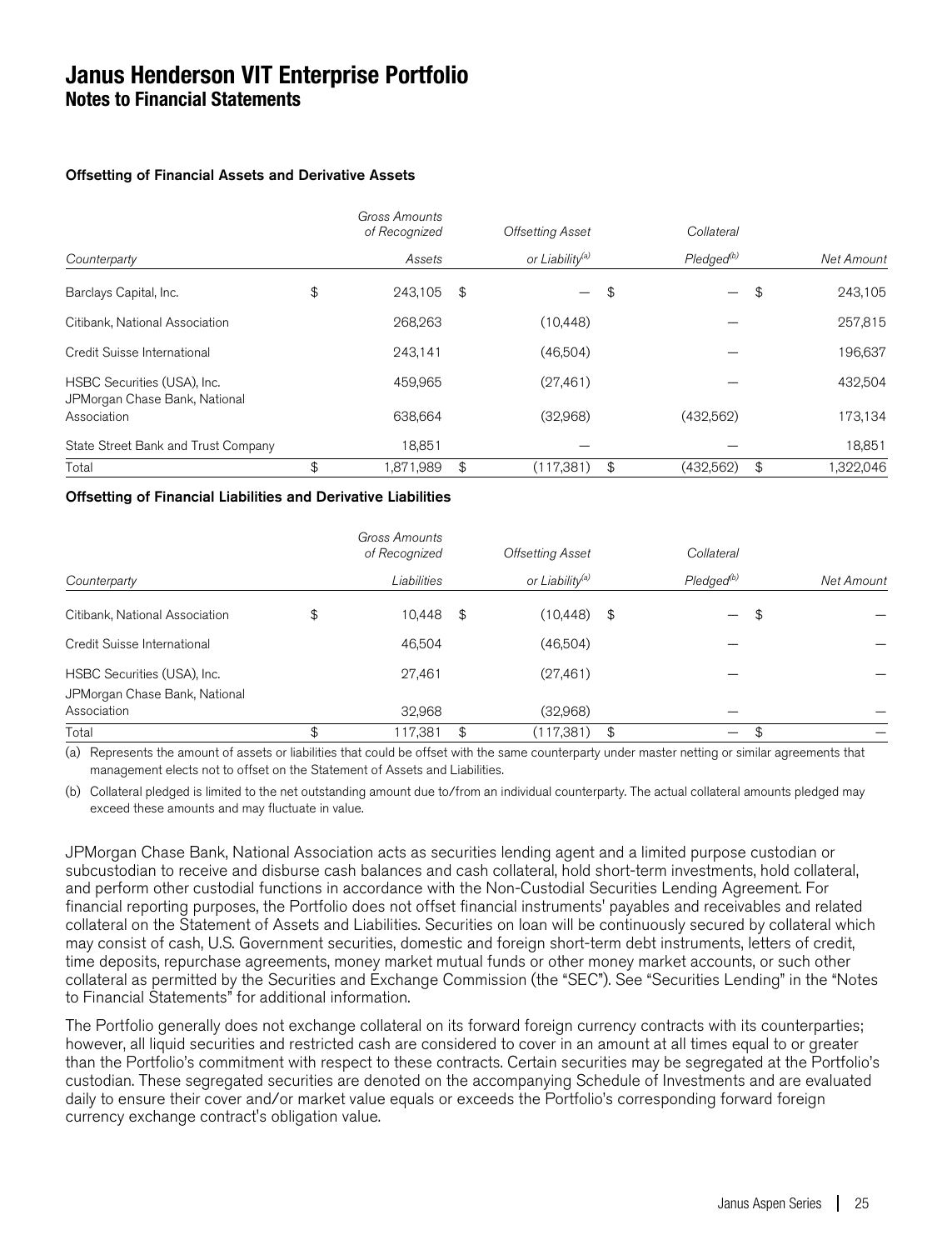#### Real Estate Investing

The Portfolio may invest in equity and debt securities of real estate-related companies. Such companies may include those in the real estate industry or real estate-related industries. These securities may include common stocks, corporate bonds, preferred stocks, and other equity securities, including, but not limited to, mortgage-backed securities, real estate-backed securities, securities of REITs and similar REIT-like entities. A REIT is a trust that invests in real estate-related projects, such as properties, mortgage loans, and construction loans. REITs are generally categorized as equity, mortgage, or hybrid REITs. A REIT may be listed on an exchange or traded OTC.

#### Securities Lending

Under procedures adopted by the Trustees, the Portfolio may seek to earn additional income by lending securities to certain qualified broker-dealers and institutions. JPMorgan Chase Bank, National Association acts as securities lending agent and a limited purpose custodian or subcustodian to receive and disburse cash balances and cash collateral, hold short-term investments, hold collateral, and perform other custodial functions in accordance with the Non-Custodial Securities Lending Agreement. The Portfolio may lend portfolio securities in an amount equal to up to 1/3 of its total assets as determined at the time of the loan origination. There is the risk of delay in recovering a loaned security or the risk of loss in collateral rights if the borrower fails financially. In addition, the Adviser makes efforts to balance the benefits and risks from granting such loans. All loans will be continuously secured by collateral which may consist of cash, U.S. Government securities, domestic and foreign short-term debt instruments, letters of credit, time deposits, repurchase agreements, money market mutual funds or other money market accounts, or such other collateral as permitted by the SEC. If the Portfolio is unable to recover a security on loan, the Portfolio may use the collateral to purchase replacement securities in the market. There is a risk that the value of the collateral could decrease below the cost of the replacement security by the time the replacement investment is made, resulting in a loss to the Portfolio. In certain circumstances individual loan transactions could yield negative returns.

Upon receipt of cash collateral, the Adviser may invest it in affiliated or non-affiliated cash management vehicles, whether registered or unregistered entities, as permitted by the 1940 Act and rules promulgated thereunder. The Adviser currently intends to primarily invest the cash collateral in a cash management vehicle for which the Adviser serves as investment adviser, Janus Henderson Cash Collateral Fund LLC, or in time deposits. An investment in Janus Henderson Cash Collateral Fund LLC is generally subject to the same risks that shareholders experience when investing in similarly structured vehicles, such as the potential for significant fluctuations in assets as a result of the purchase and redemption activity of the securities lending program, a decline in the value of the collateral, and possible liquidity issues. Such risks may delay the return of the cash collateral and cause the Portfolio to violate its agreement to return the cash collateral to a borrower in a timely manner. As adviser to the Portfolio and Janus Henderson Cash Collateral Fund LLC, the Adviser has an inherent conflict of interest as a result of its fiduciary duties to both the Portfolio and Janus Henderson Cash Collateral Fund LLC. Additionally, the Adviser receives an investment advisory fee of 0.05% for managing Janus Henderson Cash Collateral Fund LLC, but it may not receive a fee for managing certain other affiliated cash management vehicles in which the Portfolio may invest, and therefore may have an incentive to allocate preferred investment opportunities to investment vehicles for which it is receiving a fee.

The value of the collateral must be at least 102% of the market value of the loaned securities that are denominated in U.S. dollars and 105% of the market value of the loaned securities that are not denominated in U.S. dollars. Loaned securities and related collateral are marked-to-market each business day based upon the market value of the loaned securities at the close of business, employing the most recent available pricing information. Collateral levels are then adjusted based on this mark-to-market evaluation. Additional required collateral, or excess collateral returned, is delivered on the next business day. Therefore, the value of the collateral held may be temporarily less than 102% or 105% value of the securities on loan. The cash collateral invested by the Adviser is disclosed in the Schedule of Investments (if applicable).

Income earned from the investment of the cash collateral, net of rebates paid to, or fees paid by, borrowers and less the fees paid to the lending agent are included as "Affiliated securities lending income, net" on the Statement of Operations. As of December 31, 2021, securities lending transactions accounted for as secured borrowings with an overnight and continuous contractual maturity are \$432,562. Gross amounts of recognized liabilities for securities lending (collateral received) as of December 31, 2021 is \$448,000, resulting in the net amount due to the counterparty of \$15,438.

#### 4. Investment Advisory Agreements and Other Transactions with Affiliates

The Portfolio pays the Adviser an investment advisory fee which is calculated daily and paid monthly. The Portfolio's contractual investment advisory fee rate (expressed as an annual rate) is 0.64% of its average daily net assets.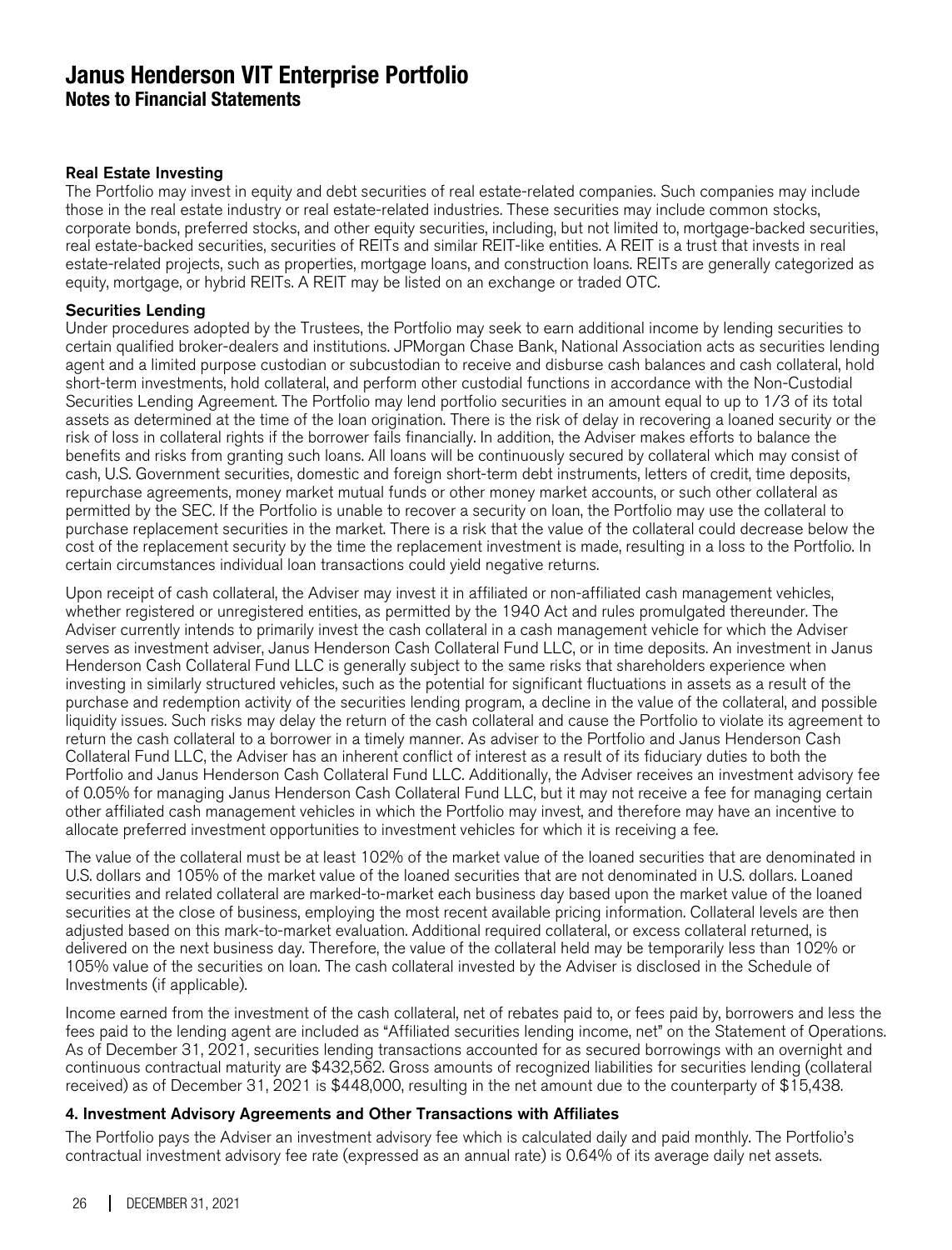Janus Henderson Services US LLC (formerly Janus Services LLC) (the "Transfer Agent"), a wholly-owned subsidiary of the Adviser, is the Portfolio's transfer agent. The Transfer Agent receives an administrative services fee at an annual rate of 0.05% of the average daily net assets of the Portfolio for arranging for the provision by participating insurance companies and qualified plan service providers of administrative services, including recordkeeping, subaccounting, order processing, or other shareholder services provided on behalf of contract holders or plan participants investing in the Portfolio. Other shareholder services may include the provision of order confirmations, periodic account statements, forwarding prospectuses, shareholder reports, and other materials to existing investors, and answering inquiries regarding accounts. The Transfer Agent expects to use this entire fee to compensate insurance companies and qualified plan service providers for providing these services to their customers who invest in the Portfolio. Any unused portion will be reimbursed to the applicable share class at least annually.

In addition, the Transfer Agent provides or arranges for the provision of certain other internal administrative, recordkeeping, and shareholder relations services for the Portfolio. The Transfer Agent is not compensated for these internal services related to the shares, except for out-of-pocket costs. These amounts are disclosed as "Other transfer agent fees and expenses" on the Statement of Operations.

Under a distribution and shareholder servicing plan (the "Plan") adopted in accordance with Rule 12b-1 under the 1940 Act, the Service Shares may pay the Trust's distributor, Janus Henderson Distributors US LLC (formerly Janus Distributors LLC) (the "Distributor"), a wholly-owned subsidiary of the Adviser, a fee for the sale and distribution and/or shareholder servicing of the Service Shares at an annual rate of up to 0.25% of the average daily net assets of the Service Shares. Under the terms of the Plan, the Trust is authorized to make payments to the Distributor for remittance to insurance companies and qualified plan service providers as compensation for distribution and/or shareholder services performed by such entities. These amounts are disclosed as "12b-1 Distribution and shareholder servicing fees" on the Statement of Operations. Payments under the Plan are not tied exclusively to actual 12b-1 distribution and servicing fees, and the payments may exceed 12b-1 distribution and servicing fees actually incurred. If any of the Portfolio's actual 12b-1 distribution and servicing fees incurred during a calendar year are less than the payments made during a calendar year, the Portfolio will be refunded the difference. Refunds, if any, are included in "12b-1 Distribution and shareholder servicing fees" in the Statement of Operations.

The Adviser serves as administrator to the Portfolio pursuant to an administration agreement between the Adviser and the Trust. Under the administration agreement, the Adviser is obligated to provide or arrange for the provision of certain administration, compliance, and accounting services to the Portfolio, including providing office space for the Portfolio, and is reimbursed by the Portfolio for certain of its costs in providing these services (to the extent the Adviser seeks reimbursement and such costs are not otherwise waived). In addition, employees of the Adviser and/or its affiliates may serve as officers of the Trust. The Portfolio pays for some or all of the salaries, fees, and expenses of the Adviser employees and Portfolio officers, with respect to certain specified administration functions they perform on behalf of the Portfolio. The Portfolio pays these costs based on out-of-pocket expenses incurred by the Adviser, and these costs are separate and apart from advisory fees and other expenses paid in connection with the investment advisory services the Adviser (or any subadvisor, as applicable) provides to the Portfolio. These amounts are disclosed as "Affiliated portfolio administration fees" on the Statement of Operations. In addition, some expenses related to compensation payable to the Portfolio's Chief Compliance Officer and certain compliance staff, all of whom are employees of the Adviser and/or its affiliates, are shared with the Portfolio. Total compensation of \$32,683 was paid to the Chief Compliance Officer and certain compliance staff by the Trust during the year ended December 31, 2021. The Portfolio's portion is reported as part of "Other expenses" on the Statement of Operations.

The Board of Trustees has adopted a deferred compensation plan (the "Deferred Plan") for independent Trustees to elect to defer receipt of all or a portion of the annual compensation they are entitled to receive from the Portfolio. All deferred fees are credited to an account established in the name of the Trustees. The amounts credited to the account then increase or decrease, as the case may be, in accordance with the performance of one or more of the Janus Henderson funds that are selected by the Trustees. The account balance continues to fluctuate in accordance with the performance of the selected fund or funds until final payment of all amounts are credited to the account. The fluctuation of the account balance is recorded by the Portfolio as unrealized appreciation/(depreciation) and is included as of December 31, 2021 on the Statement of Assets and Liabilities in the asset, "Non-interested Trustees' deferred compensation," and liability, "Non-interested Trustees' deferred compensation fees." Additionally, the recorded unrealized appreciation/(depreciation) is included in "Total distributable earnings (loss)" on the Statement of Assets and Liabilities. Deferred compensation expenses for the year ended December 31, 2021 are included in "Non-interested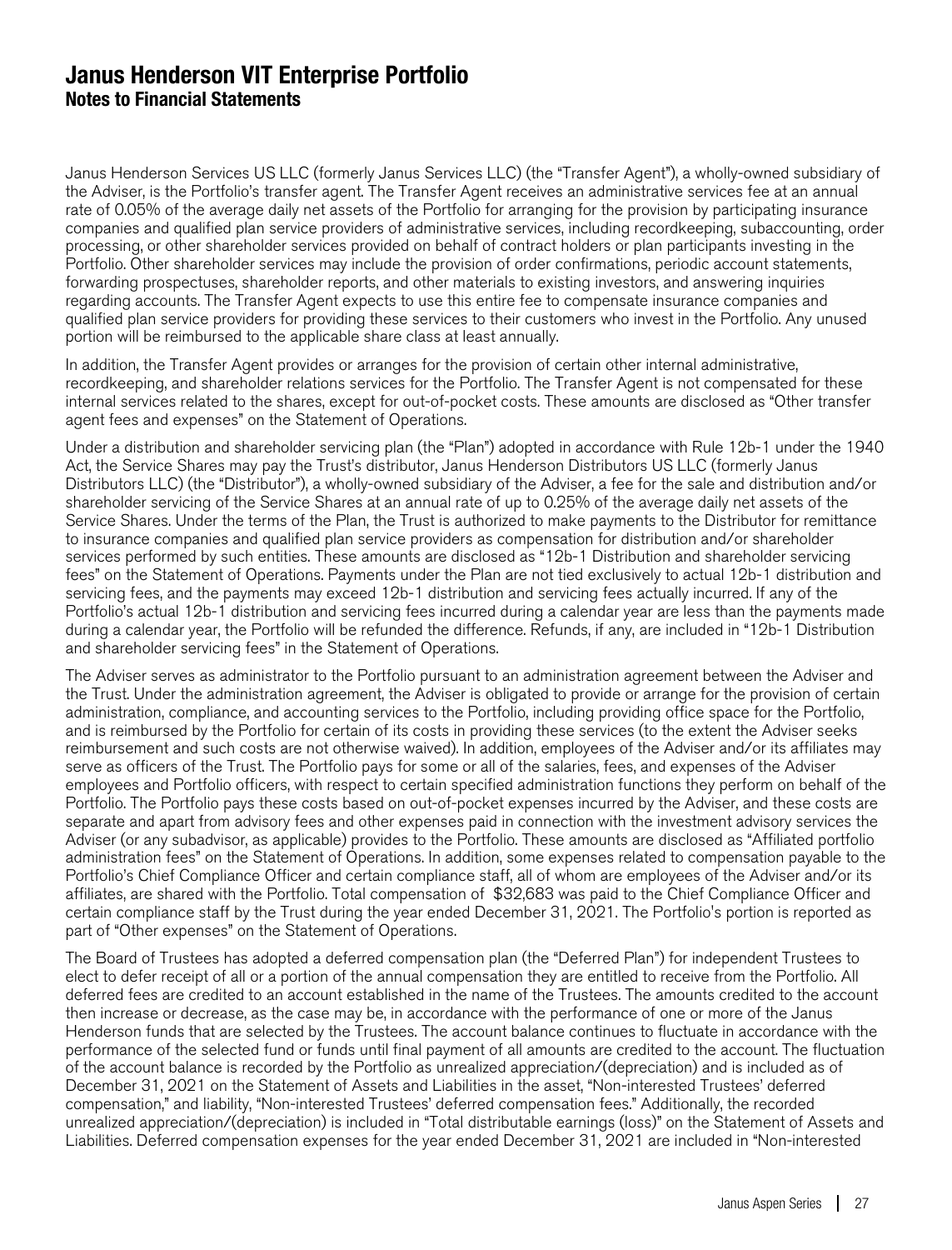Trustees' fees and expenses" on the Statement of Operations. Trustees are allowed to change their designation of mutual funds from time to time. Amounts will be deferred until distributed in accordance with the Deferred Plan. Deferred fees of \$512,700 were paid by the Trust to the Trustees under the Deferred Plan during the year ended December 31, 2021.

Pursuant to the provisions of the 1940 Act and related rules, the Portfolio may participate in an affiliated or nonaffiliated cash sweep program. In the cash sweep program, uninvested cash balances of the Portfolio may be used to purchase shares of affiliated or non-affiliated money market funds or cash management pooled investment vehicles that operate as money market funds. The Portfolio is eligible to participate in the cash sweep program (the "Investing Funds"). As adviser, the Adviser has an inherent conflict of interest because of its fiduciary duties to the affiliated money market funds or cash management pooled investment vehicles and the Investing Funds. Janus Henderson Cash Liquidity Fund LLC (the "Sweep Vehicle") is an affiliated unregistered cash management pooled investment vehicle that invests primarily in highly-rated short-term fixed-income securities. The Sweep Vehicle operates pursuant to the provisions of the 1940 Act that govern the operation of money market funds and prices its shares at NAV reflecting market-based values of its portfolio securities (i.e., a "floating" NAV) rounded to the fourth decimal place (e.g., \$1.0000). The Sweep Vehicle is permitted to impose a liquidity fee (of up to 2%) on redemptions from the Sweep Vehicle or a redemption gate that temporarily suspends redemptions from the Sweep Vehicle for up to 10 business days during a 90 day period. There are no restrictions on the Portfolio's ability to withdraw investments from the Sweep Vehicle at will, and there are no unfunded capital commitments due from the Portfolio to the Sweep Vehicle. The Sweep Vehicle does not charge any management fee, sales charge or service fee.

Any purchases and sales, realized gains/losses and recorded dividends from affiliated investments during the year ended December 31, 2021 can be found in the "Schedules of Affiliated Investments" located in the Schedule of Investments.

The Portfolio is permitted to purchase or sell securities ("cross-trade") between itself and other funds or accounts managed by the Adviser in accordance with Rule 17a-7 under the Investment Company Act of 1940 ("Rule 17a-7"), when the transaction is consistent with the investment objectives and policies of the Portfolio and in accordance with the Internal Cross Trade Procedures adopted by the Trust's Board of Trustees. These procedures have been designed to ensure that any cross-trade of securities by the Portfolio from or to another fund or account that is or could be considered an affiliate of the Portfolio under certain limited circumstances by virtue of having a common investment adviser, common Officer, or common Trustee complies with Rule 17a-7. Under these procedures, each cross-trade is effected at the current market price to save costs where allowed. During the year ended December 31, 2021, the Portfolio engaged in cross trades amounting to \$1,076,725 in sales, resulting in a net realized gain of \$123,871. The net realized gain is included within the "Net Realized Gain/(Loss) on Investments" section of the Portfolio's Statement of Operations.

#### 5. Federal Income Tax

The tax components of capital shown in the table below represent: (1) distribution requirements the Portfolio must satisfy under the income tax regulations; (2) losses or deductions the Portfolio may be able to offset against income and gains realized in future years; and (3) unrealized appreciation or depreciation of investments for federal income tax purposes.

Other book to tax differences primarily consist of deferred compensation, derivatives, and foreign currency contract adjustments. The Portfolio has elected to treat gains and losses on forward foreign currency contracts as capital gains and losses, if applicable. Other foreign currency gains and losses on debt instruments are treated as ordinary income for federal income tax purposes pursuant to Section 988 of the Internal Revenue Code.

|                 |                                |      |                          |      | Loss Deferrals |              | Other Book                             | Net Tax                       |
|-----------------|--------------------------------|------|--------------------------|------|----------------|--------------|----------------------------------------|-------------------------------|
| Undistributed   | Undistributed                  |      | Accumulated              |      | Late-Year      | Post-October | to Tax                                 | Appreciation/                 |
| Ordinary Income | Long-Term Gains Capital Losses |      |                          |      |                |              | Ordinary Loss Capital Loss Differences | <i>(Depreciation)</i>         |
| 4.596.915       | \$ 247,873,701                 | - SS | $\overline{\phantom{a}}$ | - \$ |                | $-$ \$       |                                        | $-$ \$ (44,084) \$796,479,820 |

The aggregate cost of investments and the composition of unrealized appreciation and depreciation of investment securities for federal income tax purposes as of December 31, 2021 are noted below. The primary differences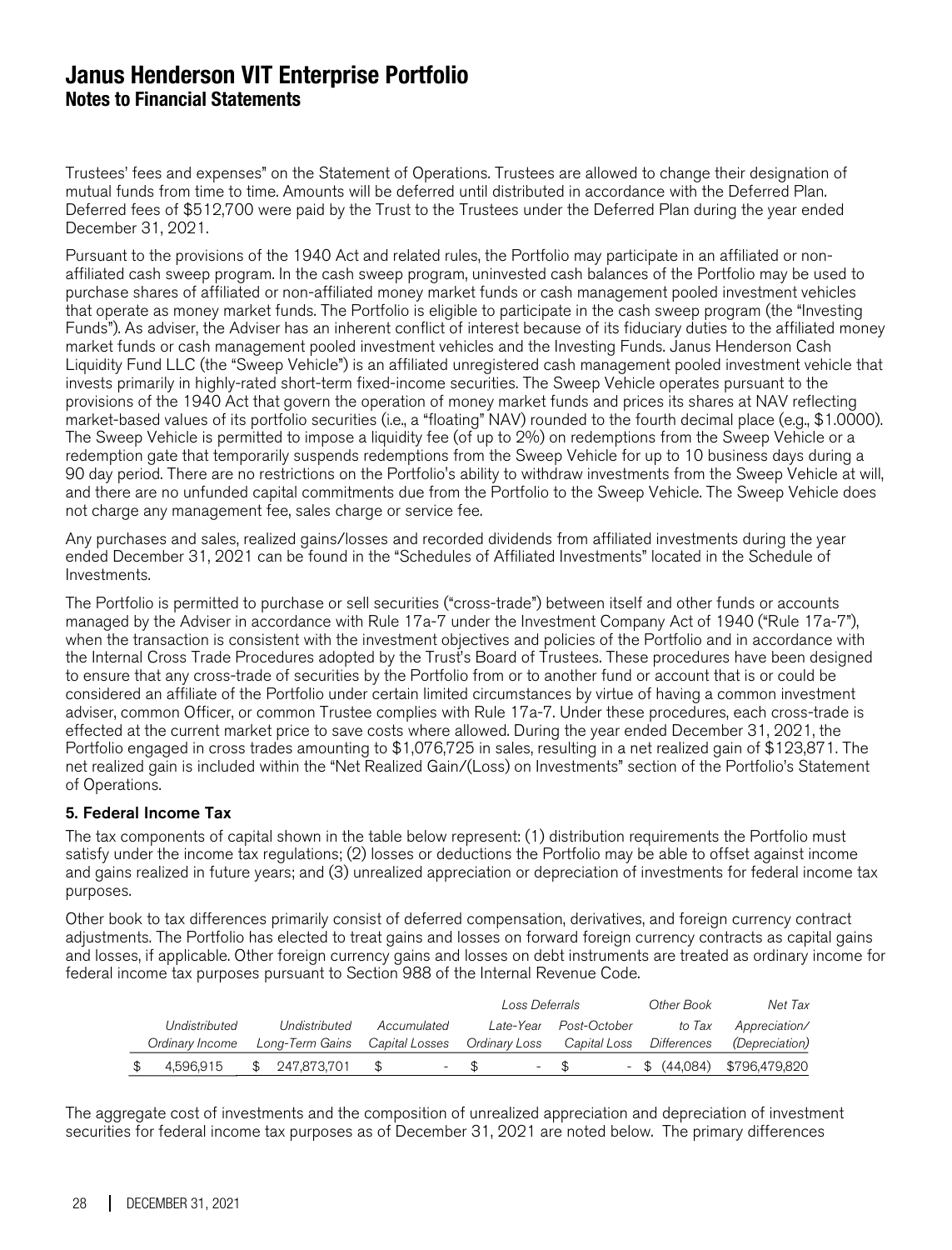between book and tax appreciation or depreciation of investments are wash sale loss deferrals and investments in partnerships.

|                  | Unrealized    | Unrealized            | Net Tax Appreciation/ |
|------------------|---------------|-----------------------|-----------------------|
| Federal Tax Cost | Appreciation  | <i>(Depreciation)</i> | <i>(Depreciation)</i> |
| \$973,267,157    | \$820,410,382 | \$ (23.930.562)       | 796.479.820           |

Information on the tax components of derivatives as of December 31, 2021 is as follows:

|                         | Unrealized   | Unrealized            | Net Tax Appreciation/ |
|-------------------------|--------------|-----------------------|-----------------------|
| <b>Federal Tax Cost</b> | Appreciation | <i>(Depreciation)</i> | <i>(Depreciation)</i> |
| 1.322.046               |              |                       |                       |

Tax cost of investments and unrealized appreciation/(depreciation) may also include timing differences that do not constitute adjustments to tax basis.

Income and capital gains distributions are determined in accordance with income tax regulations that may differ from US GAAP. These differences are due to differing treatments for items such as net short-term gains, deferral of wash sale losses, foreign currency transactions, and capital loss carryovers. Certain permanent differences such as tax returns of capital and net investment losses noted below have been reclassified to capital.

For the year ended December 31, 2021

|                                                                               |                                      |    | Distributions                |    |                       |                     |                     |
|-------------------------------------------------------------------------------|--------------------------------------|----|------------------------------|----|-----------------------|---------------------|---------------------|
| Tax Return of Capital<br>From Long-Term Capital Gains<br>From Ordinary Income |                                      |    |                              |    |                       |                     | Net Investment Loss |
|                                                                               | 4,848,858                            | \$ | 154,630,024                  | \$ |                       | \$                  |                     |
|                                                                               | For the year ended December 31, 2020 |    |                              |    |                       |                     |                     |
|                                                                               |                                      |    | Distributions                |    |                       |                     |                     |
|                                                                               | From Ordinary Income                 |    | From Long-Term Capital Gains |    | Tax Return of Capital | Net Investment Loss |                     |
|                                                                               | 1.166.288                            | \$ | 110.296.383                  | \$ |                       |                     |                     |

Permanent book to tax basis differences may result in reclassifications between the components of net assets. These differences have no impact on the results of operations or net assets. The following reclassifications have been made to the Portfolio:

| Increase/(Decrease) to   | Increase/(Decrease) to Undistributed | Increase/(Decrease) to Undistributed |
|--------------------------|--------------------------------------|--------------------------------------|
| Capital                  | Net Investment Income/Loss           | Net Realized Gain/Loss               |
| $\overline{\phantom{0}}$ | 5.874.498                            | (5,874,498)                          |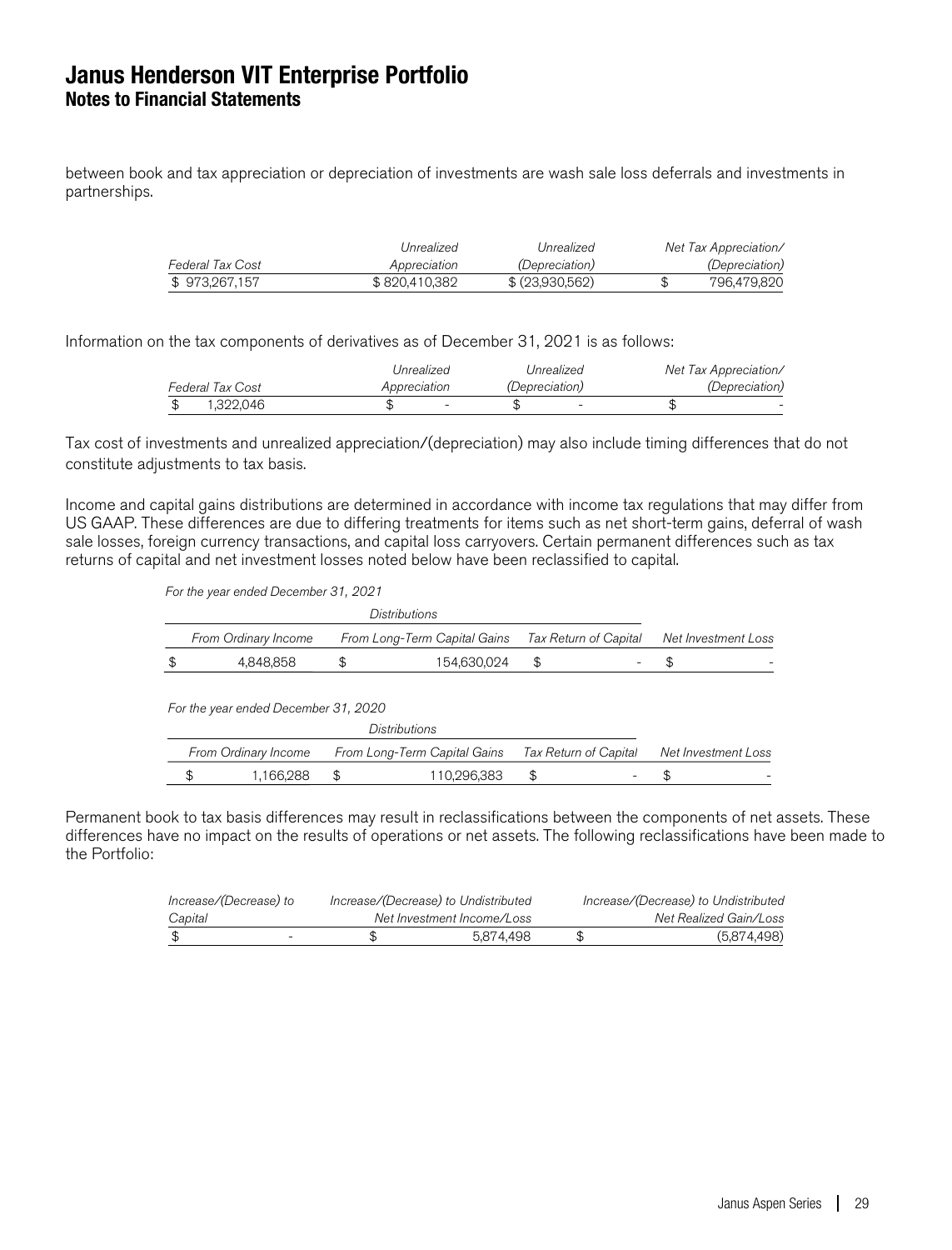**Notes to Financial Statements**

### 6. Capital Share Transactions

|                                        | Year ended December 31, 2021 |                   |               | Year ended December 31, 2020 |
|----------------------------------------|------------------------------|-------------------|---------------|------------------------------|
|                                        | <b>Shares</b>                | Amount            | <b>Shares</b> | Amount                       |
| Institutional Shares:                  |                              |                   |               |                              |
| Shares sold                            | 602,536                      | \$58,816,227      | 962,490       | \$74,261,046                 |
| Reinvested dividends and distributions | 729,518                      | 68,341,267        | 726.925       | 51,851,530                   |
| Shares repurchased                     | (2, 155, 678)                | (210, 283, 939)   | (2,792,786)   | (217, 475, 278)              |
| Net Increase/(Decrease)                | (823, 624)                   | \$ (83, 126, 445) | (1,103,371)   | \$ (91,362,702)              |
| Service Shares:                        |                              |                   |               |                              |
| Shares sold                            | 1,570,572                    | \$142,157,316     | 2,291,089     | \$163,267,970                |
| Reinvested dividends and distributions | 1,055,689                    | 91,137,615        | 898.977       | 59.611.141                   |
| Shares repurchased                     | (1,929,413)                  | (174, 639, 793)   | (2,922,142)   | (213, 198, 096)              |
| Net Increase/(Decrease)                | 696,848                      | \$58,655,138      | 267,924       | \$9,681,015                  |

### 7. Purchases and Sales of Investment Securities

For the year ended December 31, 2021, the aggregate cost of purchases and proceeds from sales of investment securities (excluding any short-term securities, short-term options contracts, TBAs, and in-kind transactions, as applicable) was as follows:

|               |                     | Purchases of Long-       | Proceeds from Sales    |  |
|---------------|---------------------|--------------------------|------------------------|--|
| Purchases of  | Proceeds from Sales | Term U.S. Government     | of Long-Term U.S.      |  |
| Securities    | of Securities       | Obligations              | Government Obligations |  |
| \$290.223.847 | \$474,072,168       | $\overline{\phantom{0}}$ |                        |  |

#### 8. Subsequent Event

Management has evaluated whether any events or transactions occurred subsequent to December 31, 2021 and through the date of issuance of the Portfolio's financial statements and determined that there were no material events or transactions that would require recognition or disclosure in the Portfolio's financial statements.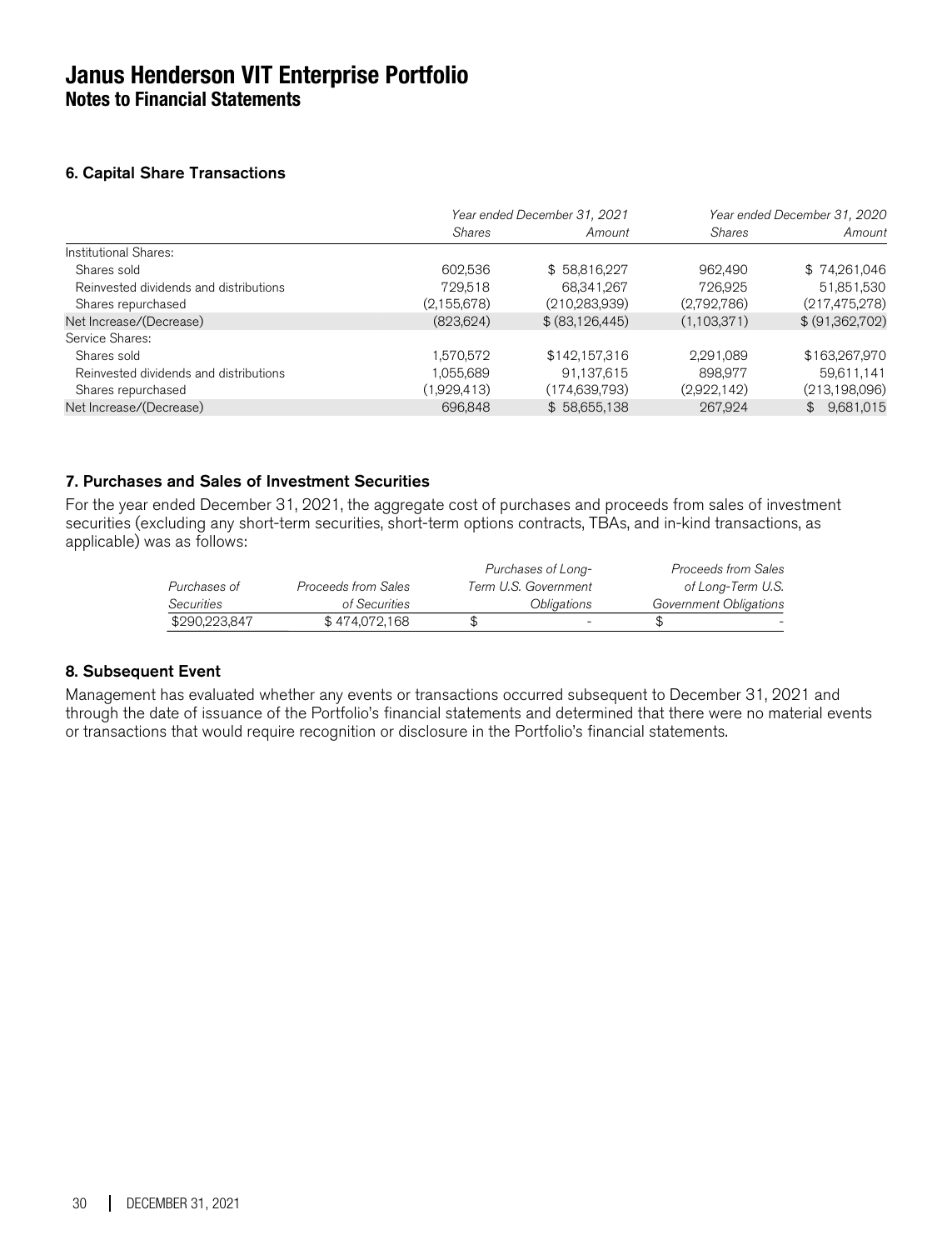### **Janus Henderson VIT Enterprise Portfolio Report of Independent Registered Public Accounting Firm**

To the Board of Trustees of Janus Aspen Series and Shareholders of Janus Henderson VIT Enterprise Portfolio

### Opinion on the Financial Statements

We have audited the accompanying statement of assets and liabilities, including the schedule of investments, of Janus Henderson VIT Enterprise Portfolio (one of the portfolios constituting Janus Aspen Series, referred to hereafter as the "Portfolio") as of December 31, 2021, the related statement of operations for the year ended December 31, 2021, the statements of changes in net assets for each of the two years in the period ended December 31, 2021, including the related notes, and the financial highlights for each of the five years in the period ended December 31, 2021 (collectively referred to as the "financial statements"). In our opinion, the financial statements present fairly, in all material respects, the financial position of the Portfolio as of December 31, 2021, the results of its operations for the year then ended, the changes in its net assets for each of the two years in the period ended December 31, 2021 and the financial highlights for each of the five years in the period ended December 31, 2021 in conformity with accounting principles generally accepted in the United States of America.

### Basis for Opinion

These financial statements are the responsibility of the Portfolio's management. Our responsibility is to express an opinion on the Portfolio's financial statements based on our audits. We are a public accounting firm registered with the Public Company Accounting Oversight Board (United States) (PCAOB) and are required to be independent with respect to the Portfolio in accordance with the U.S. federal securities laws and the applicable rules and regulations of the Securities and Exchange Commission and the PCAOB.

We conducted our audits of these financial statements in accordance with the standards of the PCAOB. Those standards require that we plan and perform the audit to obtain reasonable assurance about whether the financial statements are free of material misstatement, whether due to error or fraud.

Our audits included performing procedures to assess the risks of material misstatement of the financial statements, whether due to error or fraud, and performing procedures that respond to those risks. Such procedures included examining, on a test basis, evidence regarding the amounts and disclosures in the financial statements. Our audits also included evaluating the accounting principles used and significant estimates made by management, as well as evaluating the overall presentation of the financial statements. Our procedures included confirmation of securities owned as of December 31, 2021 by correspondence with the custodian, transfer agent, and brokers; when replies were not received from brokers, we performed other auditing procedures. We believe that our audits provide a reasonable basis for our opinion.

Pricavatishousedergus LLP

Denver, Colorado February 15, 2022

We have served as the auditor of one or more investment companies in Janus Henderson Funds since 1990.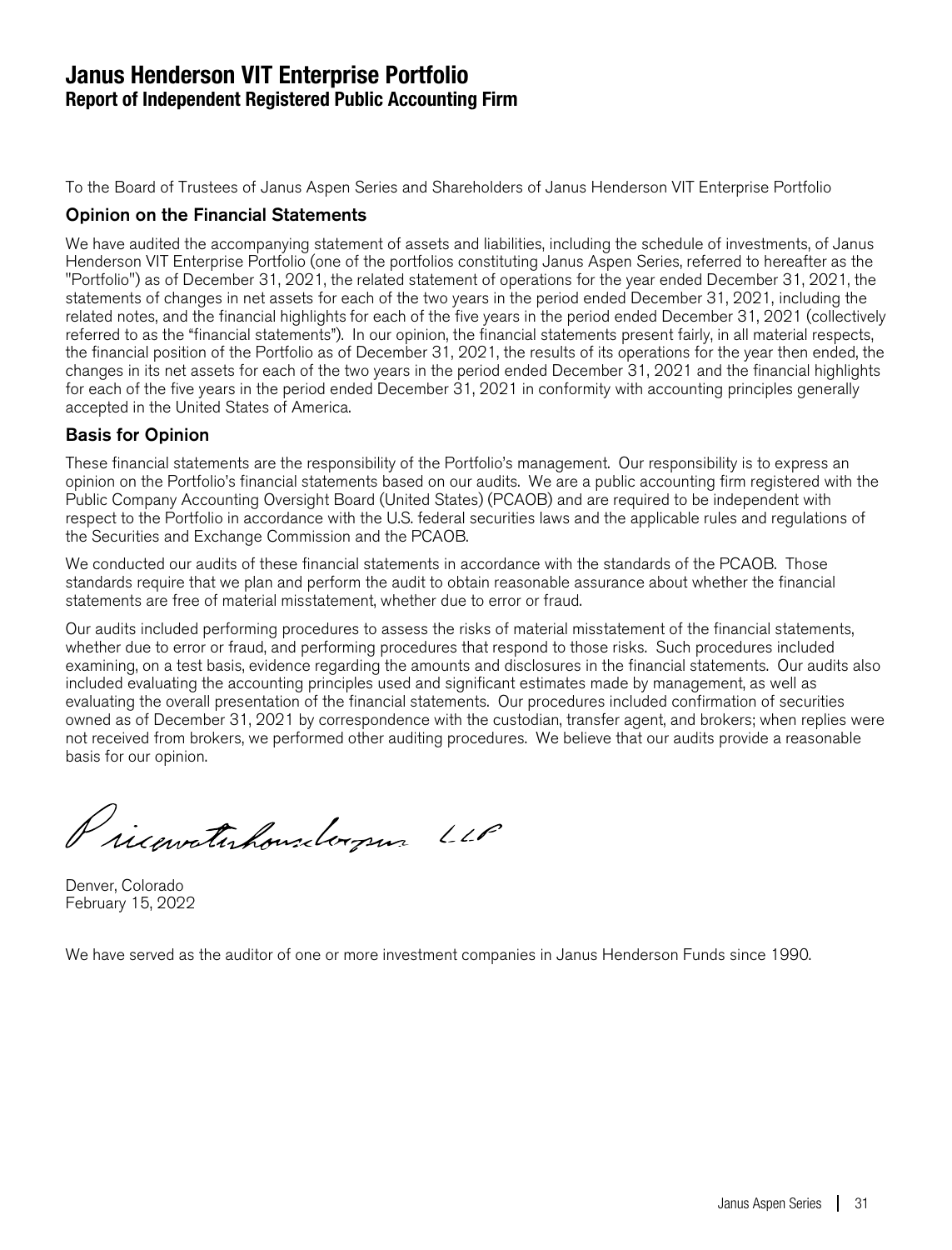**Additional Information (unaudited)**

### Proxy Voting Policies and Voting Record

A description of the policies and procedures that the Portfolio uses to determine how to vote proxies relating to its portfolio securities is available without charge: (i) upon request, by calling 1-800-525-1093; (ii) on the Portfolio's website at janushenderson.com/proxyvoting; and (iii) on the SEC's website at http://www.sec.gov. Additionally, information regarding the Portfolio's proxy voting record for the most recent twelve-month period ended June 30 is also available, free of charge, through janushenderson.com/proxyvoting and from the SEC's website at http://www.sec.gov.

### Full Holdings

The Portfolio files its complete portfolio holdings (schedule of investments) with the SEC as an exhibit to Form N-PORT within 60 days of the end of the first and third fiscal quarters, and in the annual report and semiannual report to shareholders. The Portfolio's Form N-PORT filings and annual and semiannual reports: (i) are available on the SEC's website at http://www.sec.gov; (ii) may be reviewed and copied at the SEC's Public Reference Room in Washington, D.C. (information on the Public Reference Room may be obtained by calling 1-800-SEC-0330); and (iii) are available without charge, upon request, by calling a Janus Henderson representative at 1-877-335-2687 (toll free). Portfolio holdings consisting of at least the names of the holdings are generally available on a monthly basis with a 30-day lag under Full Holdings for the Portfolio at janushenderson.com/vit.

### APPROVAL OF ADVISORY AGREEMENTS DURING THE PERIOD

The Trustees of Janus Aspen Series, each of whom serves as an "independent" Trustee (the "Trustees"), oversee the management of each portfolio of Janus Aspen Series (each, a "VIT Portfolio," and collectively, the "VIT Portfolios"), as well as each fund of Janus Investment Fund (each, a "Fund," and collectively, the "Funds" and together with the VIT Portfolios, the "Janus Henderson Funds," and each, a "Janus Henderson Fund"). As required by law, the Trustees determine annually whether to continue the investment advisory agreement for each Janus Henderson Fund and the subadvisory agreement for each Janus Henderson Fund that utilizes a subadviser.

In connection with their most recent consideration of those agreements for each Janus Henderson Fund, the Trustees received and reviewed information provided by Janus Henderson Investors US LLC (formerly, Janus Capital Management LLC) (the "Adviser") and the subadviser in response to requests of the Trustees and their independent legal counsel. They also received and reviewed information and analysis provided by, and in response to requests of, their independent fee consultant. Throughout their consideration of the agreements, the Trustees were advised by their independent legal counsel. The Trustees met with management to consider the agreements, and also met separately in executive session with their independent legal counsel and their independent fee consultant.

At meetings held on November 3-4, 2021 and December 7-8, 2021, the Trustees' evaluated the information provided by the Adviser, the subadviser, and the independent fee consultant, as well as other information addressed during the year. Following such evaluation, the Trustees determined that the overall arrangements between each Janus Henderson Fund and the Adviser and each subadviser, as applicable, were fair and reasonable in light of the nature, extent and quality of the services provided by the Adviser, its affiliates and the subadviser, the fees charged for those services, and other matters that the Trustees considered relevant in the exercise of their business judgment and unanimously approved the continuation of the investment advisory agreement for each Janus Henderson Fund and the subadvisory agreement for each subadvised Janus Henderson Fund, for the period from February 1, 2022 through February 1, 2023, subject to earlier termination as provided for in each agreement.

In considering the continuation of those agreements, the Trustees reviewed and analyzed various factors that they determined were relevant, including the factors described below, none of which by itself was considered dispositive. However, the material factors and conclusions that formed the basis for the Trustees' determination to approve the continuation of the agreements are discussed separately below. Also included is a summary of the independent fee consultant's conclusions and opinions that arose during, and were included as part of, the Trustees' consideration of the agreements. "Management fees," as used herein, reflect actual annual advisory fees and, for the purpose of peer comparisons any administration fees (excluding out of pocket costs), net of any waivers, paid by a fund as a percentage of average net assets.

#### Nature, Extent and Quality of Services

The Trustees reviewed the nature, extent and quality of the services provided by the Adviser and the subadviser to the Janus Henderson Funds, taking into account the investment objective, strategies and policies of each Janus Henderson Fund, and the knowledge the Trustees gained from their regular meetings with management on at least a quarterly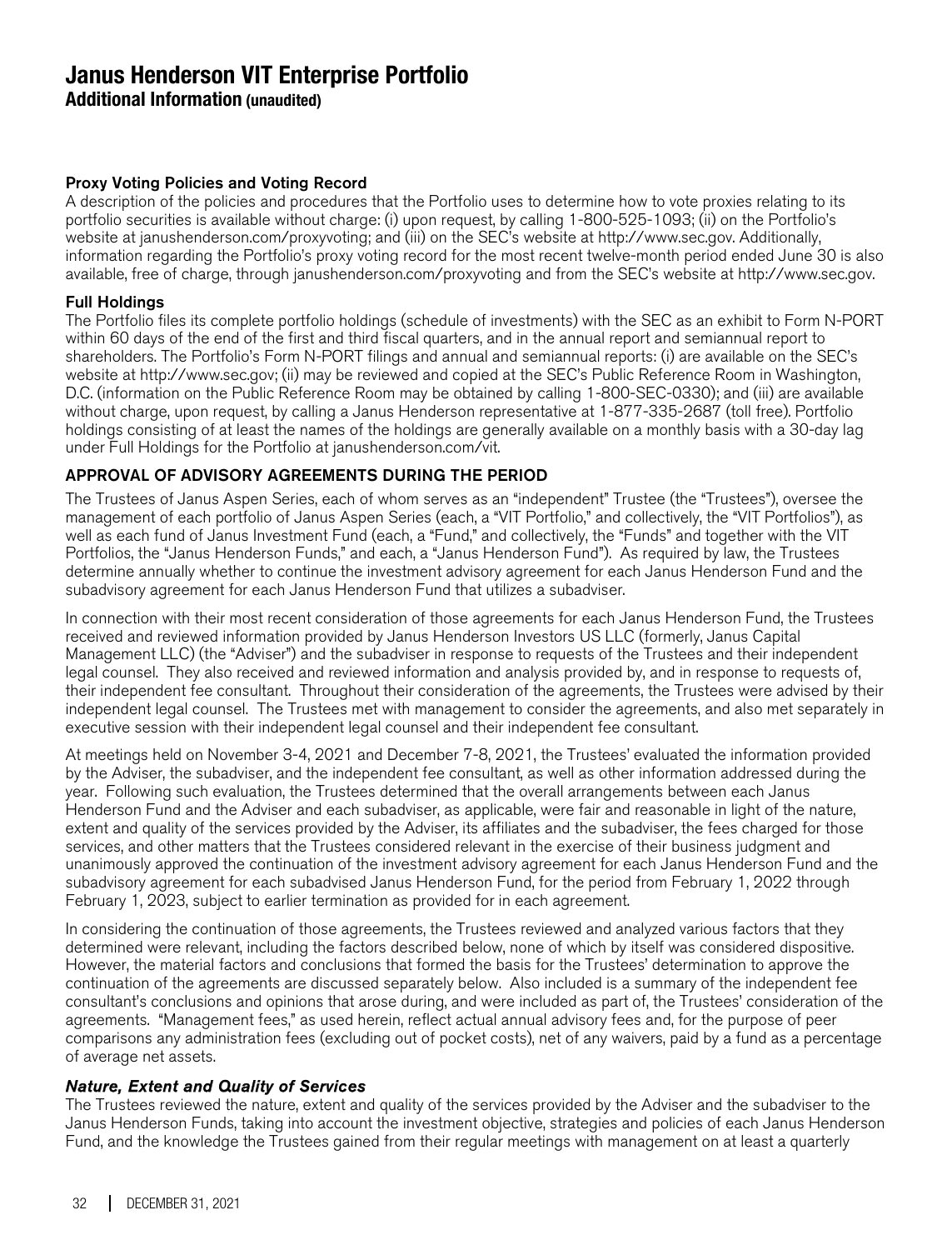basis and their ongoing review of information related to the Janus Henderson Funds. In addition, the Trustees reviewed the resources and key personnel of the Adviser and the subadviser, particularly noting those employees who provide investment and risk management services to the Janus Henderson Funds. The Trustees also considered other services provided to the Janus Henderson Funds by the Adviser or the subadviser, such as managing the execution of portfolio transactions and the selection of broker-dealers for those transactions. The Trustees considered the Adviser's role as administrator to the Janus Henderson Funds, noting that the Adviser generally does not receive a fee for its services as administrator, but is reimbursed for its out-of-pocket costs. The Trustees considered the role of the Adviser in monitoring adherence to the Janus Henderson Funds' investment restrictions, providing support services for the Trustees and Trustee committees, and overseeing communications with shareholders and the activities of other service providers, including monitoring compliance with various policies and procedures of the Janus Henderson Funds and with applicable securities laws and regulations.

In this regard, the independent fee consultant noted that the Adviser provides a number of different services for the Janus Henderson Funds and fund shareholders, ranging from investment management services to various other servicing functions, and that, in its view, the Adviser is a capable provider of those services. The independent fee consultant also provided its belief that the Adviser has developed a number of institutional competitive advantages that should enable it to provide superior investment and service performance over the long term.

The Trustees concluded that the nature, extent and quality of the services provided by the Adviser and the subadviser to each Janus Henderson Fund were appropriate and consistent with the terms of the respective advisory and subadvisory agreements, and that, taking into account steps taken to address those Janus Henderson Funds whose performance lagged that of their peers for certain periods, the Janus Henderson Funds were likely to benefit from the continued provision of those services. They also concluded that the Adviser and the subadviser had sufficient personnel, with the appropriate education and experience, to serve the Janus Henderson Funds effectively and each had demonstrated its ability to attract well-qualified personnel.

#### Performance of the Funds

The Trustees considered the performance results of each Janus Henderson Fund over various time periods. They noted that they considered Janus Henderson Fund performance data throughout the year, including periodic meetings with each Janus Henderson Fund's portfolio manager(s), and also reviewed information comparing each Janus Henderson Fund's performance with the performance of comparable funds and peer groups identified by Broadridge Financial Solutions, Inc. ("Broadridge"), an independent data provider, and with the Janus Henderson Fund's benchmark index. In this regard, the independent fee consultant found that the overall Janus Henderson Funds' performance has been reasonable: for the 36 months ended September 30, 2021, approximately 55% of the Janus Henderson Funds were in the top two quartiles of performance versus Broadridge peers, and for the 12 months ended September 30, 2021, approximately 45% of the Janus Henderson Funds were in the top two quartiles of performance versus Broadridge peers.

The Trustees considered the performance of each Janus Henderson Fund, noting that performance may vary by share class, and noted the following with respect to the VIT Portfolios:

- For Janus Henderson Balanced Portfolio, the Trustees noted that the Fund's performance was in the first Broadridge quartile for the 36 months ended May 31, 2021 and the second Broadridge quartile for the 12 months ended May 31, 2021.
- For Janus Henderson Enterprise Portfolio, the Trustees noted that the Fund's performance was in the bottom Broadridge quartile for the 36 months ended May 31, 2021 and the third Broadridge quartile for the 12 months ended May 31, 2021. The Trustees noted the reasons for the Fund's underperformance and the steps the Adviser had taken or was taking to improve performance.
- For Janus Henderson Flexible Bond Portfolio, the Trustees noted that the Fund's performance was in the second Broadridge quartile for the 36 months ended May 31, 2021 and the third Broadridge quartile for the 12 months ended May 31, 2021.
- For Janus Henderson Forty Portfolio, the Trustees noted that the Fund's performance was in the first Broadridge quartile for the 36 months ended May 31, 2021 and the first Broadridge quartile for the 12 months ended May 31, 2021.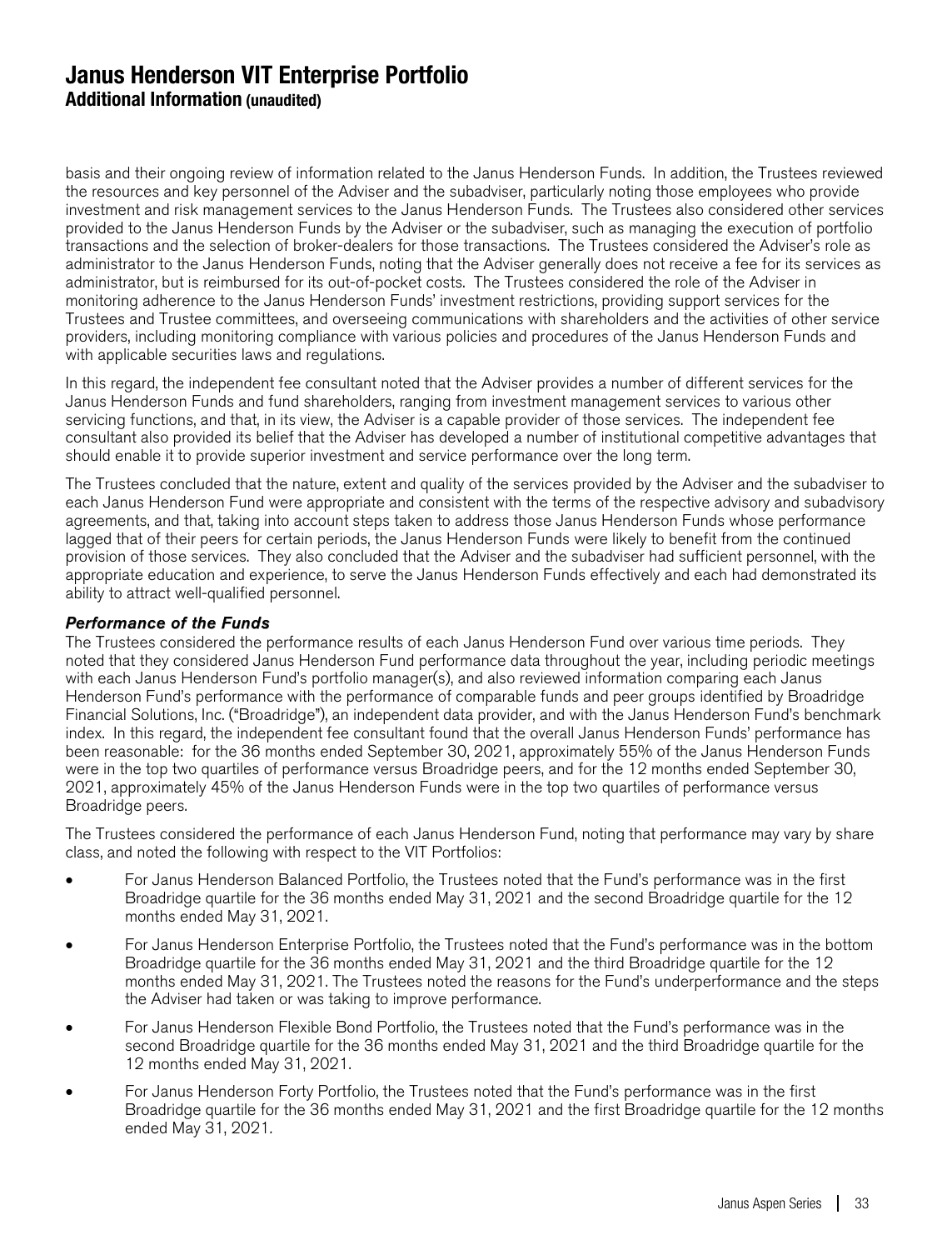- For Janus Henderson Global Research Portfolio, the Trustees noted that the Fund's performance was in the third Broadridge quartile for the 36 months ended May 31, 2021 and the third Broadridge quartile for the 12 months ended May 31, 2021. The Trustees noted the reasons for the Fund's underperformance, while also noting that the Fund has a performance fee structure that results in lower management fees during periods of underperformance, and the steps the Adviser had taken or was taking to improve performance.
- For Janus Henderson Global Technology and Innovation Portfolio, the Trustees noted that the Fund's performance was in the second Broadridge quartile for the 36 months ended May 31, 2021 and the second Broadridge quartile for the 12 months ended May 31, 2021.
- For Janus Henderson Mid Cap Value Portfolio, the Trustees noted that the Fund's performance was in the bottom Broadridge quartile for the 36 months ended May 31, 2021 and the bottom Broadridge quartile for the 12 months ended May 31, 2021. The Trustees noted the reasons for the Fund's underperformance, while also noting that the Fund has a performance fee structure that results in lower management fees during periods of underperformance, and the steps the Adviser had taken or was taking to improve performance.
- For Janus Henderson Overseas Portfolio, the Trustees noted that the Fund's performance was in the second Broadridge quartile for the 36 months ended May 31, 2021 and the first Broadridge quartile for the 12 months ended May 31, 2021.
- For Janus Henderson Research Portfolio, the Trustees noted that the Fund's performance was in the third Broadridge quartile for the 36 months ended May 31, 2021 and the third Broadridge quartile for the 12 months ended May 31, 2021. The Trustees noted the reasons for the Fund's underperformance, while also noting that the Fund has a performance fee structure that results in lower management fees during periods of underperformance, and the steps the Adviser had taken or was taking to improve performance.
- For Janus Henderson U.S. Low Volatility Portfolio, the Trustees noted that the Fund's performance was in the bottom Broadridge quartile for the 36 months ended May 31, 2021 and the bottom Broadridge quartile for the 12 months ended May 31, 2021. The Trustees noted the reasons for the Fund's underperformance and the steps the Adviser and subadviser had taken or were taking to improve performance.

In consideration of each Janus Henderson Fund's performance, the Trustees concluded that, taking into account the factors relevant to performance, as well as other considerations, including steps taken to improve performance, the Janus Henderson Fund's performance warranted continuation of such Janus Henderson Fund's investment advisory and subadvisory agreement(s).

### Costs of Services Provided

The Trustees examined information regarding the fees and expenses of each Janus Henderson Fund in comparison to similar information for other comparable funds as provided by Broadridge, an independent data provider. They also reviewed an analysis of that information provided by their independent fee consultant and noted that the rate of management fees (investment advisory fees and any administration fees but excluding out-of-pocket costs) for many of the Janus Henderson Funds, after applicable waivers, was below the average management fee rate of the respective peer group of funds selected by an independent data provider. The Trustees also examined information regarding the subadvisory fees charged for subadvisory services, as applicable, noting that all such fees were paid by the Adviser out of its management fees collected from such Janus Henderson Fund.

The independent fee consultant provided its belief that the management fees charged by the Adviser to each of the Janus Henderson Funds under the current investment advisory and administration agreements are reasonable in relation to the services provided by the Adviser. The independent fee consultant found: (1) the total expenses and management fees of the Janus Henderson Funds to be reasonable relative to other comparable mutual funds; (2) the total expenses, on average, were 8% under the average total expenses of the respective Broadridge Expense Group peers; and (3) and the management fees for the Janus Henderson Funds, on average, were 6% under the average management fees for the respective Broadridge Expense Group. The Trustees also considered the total expenses for each share class of each Janus Henderson Fund compared to the average total expenses for its Broadridge Expense Group and to average total expenses for its Broadridge Expense Universe.

For certain Janus Henderson Funds, the independent fee consultant also performed a systematic "focus list" analysis of expenses which assessed fund fees in the context of fund performance being delivered. Based on this analysis, the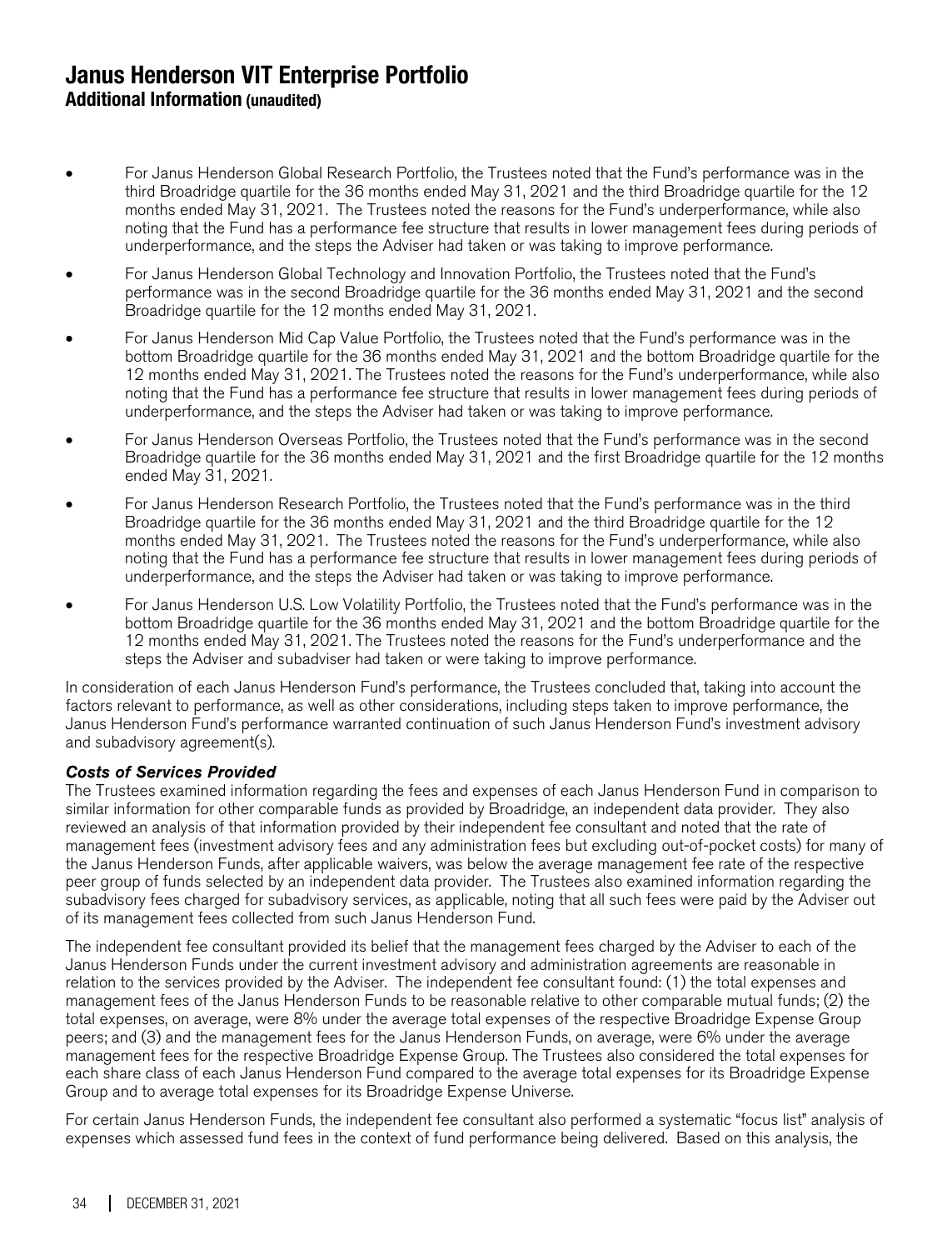independent fee consultant found that the combination of service quality/performance and expenses on these individual Janus Henderson Funds was reasonable in light of performance trends, performance histories, and existence of performance fees, breakpoints, and/or expense waivers on such Janus Henderson Funds.

The Trustees considered the methodology used by the Adviser and subadviser in determining compensation payable to portfolio managers, the competitive environment for investment management talent, and the competitive market for mutual funds in different distribution channels.

The Trustees also reviewed management fees charged by the Adviser and subadviser to comparable separate account clients and to comparable non-affiliated funds subadvised by the Adviser or subadviser (for which the Adviser or the subadviser provides only or primarily portfolio management services). Although in most instances subadvisory and separate account fee rates for various investment strategies were lower than management fee rates for Janus Henderson Funds having a similar strategy, the Trustees considered that the Adviser noted that, under the terms of the management agreements with the Janus Henderson Funds, the Adviser performs significant additional services for the Janus Henderson Funds that it does not provide to those other clients, including administration services, oversight of the Janus Henderson Funds' other service providers, trustee support, regulatory compliance and numerous other services, and that, in serving the Janus Henderson Funds, the Adviser assumes many legal risks and other costs that it does not assume in servicing its other clients. Moreover, the Trustees noted that the independent fee consultant found that: (1) the management fees the Adviser charges to the Janus Henderson Funds are reasonable in relation to the management fees the Adviser charges to funds subadvised by the Adviser and to the fees the Adviser charges to its institutional separate account clients; (2) these subadvised and institutional separate accounts have different service and infrastructure needs and operate in markets very distinct relative to retail funds; (3) Janus Henderson mutual fund investors enjoy reasonable fees relative to the fees charged to Janus Henderson subadvised fund and separate account investors; and (4) as part of its 2020 review, 9 of 10 Janus Henderson Funds have lower management fees than similar funds subadvised by the Adviser.

The Trustees considered the fees for each Janus Henderson Fund for its fiscal year ended in 2020, including the VIT Portfolios, and noted the following with regard to each VIT Portfolio's total expenses, net of applicable fee waivers (the VIT Portfolio's "total expenses"):

- For Janus Henderson Balanced Portfolio, the Trustees noted that, although the Fund's total expenses exceeded the peer group average for one share class, overall the Fund's total expenses were reasonable.
- For Janus Henderson Enterprise Portfolio, the Trustees noted that, although the Fund's total expenses exceeded the peer group average for one share class, overall the Fund's total expenses were reasonable.
- For Janus Henderson Flexible Bond Portfolio, the Trustees noted that, although the Fund's total expenses exceeded the peer group for one share class, overall the Fund's total expenses were reasonable. The Trustees also noted that the Adviser has contractually agreed to limit the Fund's expenses.
- For Janus Henderson Forty Portfolio, the Trustees noted that, although the Fund's total expenses exceeded the peer group average for one share class, overall the Fund's total expenses were reasonable.
- For Janus Henderson Global Research Portfolio, the Trustees noted that, although the Fund's total expenses exceeded the peer group average for one share class, overall the Fund's total expenses were reasonable.
- For Janus Henderson Global Technology and Innovation Portfolio, the Trustees noted that the Fund's total expenses were below the peer group for both share classes.
- For Janus Henderson Mid Cap Value Portfolio, the Trustees noted that, although the Fund's total expenses exceeded the peer group for one share class, overall the Fund's total expenses were reasonable. The Trustees also noted that the Adviser has contractually agreed to limit the Fund's expenses, although this limit did not apply because the Fund's total expenses were already below the applicable fee limit.
- For Janus Henderson Overseas Portfolio, the Trustees noted that although the Fund's total expenses exceeded the peer group average for one share class, overall the Fund's total expenses were reasonable.
- For Janus Henderson Research Portfolio, the Trustees noted that the Fund's total expenses were below the peer group average for both share classes.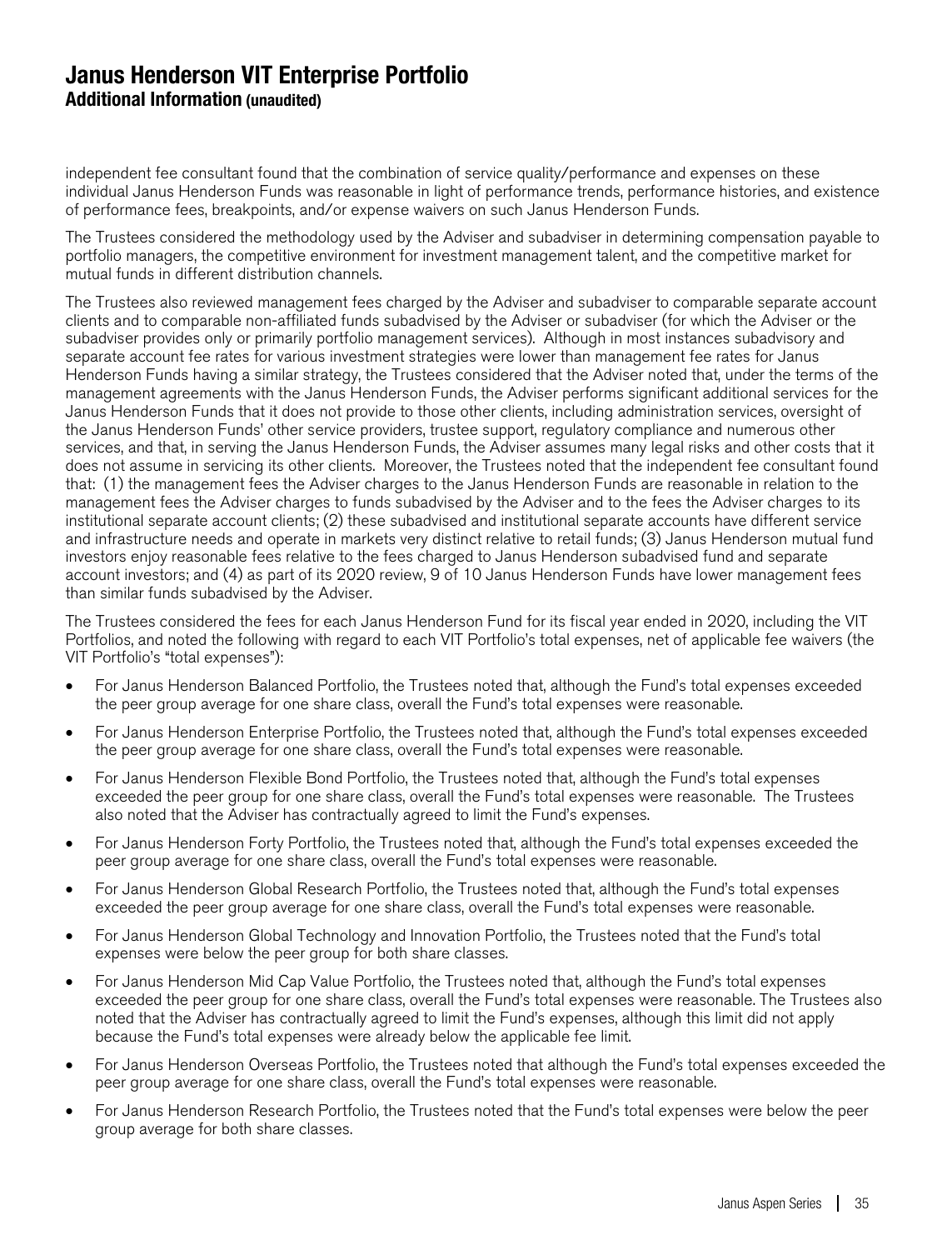• For Janus Henderson U.S. Low Volatility Portfolio, the Trustees noted that the Fund's total expenses were below the peer group for its sole share class.

The Trustees reviewed information on the overall profitability to the Adviser and its affiliates from their relationships with the Janus Henderson Funds, and considered profitability data of other publicly traded mutual fund advisers. The Trustees recognized that profitability comparisons among fund managers are difficult because of the variation in the type of comparative information that is publicly available, and the profitability of any fund manager is affected by numerous factors, including the organizational structure of the particular fund manager, differences in complex size, difference in product mix, difference in types of business (mutual fund, institutional and other), differences in the types of funds and other accounts it manages, possible other lines of business, the methodology for allocating expenses and the fund manager's capital structure and cost of capital.

Additionally, the Trustees considered the estimated profitability to the Adviser from the investment management services it provided to each Janus Henderson Fund. In their review, the Trustees considered whether the Adviser and subadviser receive adequate incentives and resources to manage the Janus Henderson Funds effectively. In reviewing profitability, the Trustees noted that the estimated profitability for an individual Janus Henderson Fund is necessarily a product of the allocation methodology utilized by the Adviser to allocate its expenses as part of the estimated profitability calculation. In this regard, the Trustees noted that the independent fee consultant found that (1) the expense allocation methodology and rationales utilized by the Adviser were reasonable and (2) no clear correlation exists between expense allocations and operating margins. The Trustees also considered that the estimated profitability for an individual Janus Henderson Fund was influenced by a number of factors, including not only the allocation methodology selected, but also the presence of fee waivers and expense caps, and whether the Janus Henderson Fund's investment management agreement contained breakpoints or a performance fee component. The Trustees determined, after taking into account these factors, among others, that the Adviser's estimated profitability with respect to each Janus Henderson Fund was not unreasonable in relation to the services provided, and that the variation in the range of such estimated profitability among the Janus Henderson Funds was not a material factor in the Board's approval of the reasonableness of any Janus Henderson Fund's investment management fees.

The Trustees concluded that the management fees payable by each Janus Henderson Fund to the Adviser and its affiliates, as well as the fees paid by the Adviser to the subadviser of subadvised Janus Henderson Funds, were reasonable in relation to the nature, extent, and quality of the services provided, taking into account the fees charged by other advisers for managing comparable mutual funds with similar strategies, the fees the Adviser and the subadviser charge to other clients, and, as applicable, the impact of fund performance on management fees payable by the Janus Henderson Funds. The Trustees also concluded that each Janus Henderson Fund's total expenses were reasonable, taking into account the size of the Janus Henderson Fund, the quality of services provided by the Adviser and subadviser, the investment performance of the Janus Henderson Fund, and any expense limitations agreed to or provided by the Adviser.

#### Economies of Scale

The Trustees considered information about the potential for the Adviser to realize economies of scale as the assets of the Janus Henderson Funds increase. They noted that their independent fee consultant published a report to the Trustees in November 2019 which provided its research and analysis into economies of scale. They also noted that, although many Janus Henderson Funds pay advisory fees at a fixed base rate as a percentage of net assets, without any breakpoints or performance fees, their independent fee consultant concluded that 75% of these Janus Henderson Funds' have contractual management fees (gross of waivers) below their Broadridge Expense Group averages. The Trustees also noted the following: (1) that for those Janus Henderson Funds whose expenses are being reduced by the contractual expense limitations of the Adviser, the Adviser is subsidizing certain of these Janus Henderson Funds because they have not reached adequate scale; (2) performance fee structures have been implemented for various Janus Henderson Funds that have caused the effective rate of advisory fees payable by such Janus Henderson Fund to vary depending on the investment performance of the Janus Henderson Fund relative to its benchmark index over the measurement period; and (3) a few Janus Henderson Funds have fee schedules with breakpoints and reduced fee rates above certain asset levels. The Trustees also noted that the Janus Henderson Funds share directly in economies of scale through the significant investments made by the Adviser and its affiliates related to services provided to the Funds and the lower charges of third-party service providers that are based in part on the combined scale of all of the Janus Henderson Funds.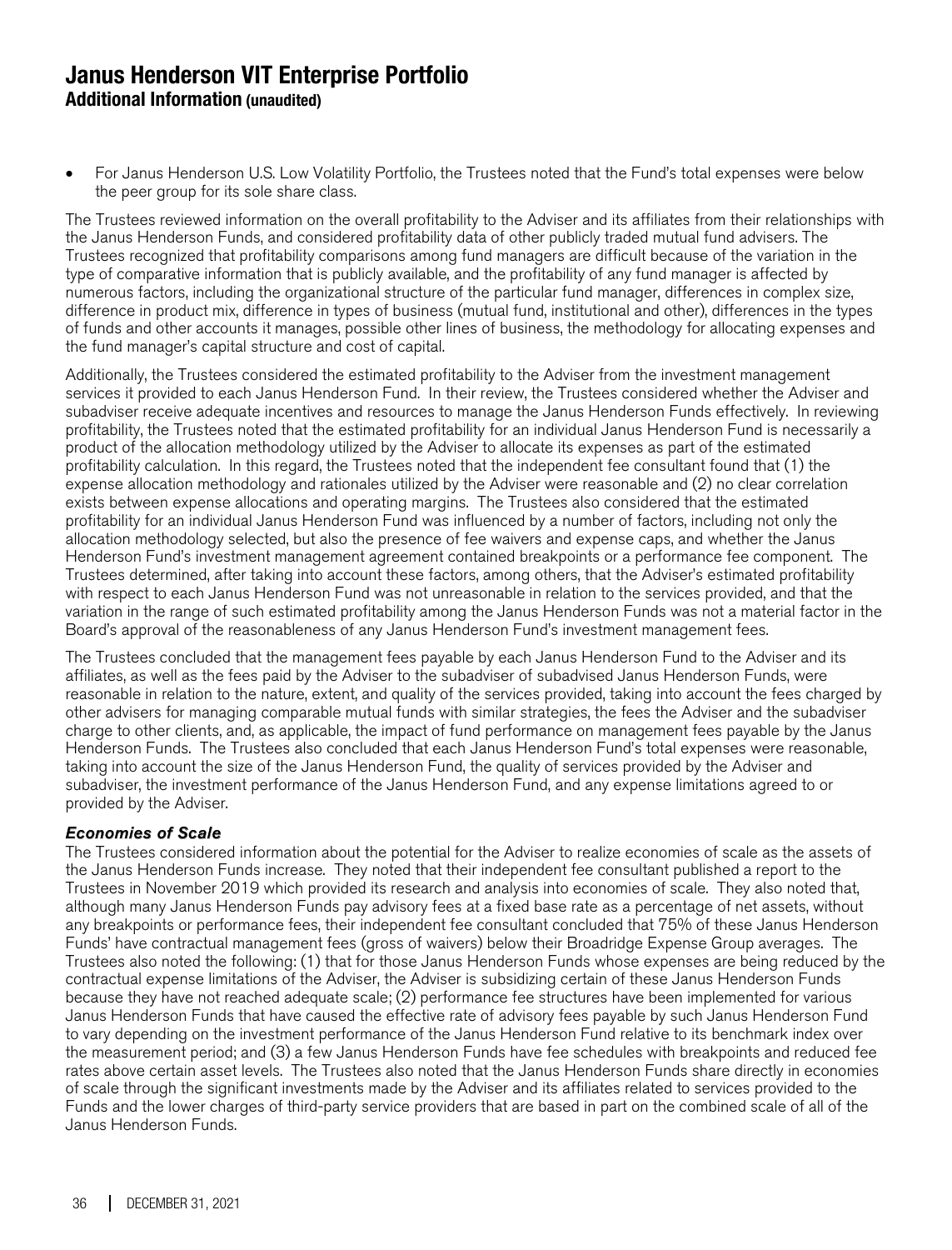The Trustees also considered the independent fee consultant's conclusion that, given the limitations of various analytical approaches to economies of scale and their conflicting results, it is difficult to analytically confirm or deny the existence of economies of scale in the Janus Henderson complex. In this regard, the independent consultant concluded that (1) to the extent there were economies of scale at the Adviser, the Adviser's general strategy of setting fixed management fees below peers appeared to share any such economies with investors even on smaller Janus Henderson Funds which have not yet achieved those economies and (2) by setting lower fixed fees from the start on these Janus Henderson Funds, the Adviser appeared to be investing to increase the likelihood that these Janus Henderson Funds will grow to a level to achieve any economies of scale that may exist. Further, the independent fee consultant provided its belief that Janus Henderson Fund investors are well-served by the fee levels and performance fee structures in place on the Janus Henderson Funds in light of any economies of scale that may be present at the Adviser.

Based on all of the information reviewed, including the recent and past research and analysis conducted by the Trustees' independent fee consultant, the Trustees concluded that the current fee structure of each Janus Henderson Fund was reasonable and that the current rates of fees do reflect a sharing between the Adviser and the Janus Henderson Fund of any economies of scale that may be present at the current asset level of the Janus Henderson Fund.

#### Other Benefits to the Adviser

The Trustees also considered benefits that accrue to the Adviser and its affiliates and subadviser to the Janus Henderson Funds from their relationships with the Janus Henderson Funds. They recognized that two affiliates of the Adviser separately serve the Janus Henderson Funds as transfer agent and distributor, respectively, and the transfer agent receives compensation directly from the non-money market funds for services provided, and that such compensation contributes to the overall profitability of the Adviser and its affiliates that results from their relationship with the Janus Henderson Funds. The Trustees also considered the Adviser's past and proposed use of commissions paid by the Janus Henderson Funds on portfolio brokerage transactions to obtain proprietary and third-party research products and services benefiting the Janus Henderson Fund and/or other clients of the Adviser and/or the Adviser, and/or subadviser to a Janus Henderson Fund. The Trustees concluded that the Adviser's and the subadviser's use of these types of client commission arrangements to obtain proprietary and third-party research products and services was consistent with regulatory requirements and guidelines and was likely to benefit each Janus Henderson Fund. The Trustees also concluded that, other than the services provided by the Adviser and its affiliates and subadviser pursuant to the agreements and the fees to be paid by each Janus Henderson Fund therefor, the Janus Henderson Funds and the Adviser and the subadviser may potentially benefit from their relationship with each other in other ways. They concluded that the Adviser and its affiliates share directly in economies of scale through the lower charges of thirdparty service providers that are based in part on the combined scale of the Janus Henderson Funds and other clients serviced by the Adviser and its affiliates. They also concluded that the Adviser and the subadviser benefit from the receipt of research products and services acquired through commissions paid on portfolio transactions of the Janus Henderson Funds and that the Janus Henderson Funds benefit from the Adviser's and/or the subadviser's receipt of those products and services as well as research products and services acquired through commissions paid by other clients of the Adviser and/or other clients of the subadviser. They further concluded that the success of any Janus Henderson Fund could attract other business to the Adviser, the subadviser or other Janus Henderson funds, and that the success of the Adviser and the subadviser could enhance the Adviser's and the subadviser's ability to serve the Janus Henderson Funds.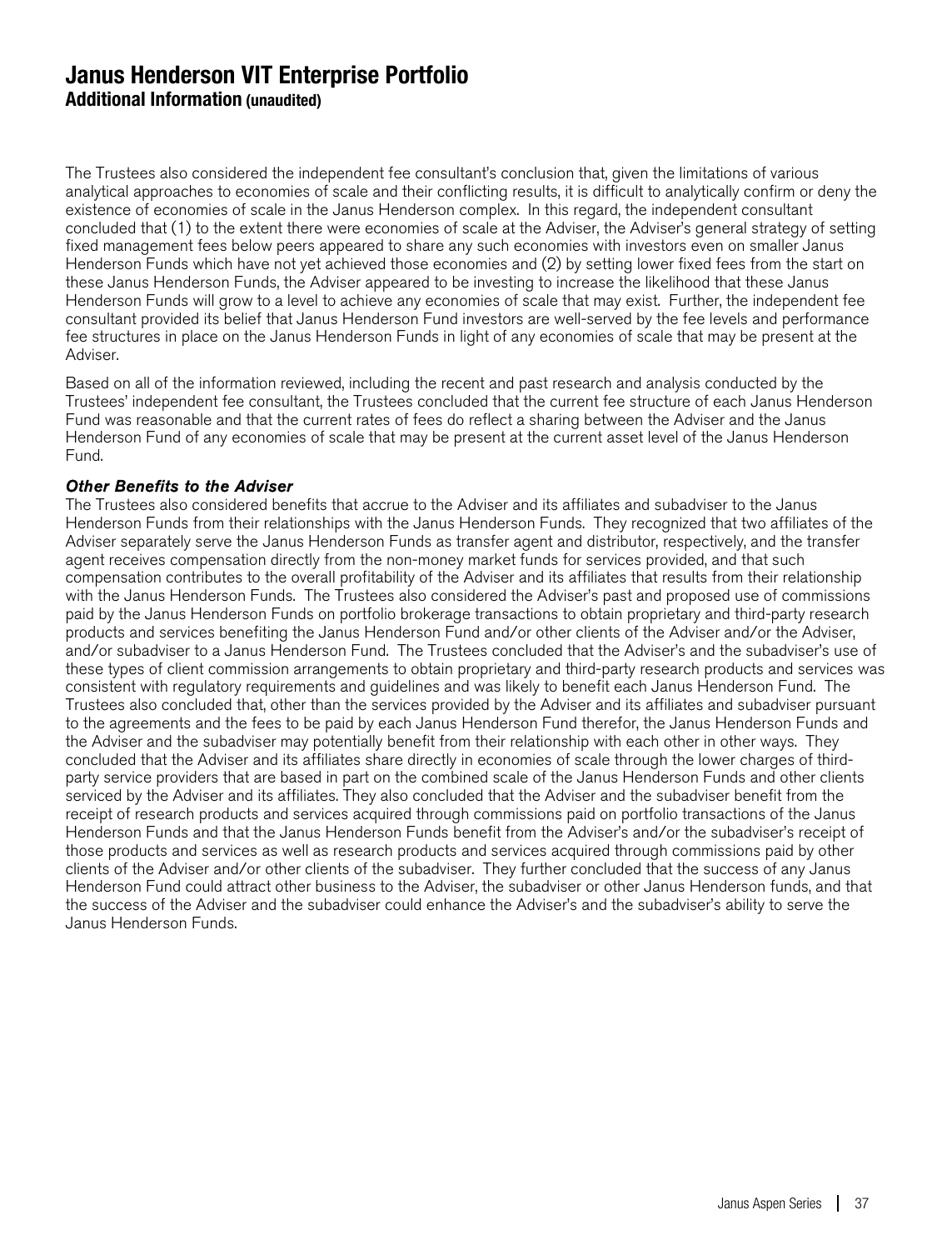### **Janus Henderson VIT Enterprise Portfolio Useful Information About Your Portfolio Report (unaudited)**

#### Management Commentary

The Management Commentary in this report includes valuable insight as well as statistical information to help you understand how your Portfolio's performance and characteristics stack up against those of comparable indices.

If the Portfolio invests in foreign securities, this report may include information about country exposure. Country exposure is based primarily on the country of risk. A company may be allocated to a country based on other factors such as location of the company's principal office, the location of the principal trading market for the company's securities, or the country where a majority of the company's revenues are derived.

Please keep in mind that the opinions expressed in the Management Commentary are just that: opinions. They are a reflection based on best judgment at the time this report was compiled, which was December 31, 2021. As the investing environment changes, so could opinions. These views are unique and are not necessarily shared by fellow employees or by Janus Henderson in general.

#### Performance Overviews

Performance overview graphs compare the performance of a hypothetical \$10,000 investment in the Portfolio with one or more widely used market indices. When comparing the performance of the Portfolio with an index, keep in mind that market indices are not available for investment and do not reflect deduction of expenses.

Average annual total returns are quoted for a Portfolio with more than one year of performance history. Average annual total return is calculated by taking the growth or decline in value of an investment over a period of time, including reinvestment of dividends and distributions, then calculating the annual compounded percentage rate that would have produced the same result had the rate of growth been constant throughout the period. Average annual total return does not reflect the deduction of taxes that a shareholder would pay on Portfolio distributions or redemptions of Portfolio shares.

Cumulative total returns are quoted for a Portfolio with less than one year of performance history. Cumulative total return is the growth or decline in value of an investment over time, independent of the period of time involved. Cumulative total return does not reflect the deduction of taxes that a shareholder would pay on Portfolio distributions or redemptions of Portfolio shares.

Pursuant to federal securities rules, expense ratios shown in the performance chart reflect subsidized (if applicable) and unsubsidized ratios. The total annual fund operating expenses ratio is gross of any fee waivers, reflecting the Portfolio's unsubsidized expense ratio. The net annual fund operating expenses ratio (if applicable) includes contractual waivers of the Adviser and reflects the Portfolio's subsidized expense ratio. Ratios may be higher or lower than those shown in the "Financial Highlights" in this report.

#### Schedule of Investments

Following the performance overview section is the Portfolio's Schedule of Investments. This schedule reports the types of securities held in the Portfolio on the last day of the reporting period. Securities are usually listed by type (common stock, corporate bonds, U.S. Government obligations, etc.) and by industry classification (banking, communications, insurance, etc.). Holdings are subject to change without notice.

The value of each security is quoted as of the last day of the reporting period. The value of securities denominated in foreign currencies is converted into U.S. dollars.

If the Portfolio invests in foreign securities, it will also provide a summary of investments by country. This summary reports the Portfolio exposure to different countries by providing the percentage of securities invested in each country. The country of each security represents the country of risk. The Portfolio's Schedule of Investments relies upon the industry group and country classifications published by Bloomberg and/or MSCI Inc.

Tables listing details of individual forward currency contracts, futures, written options, swaptions, and swaps follow the Portfolio's Schedule of Investments (if applicable).

#### Statement of Assets and Liabilities

This statement is often referred to as the "balance sheet." It lists the assets and liabilities of the Portfolio on the last day of the reporting period.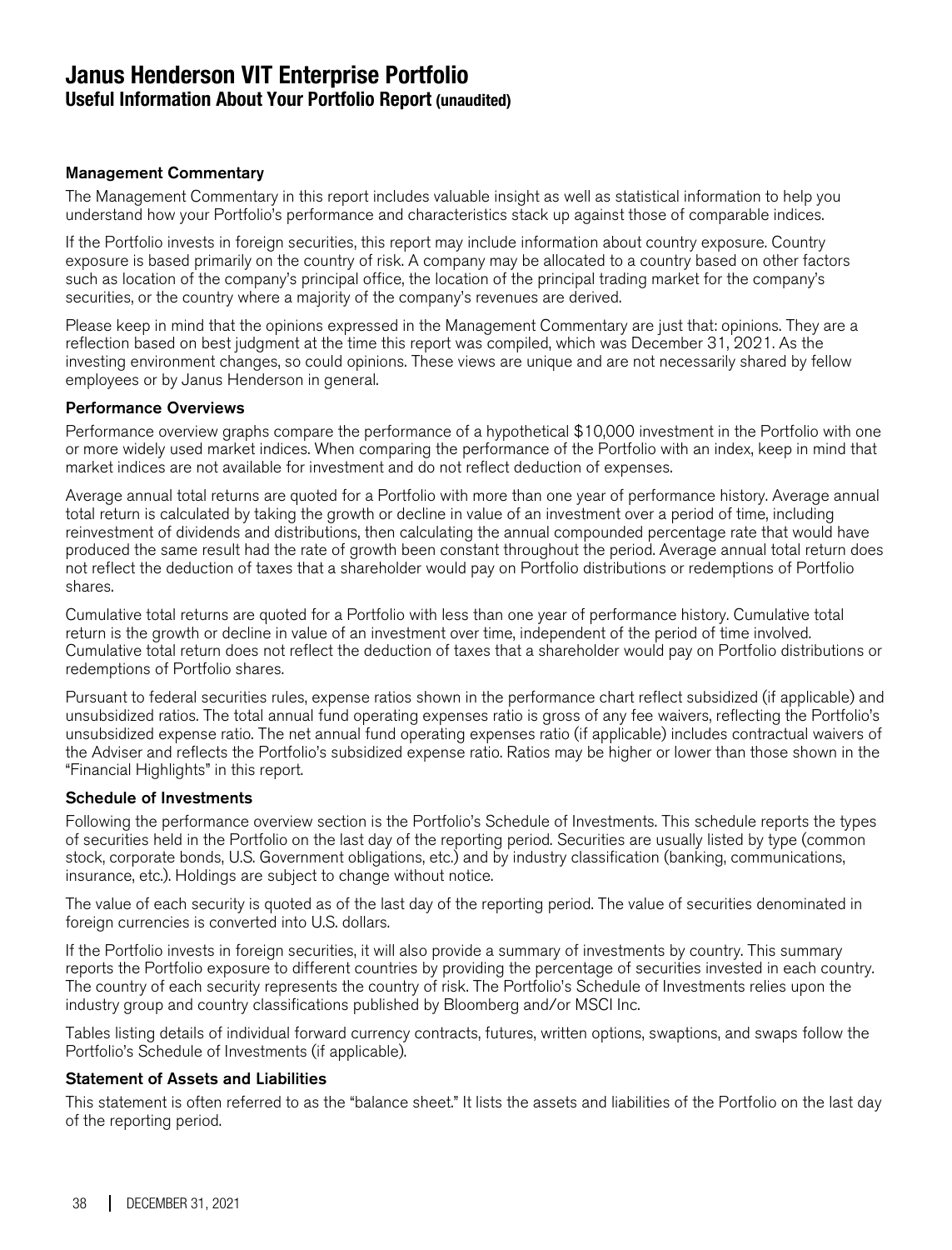### **Janus Henderson VIT Enterprise Portfolio Useful Information About Your Portfolio Report (unaudited)**

The Portfolio's assets are calculated by adding the value of the securities owned, the receivable for securities sold but not yet settled, the receivable for dividends declared but not yet received on securities owned, and the receivable for Portfolio shares sold to investors but not yet settled. The Portfolio's liabilities include payables for securities purchased but not yet settled, Portfolio shares redeemed but not yet paid, and expenses owed but not yet paid. Additionally, there may be other assets and liabilities such as unrealized gain or loss on forward currency contracts.

The section entitled "Net Assets Consist of" breaks down the components of the Portfolio's net assets. Because the Portfolio must distribute substantially all earnings, you will notice that a significant portion of net assets is shareholder capital.

The last section of this statement reports the net asset value ("NAV") per share on the last day of the reporting period. The NAV is calculated by dividing the Portfolio's net assets for each share class (assets minus liabilities) by the number of shares outstanding.

#### Statement of Operations

This statement details the Portfolio's income, expenses, realized gains and losses on securities and currency transactions, and changes in unrealized appreciation or depreciation of Portfolio holdings.

The first section in this statement, entitled "Investment Income," reports the dividends earned from securities and interest earned from interest-bearing securities in the Portfolio.

The next section reports the expenses incurred by the Portfolio, including the advisory fee paid to the investment adviser, transfer agent fees and expenses, and printing and postage for mailing statements, financial reports and prospectuses. Expense offsets and expense reimbursements, if any, are also shown.

The last section lists the amounts of realized gains or losses from investment and foreign currency transactions, and changes in unrealized appreciation or depreciation of investments and foreign currency-denominated assets and liabilities. The Portfolio will realize a gain (or loss) when it sells its position in a particular security. A change in unrealized gain (or loss) refers to the change in net appreciation or depreciation of the Portfolio during the reporting period. "Net Realized and Unrealized Gain/(Loss) on Investments" is affected both by changes in the market value of Portfolio holdings and by gains (or losses) realized during the reporting period.

#### Statements of Changes in Net Assets

These statements report the increase or decrease in the Portfolio's net assets during the reporting period. Changes in the Portfolio's net assets are attributable to investment operations, dividends and distributions to investors, and capital share transactions. This is important to investors because it shows exactly what caused the Portfolio's net asset size to change during the period.

The first section summarizes the information from the Statement of Operations regarding changes in net assets due to the Portfolio's investment operations. The Portfolio's net assets may also change as a result of dividend and capital gains distributions to investors. If investors receive their dividends and/or distributions in cash, money is taken out of the Portfolio to pay the dividend and/or distribution. If investors reinvest their dividends and/or distributions, the Portfolio's net assets will not be affected.

The reinvestment of dividends and distributions is included under "Capital Share Transactions." "Capital Shares" refers to the money investors contribute to the Portfolio through purchases or withdrawals via redemptions. The Portfolio's net assets will increase and decrease in value as investors purchase and redeem shares from the Portfolio.

#### Financial Highlights

This schedule provides a per-share breakdown of the components that affect the Portfolio's NAV for current and past reporting periods as well as total return, asset size, ratios, and portfolio turnover rate.

The first line in the table reflects the NAV per share at the beginning of the reporting period. The next line reports the net investment income/(loss) per share. Following is the per share total of net gains/(losses), realized and unrealized. Per share dividends and distributions to investors are then subtracted to arrive at the NAV per share at the end of the period. The next line reflects the total return for the period. The total return may include adjustments in accordance with generally accepted accounting principles required at the period end for financial reporting purposes. As a result, the total return may differ from the total return reflected for individual shareholder transactions. Also included are ratios of expenses and net investment income to average net assets.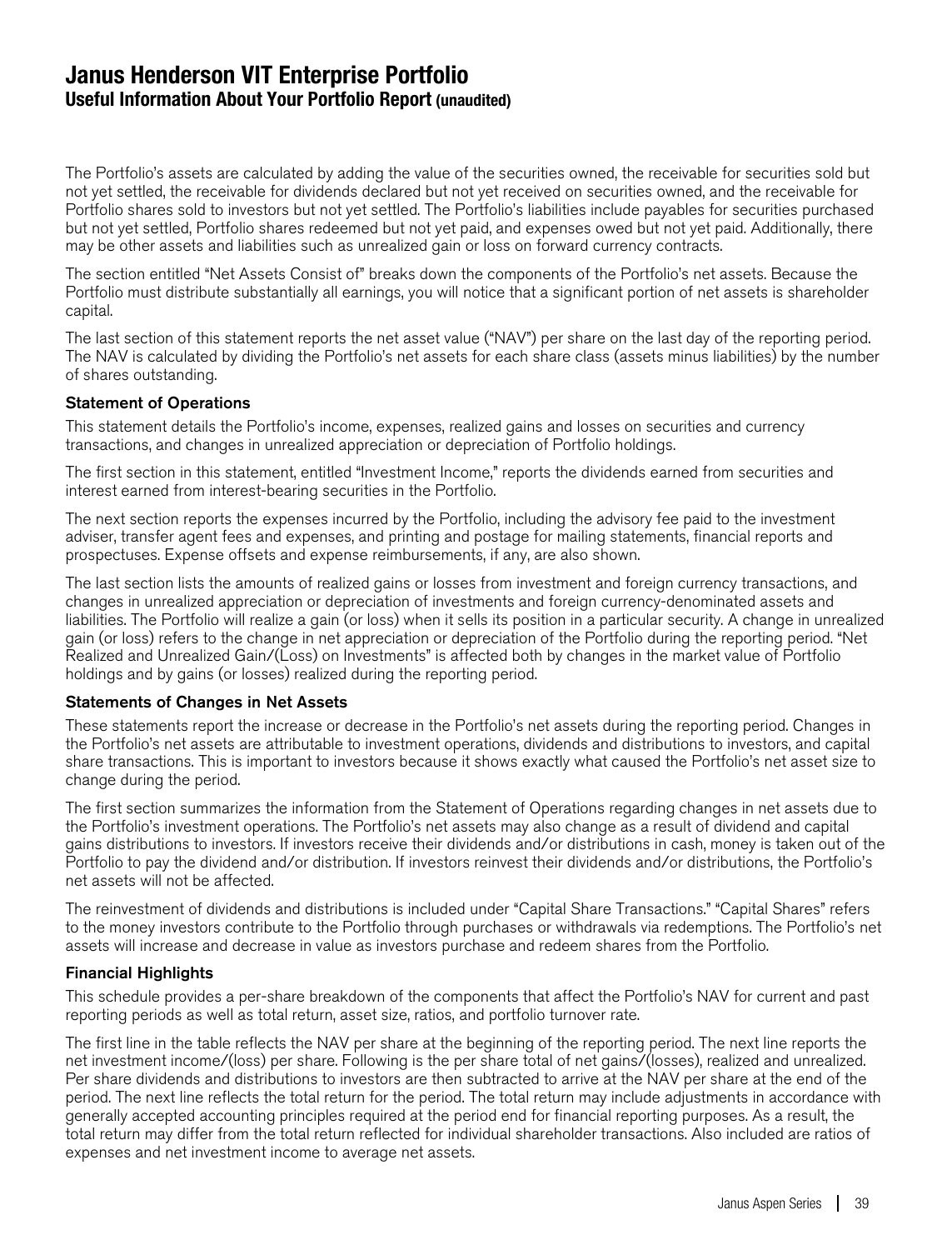### **Janus Henderson VIT Enterprise Portfolio Useful Information About Your Portfolio Report (unaudited)**

The Portfolio's expenses may be reduced through expense offsets and expense reimbursements. The ratios shown reflect expenses before and after any such offsets and reimbursements.

The ratio of net investment income/(loss) summarizes the income earned less expenses, divided by the average net assets of the Portfolio during the reporting period. Do not confuse this ratio with the Portfolio's yield. The net investment income ratio is not a true measure of the Portfolio's yield because it does not take into account the dividends distributed to the Portfolio's investors.

The next figure is the portfolio turnover rate, which measures the buying and selling activity in the Portfolio. Portfolio turnover is affected by market conditions, changes in the asset size of the Portfolio, fluctuating volume of shareholder purchase and redemption orders, the nature of the Portfolio's investments, and the investment style and/or outlook of the portfolio manager(s) and/or investment personnel. A 100% rate implies that an amount equal to the value of the entire portfolio was replaced once during the fiscal year; a 50% rate means that an amount equal to the value of half the portfolio is traded in a year; and a 200% rate means that an amount equal to the value of the entire portfolio is traded every six months.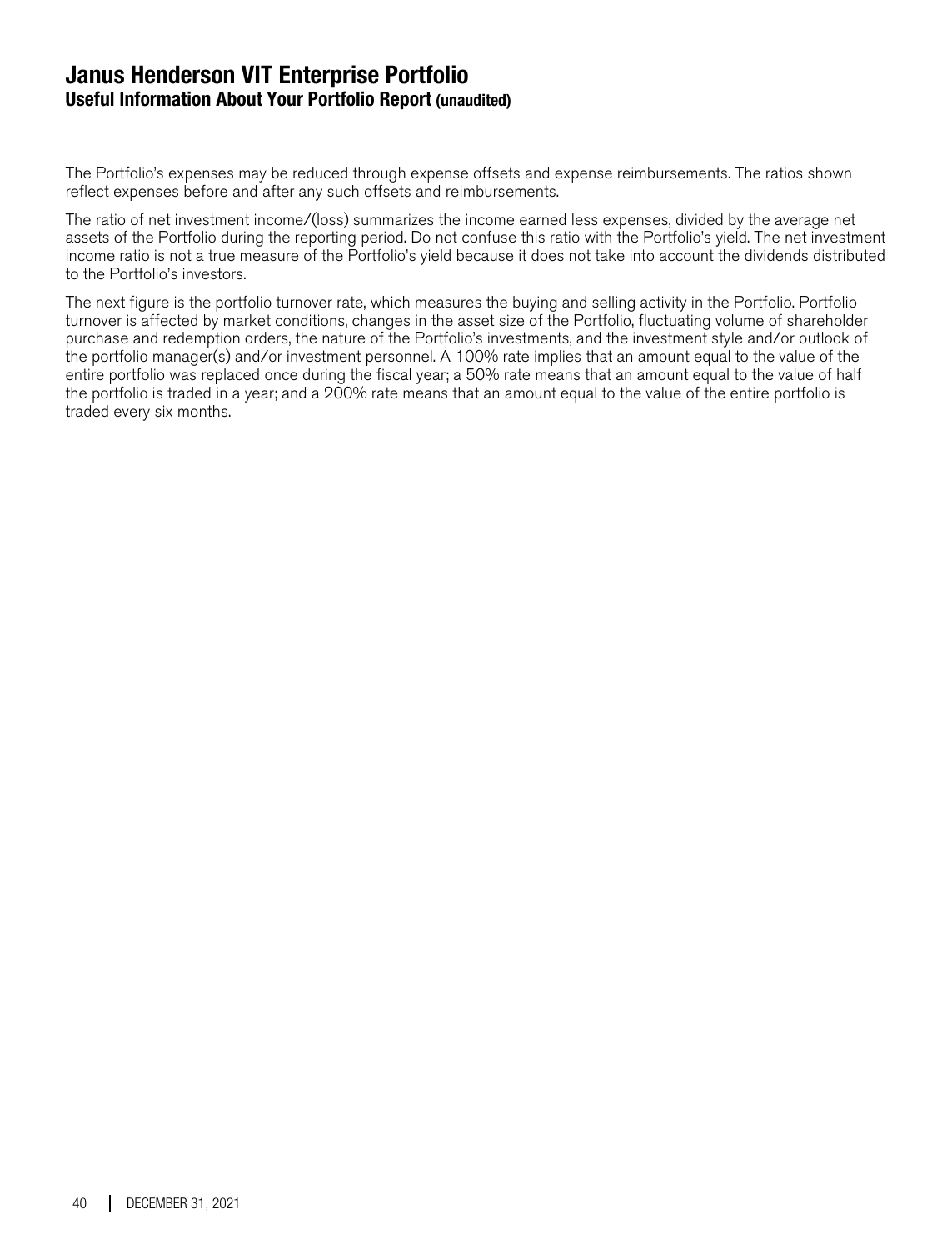### **Janus Henderson VIT Enterprise Portfolio Designation Requirements (unaudited)**

For federal income tax purposes, the Portfolio designated the following for the year ended December 31, 2021:

| Capital Gain Distributions              | \$154,630,024 |
|-----------------------------------------|---------------|
| Dividends Received Deduction Percentage | 00%           |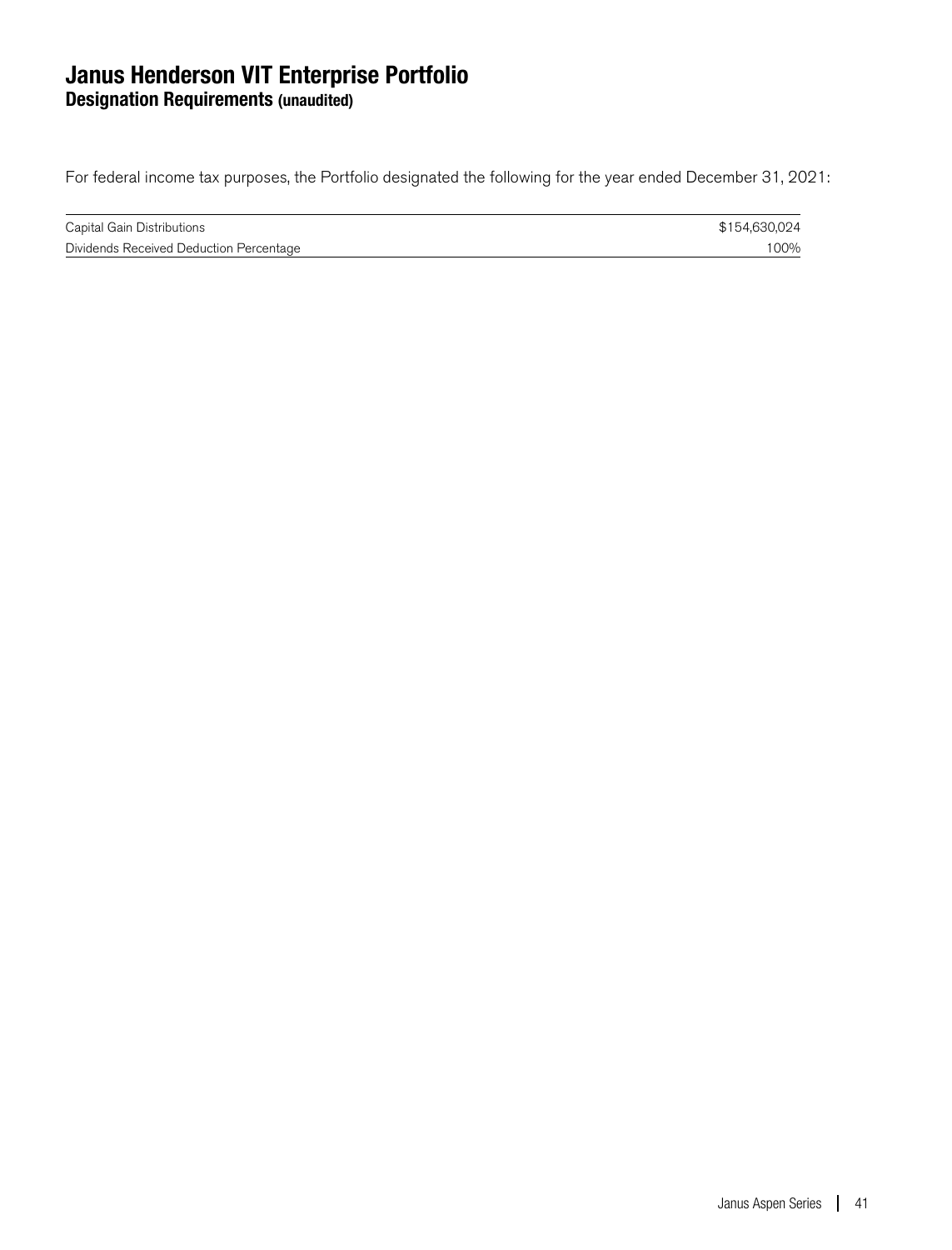### **Janus Henderson VIT Enterprise Portfolio Trustees and Officers (unaudited)**

The following are the Trustees and officers of the Trust, together with a brief description of their principal occupations during the last five years (principal occupations for certain Trustees may include periods over five years). The Portfolio's Statement of Additional Information includes additional information about the Trustees and officers and is available, without charge, by calling 1-877-335-2687.

Each Trustee has served in that capacity since he or she was originally elected or appointed. The Trustees do not serve a specified term of office. Each Trustee will hold office until the termination of the Trust or his or her earlier death, resignation, retirement, incapacity, or removal. Under the Portfolio's Governance Procedures and Guidelines, the policy is for Trustees to retire no later than the end of the calendar year in which the Trustee turns 75. The Trustees review the Portfolio's Governance Procedures and Guidelines from time to time and may make changes they deem appropriate. The Portfolio's Nominating and Governance Committee will consider nominees for the position of Trustee recommended by shareholders. Shareholders may submit the name of a candidate for consideration by the Committee by submitting their recommendations to the Trust's Secretary. Each Trustee is currently a Trustee of one other registered investment company advised by the Adviser: Janus Investment Fund. Collectively, these two registered investment companies consist of 52 series or funds referred to herein as the Fund Complex.

The Trust's officers are elected annually by the Trustees for a one-year term. Certain officers also serve as officers of Janus Investment Fund. Certain officers of the Portfolio may also be officers and/or directors of the Adviser. Except as otherwise disclosed, Portfolio officers receive no compensation from the Portfolio, except for the Portfolio's Chief Compliance Officer, as authorized by the Trustees.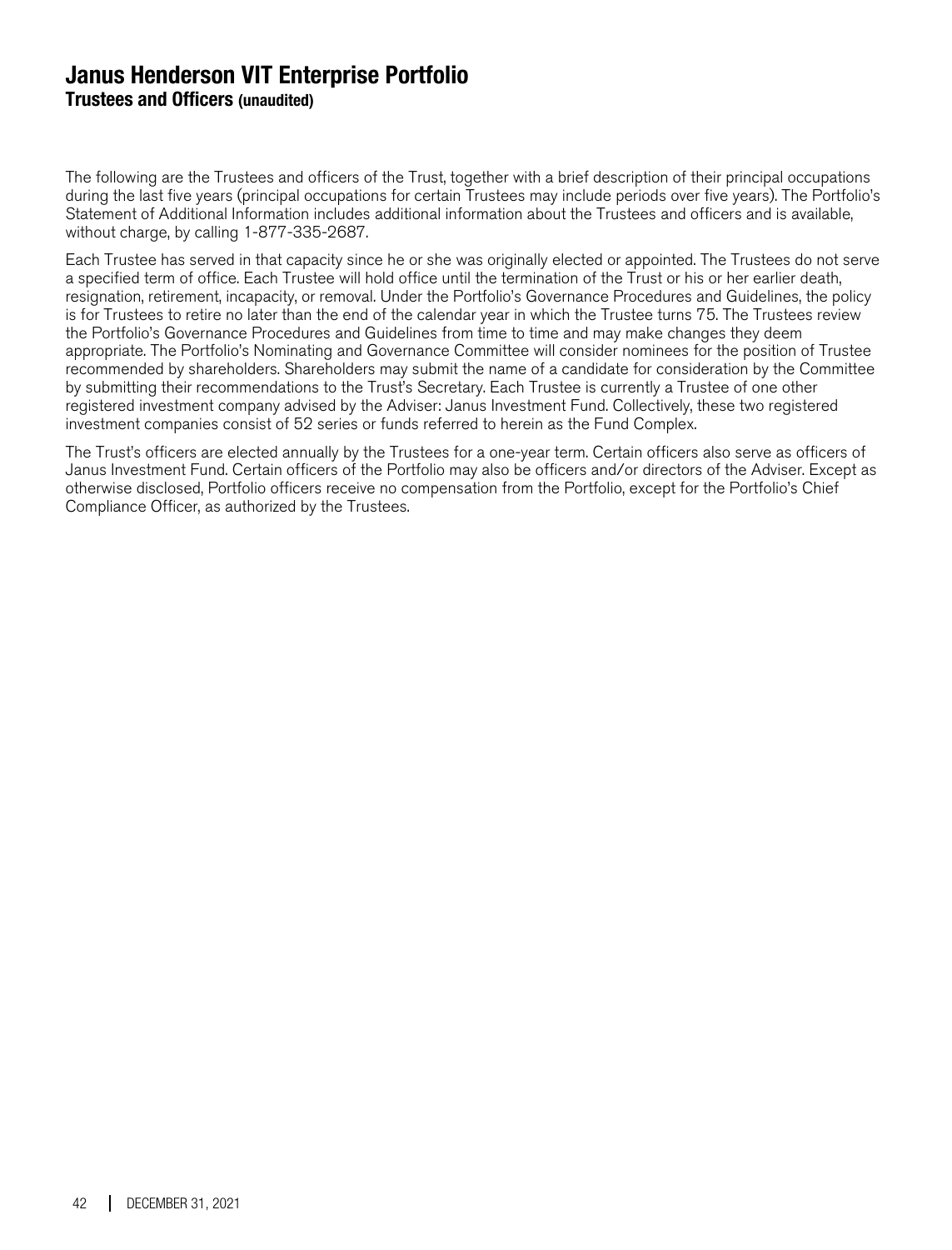**Trustees and Officers (unaudited)**

| Name, Address, and<br>Age                                                  | Positions<br>Held with<br>the Trust | Length of<br>Time<br>Served               | Principal<br>Occupations During<br>the Past Five Years                                                                                                                                                                                                                                                                                                                                                                                                                                                                                                                                                                                                                                                                                                     | Number of<br>Portfolios/Funds<br>in Fund Complex<br>Overseen by<br>Trustee | Other Directorships Held<br>by Trustee During the<br>Past Five Years                                                                                                                                                                                                                                                                                                                                                                    |
|----------------------------------------------------------------------------|-------------------------------------|-------------------------------------------|------------------------------------------------------------------------------------------------------------------------------------------------------------------------------------------------------------------------------------------------------------------------------------------------------------------------------------------------------------------------------------------------------------------------------------------------------------------------------------------------------------------------------------------------------------------------------------------------------------------------------------------------------------------------------------------------------------------------------------------------------------|----------------------------------------------------------------------------|-----------------------------------------------------------------------------------------------------------------------------------------------------------------------------------------------------------------------------------------------------------------------------------------------------------------------------------------------------------------------------------------------------------------------------------------|
| <b>Independent Trustees</b>                                                |                                     |                                           |                                                                                                                                                                                                                                                                                                                                                                                                                                                                                                                                                                                                                                                                                                                                                            |                                                                            |                                                                                                                                                                                                                                                                                                                                                                                                                                         |
| William F. McCalpin<br>151 Detroit Street<br>Denver, CO 80206<br>DOB: 1957 | Chairman<br>Trustee                 | $1/08-$<br>Present<br>$6/02 -$<br>Present | Independent<br>Consultant (since<br>2019) and Chief<br>Operating Officer,<br>muun chi LLC<br>(organic food<br>business) (since<br>2020). Formerly,<br>Managing Partner,<br>Impact Investments,<br>Athena Capital<br>Advisors LLC<br>(independent<br>registered<br>investment advisor)<br>$(2016 - 2019)$ ,<br>Managing Director,<br><b>Holos Consulting</b><br>LLC (provides<br>consulting services<br>to foundations and<br>other nonprofit<br>organizations)<br>(2009-2016), Chief<br>Executive Officer,<br>Imprint Capital<br>Advisors (impact<br>investment firm)<br>(2013-2015), and<br><b>Executive Vice</b><br>President and Chief<br>Operating Officer of<br>The Rockefeller<br>Brothers Fund (a<br>private family<br>foundation) (1998-<br>2006). | 52                                                                         | Chairman of the Board<br>and Trustee of The<br>Investment Fund for<br>Foundations Investment<br>Program (TIP) (consisting<br>of 1 fund) (since 2008),<br>and Director of the F.B.<br>Heron Foundation (a<br>private grantmaking<br>foundation) (since 2006).<br>Formerly, Director of<br><b>Mutual Fund Directors</b><br>Forum (a non-profit<br>organization serving<br>independent directors of<br>U.S. mutual funds) (2016-<br>2021). |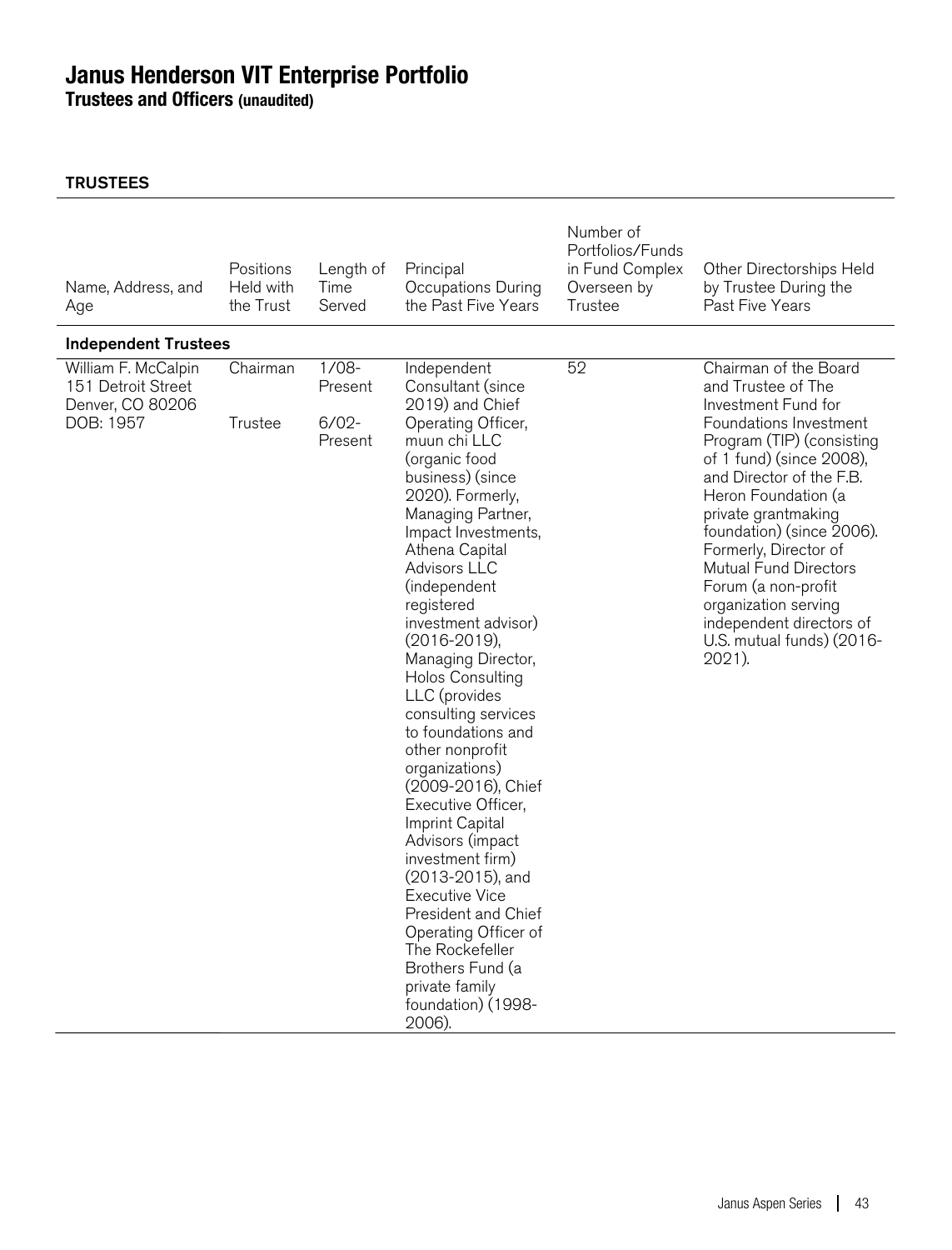**Trustees and Officers (unaudited)**

| Name, Address, and<br>Age                                            | Positions<br>Held with<br>the Trust | Length of<br>Time<br>Served | Principal<br>Occupations During<br>the Past Five Years                                                                                                                                                                                                                                                                                                                                                                                                                                                                              | Number of<br>Portfolios/Funds<br>in Fund Complex<br>Overseen by<br>Trustee | Other Directorships Held<br>by Trustee During the<br>Past Five Years                                                                                                                                                                                                                                                                                                                                                                                                 |
|----------------------------------------------------------------------|-------------------------------------|-----------------------------|-------------------------------------------------------------------------------------------------------------------------------------------------------------------------------------------------------------------------------------------------------------------------------------------------------------------------------------------------------------------------------------------------------------------------------------------------------------------------------------------------------------------------------------|----------------------------------------------------------------------------|----------------------------------------------------------------------------------------------------------------------------------------------------------------------------------------------------------------------------------------------------------------------------------------------------------------------------------------------------------------------------------------------------------------------------------------------------------------------|
| <b>Independent Trustees</b>                                          |                                     |                             |                                                                                                                                                                                                                                                                                                                                                                                                                                                                                                                                     |                                                                            |                                                                                                                                                                                                                                                                                                                                                                                                                                                                      |
| Alan A. Brown<br>151 Detroit Street<br>Denver, CO 80206<br>DOB: 1962 | Trustee                             | $1/13-$<br>Present          | Principal, Curam<br>Holdings LLC (since<br>2018). Formerly,<br><b>Executive Vice</b><br>President,<br>Institutional Markets,<br>of Black Creek<br>Group (private equity<br>real estate<br>investment<br>management firm)<br>$(2012 - 2018)$ ,<br><b>Executive Vice</b><br>President and Co-<br>Head, Global Private<br>Client Group (2007-<br>2010), Executive<br>Vice President,<br>Mutual Funds<br>(2005-2007), and<br><b>Chief Marketing</b><br>Officer (2001-<br>2005) of Nuveen<br>Investments, Inc.<br>(asset<br>management). | 52                                                                         | Advisory Board Member<br>of AEW Core Property<br>Trust (open-end property<br>fund) (since 2020), and<br>Director of WTTW (PBS<br>affiliate) (since 2003).<br>Formerly, Director of<br>MotiveQuest LLC<br>(strategic social market<br>research company)<br>(2003-2016), Director of<br>Nuveen Global Investors<br>LLC (2007-2011),<br>Director of Communities<br>in Schools (2004-2010),<br>and Director of Mutual<br><b>Fund Education Alliance</b><br>(until 2010). |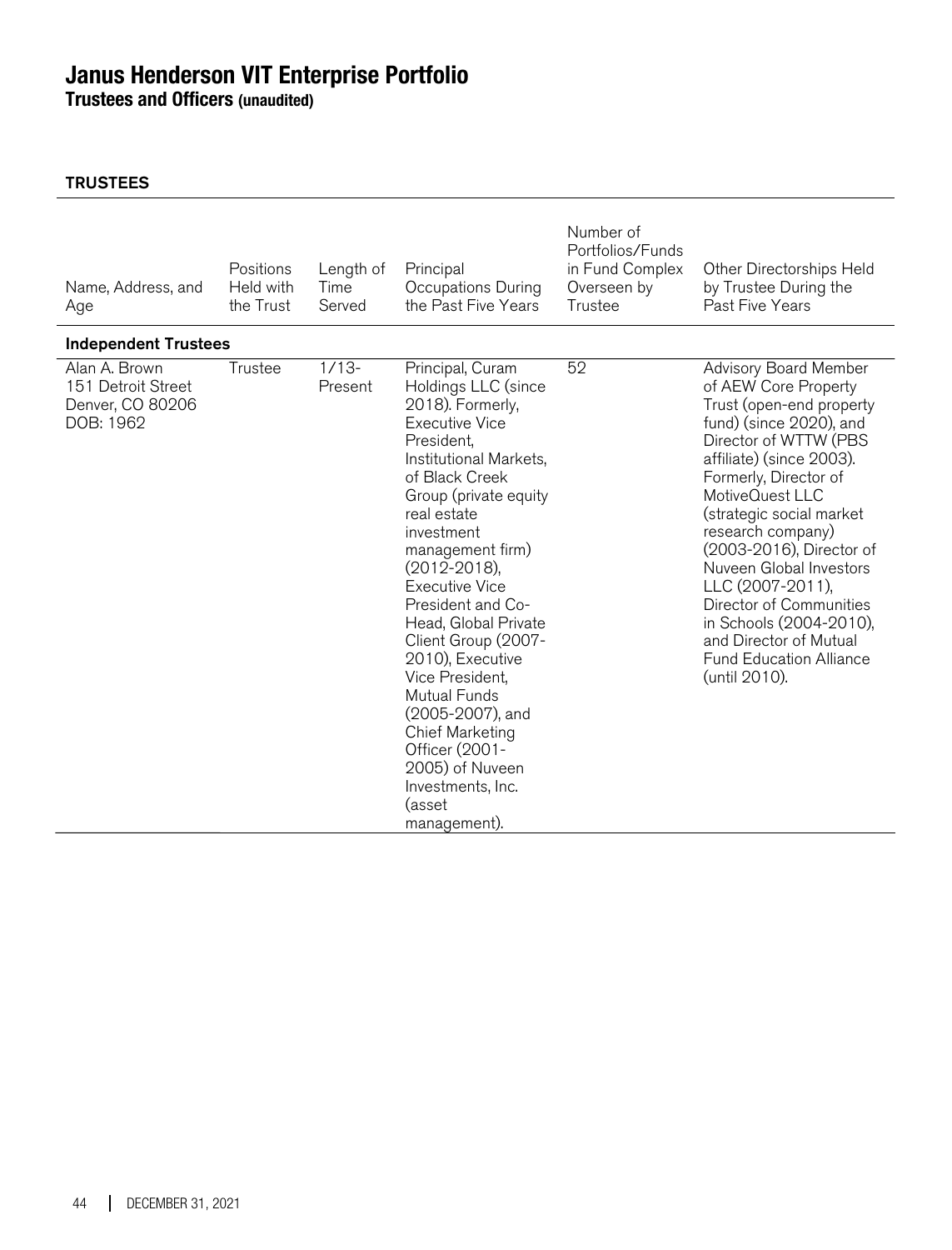**Trustees and Officers (unaudited)**

| Name, Address, and<br>Age                                                  | Positions<br>Held with<br>the Trust | Length of<br>Time<br>Served | Principal<br>Occupations During<br>the Past Five Years                                                                                                                                                                                                                                                                                                                                                                                                                                                                                        | Number of<br>Portfolios/Funds<br>in Fund Complex<br>Overseen by<br>Trustee | Other Directorships Held<br>by Trustee During the<br>Past Five Years                                                                                                                                                                                                                                                                                                                                                                                                                                                                                                                                                                                                                                                                                                                                                                                                                                                                                                                                                                                                                                                      |
|----------------------------------------------------------------------------|-------------------------------------|-----------------------------|-----------------------------------------------------------------------------------------------------------------------------------------------------------------------------------------------------------------------------------------------------------------------------------------------------------------------------------------------------------------------------------------------------------------------------------------------------------------------------------------------------------------------------------------------|----------------------------------------------------------------------------|---------------------------------------------------------------------------------------------------------------------------------------------------------------------------------------------------------------------------------------------------------------------------------------------------------------------------------------------------------------------------------------------------------------------------------------------------------------------------------------------------------------------------------------------------------------------------------------------------------------------------------------------------------------------------------------------------------------------------------------------------------------------------------------------------------------------------------------------------------------------------------------------------------------------------------------------------------------------------------------------------------------------------------------------------------------------------------------------------------------------------|
| <b>Independent Trustees</b>                                                |                                     |                             |                                                                                                                                                                                                                                                                                                                                                                                                                                                                                                                                               |                                                                            |                                                                                                                                                                                                                                                                                                                                                                                                                                                                                                                                                                                                                                                                                                                                                                                                                                                                                                                                                                                                                                                                                                                           |
| William D. Cvengros<br>151 Detroit Street<br>Denver, CO 80206<br>DOB: 1948 | Trustee                             | $1/11 -$<br>Present         | <b>Chief Executive</b><br>Officer of SJC<br>Capital, LLC (a<br>personal investment<br>company and<br>consulting firm)<br>(since 2002).<br>Formerly, Chief<br><b>Executive Officer</b><br>and President of<br>PIMCO Advisors<br>Holdings L.P. (a<br>publicly traded<br>investment<br>management firm)<br>(1994-2000), and<br>Chief Investment<br>Officer (1987-<br>1994) and Vice<br>Chairman and<br>Director (1990-<br>1994) of Pacific Life<br>Insurance Company<br>(a mutual life<br>insurance and<br>annuity company)<br>$(1987 - 1994)$ . | 52                                                                         | Member, Limited Partner<br>Advisory Committee,<br>Karmel Capital Fund III<br>(since 2022), Member of<br>the Investmtnet<br>Committee for the Orange<br><b>Country Community</b><br>Foundation (a<br>grantmaking foundation)<br>(since 2020), Advisory<br>Board Member, RevOZ<br>Fund LP and related<br>funds (real estate<br>investments for<br>opportunity zones) (since<br>2020), and Advisory<br>Board Member, Innovate<br>Partners Emerging<br>Growth and Equity Fund I<br>(early stage venture<br>capital fund) (since 2014).<br>Formerly, Managing<br>Trustee of National<br><b>Retirement Partners</b><br>Liquidating Trust (2013-<br>2016), Chairman, National<br>Retirement Partners, Inc.<br>(formerly a network of<br>advisors to $401(k)$ plans)<br>(2005-2013), Director of<br>Prospect Acquisition Corp.<br>(a special purpose<br>acquisition corporation)<br>(2007-2009), Director of<br>RemedyTemp, Inc.<br>(temporary help services<br>company) (1996-2006),<br>and Trustee of PIMCO<br>Funds Multi-Manager<br>Series (1990-2000) and<br>Pacific Life Variable Life &<br>Annuity Trusts (1987-<br>1994). |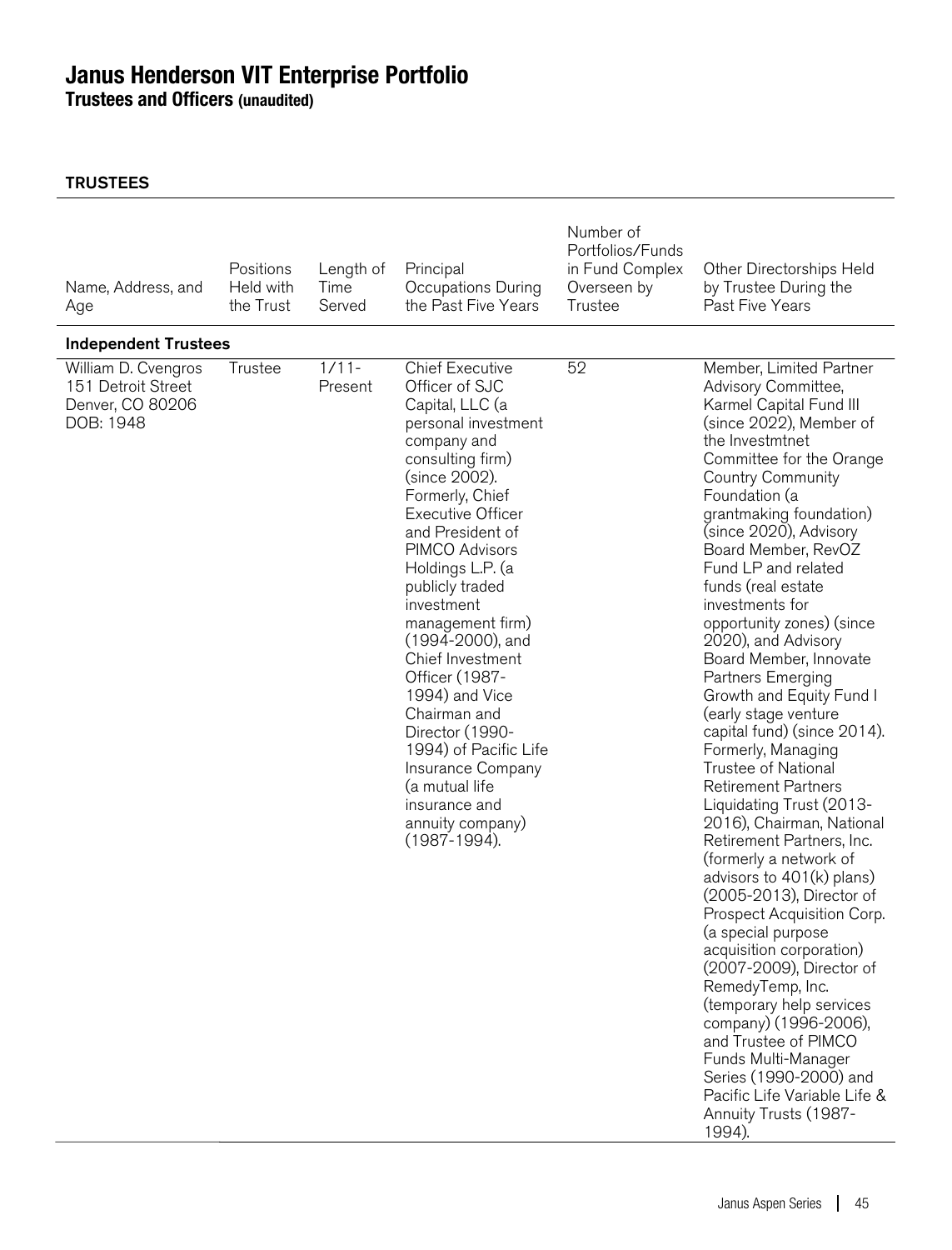**Trustees and Officers (unaudited)**

| Name, Address, and<br>Age                                               | Positions<br>Held with<br>the Trust | Length of<br>Time<br>Served | Principal<br>Occupations During<br>the Past Five Years                                                                                                                                                                                                                                                                                                                              | Number of<br>Portfolios/Funds<br>in Fund Complex<br>Overseen by<br>Trustee | Other Directorships Held<br>by Trustee During the<br>Past Five Years                                                                                                                                                                                                                                                                                                                         |
|-------------------------------------------------------------------------|-------------------------------------|-----------------------------|-------------------------------------------------------------------------------------------------------------------------------------------------------------------------------------------------------------------------------------------------------------------------------------------------------------------------------------------------------------------------------------|----------------------------------------------------------------------------|----------------------------------------------------------------------------------------------------------------------------------------------------------------------------------------------------------------------------------------------------------------------------------------------------------------------------------------------------------------------------------------------|
| <b>Independent Trustees</b>                                             |                                     |                             |                                                                                                                                                                                                                                                                                                                                                                                     |                                                                            |                                                                                                                                                                                                                                                                                                                                                                                              |
| Raudline Etienne<br>151 Detroit Street<br>Denver, CO 80206<br>DOB: 1965 | Trustee                             | $6/16-$<br>Present          | Founder, Daraja<br>Capital (advisory and<br>investment firm)<br>(since 2016).<br>Formerly, Senior<br>Vice President and<br>Senior Advisor,<br>Albright Stonebridge<br>Group LLC (global<br>strategy firm)<br>(2011-2021), and<br>Deputy Comptroller<br>and Chief<br>Investment Officer,<br>New York State<br><b>Common Retirement</b><br>Fund (public pension<br>fund) (2008-2011). | 52                                                                         | Member of the Investment<br>Committee for Cooper<br>Union (private college)<br>(since 2021), Board<br>Member, Van Alen<br>Institute (nonprofit<br>architectural and design<br>organization) (since 2019)<br>and Director of<br><b>Brightwood Capital</b><br>Advisors, LLC (since<br>2014).                                                                                                   |
| Gary A. Poliner<br>151 Detroit Street<br>Denver, CO 80206<br>DOB: 1953  | Trustee                             | $6/16-$<br>Present          | Retired. Formerly,<br>President (2010-<br>2013) of<br>Northwestern<br>Mutual Life<br>Insurance Company.                                                                                                                                                                                                                                                                             | 52                                                                         | Director of MGIC<br>Investment Corporation<br>(private mortgage<br>insurance) (since 2013).<br>Formerly, Director, West<br><b>Bend Mutual Insurance</b><br>Company<br>(property/casualty<br>insurance) (2013-2021),<br>Trustee of Northwestern<br>Mutual Life Insurance<br>Company (2010-2013)<br>and Director of Frank<br>Russell Company (global<br>asset management firm)<br>(2008-2013). |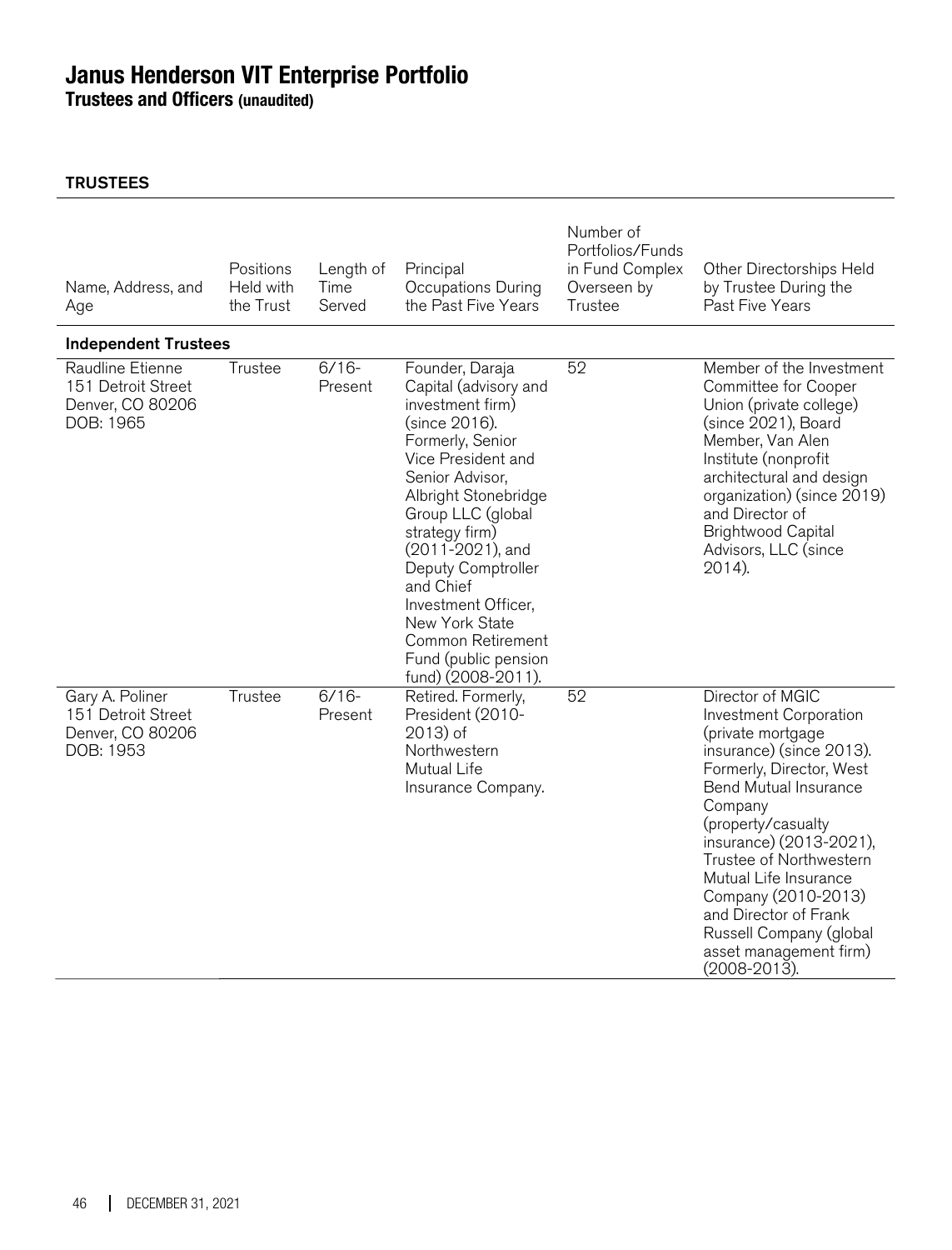**Trustees and Officers (unaudited)**

| Name, Address, and<br>Age                                               | Positions<br>Held with<br>the Trust | Length of<br>Time<br>Served | Principal<br>Occupations During<br>the Past Five Years                                                                                                                                                                                                      | Number of<br>Portfolios/Funds<br>in Fund Complex<br>Overseen by<br>Trustee | Other Directorships Held<br>by Trustee During the<br>Past Five Years                                                                                                                                                                                                                                                                                                      |
|-------------------------------------------------------------------------|-------------------------------------|-----------------------------|-------------------------------------------------------------------------------------------------------------------------------------------------------------------------------------------------------------------------------------------------------------|----------------------------------------------------------------------------|---------------------------------------------------------------------------------------------------------------------------------------------------------------------------------------------------------------------------------------------------------------------------------------------------------------------------------------------------------------------------|
| <b>Independent Trustees</b>                                             |                                     |                             |                                                                                                                                                                                                                                                             |                                                                            |                                                                                                                                                                                                                                                                                                                                                                           |
| Diane L. Wallace<br>151 Detroit Street<br>Denver, CO 80206<br>DOB: 1958 | Trustee                             | $6/17 -$<br>Present         | Retired. Formerly,<br><b>Chief Operating</b><br>Officer, Senior Vice<br>President-<br>Operations, and<br>Chief Financial<br>Officer for Driehaus<br>Capital<br>Management, LLC<br>(1988-2006) and<br>Treasurer for<br>Driehaus Mutual<br>Funds (1996-2002). | 52                                                                         | Formerly, Director of<br>Family Service of Lake<br>County (2019-2021),<br>Independent Trustee,<br>Henderson Global Funds<br>(13 portfolios) (2015-<br>2017), Independent<br>Trustee, State Farm<br>Associates' Funds Trust,<br>State Farm Mutual Fund<br>Trust, and State Farm<br>Variable Product Trust (28<br>portfolios) (2013-2017).                                  |
| Linda S. Wolf<br>151 Detroit Street<br>Denver, CO 80206<br>DOB: 1947    | Trustee                             | $11/05 -$<br>Present        | Retired. Formerly,<br>Chairman and Chief<br>Executive Officer of<br>Leo Burnett<br>(Worldwide)<br>(advertising agency)<br>(2001-2005).                                                                                                                      | 52                                                                         | Director of Chicago<br><b>Community Trust</b><br>(Regional Community<br>Foundation), Lurie<br>Children's Hospital<br>(Chicago, IL), and Shirley<br>Ryan Ability Lab. Formerly,<br>Director of Wrapports,<br>LLC (until 2022), Director<br>of Chicago Council on<br>Global Affairs (until 2019),<br>InnerWorkings (until<br>2019) and Director of<br>Walmart (until 2017). |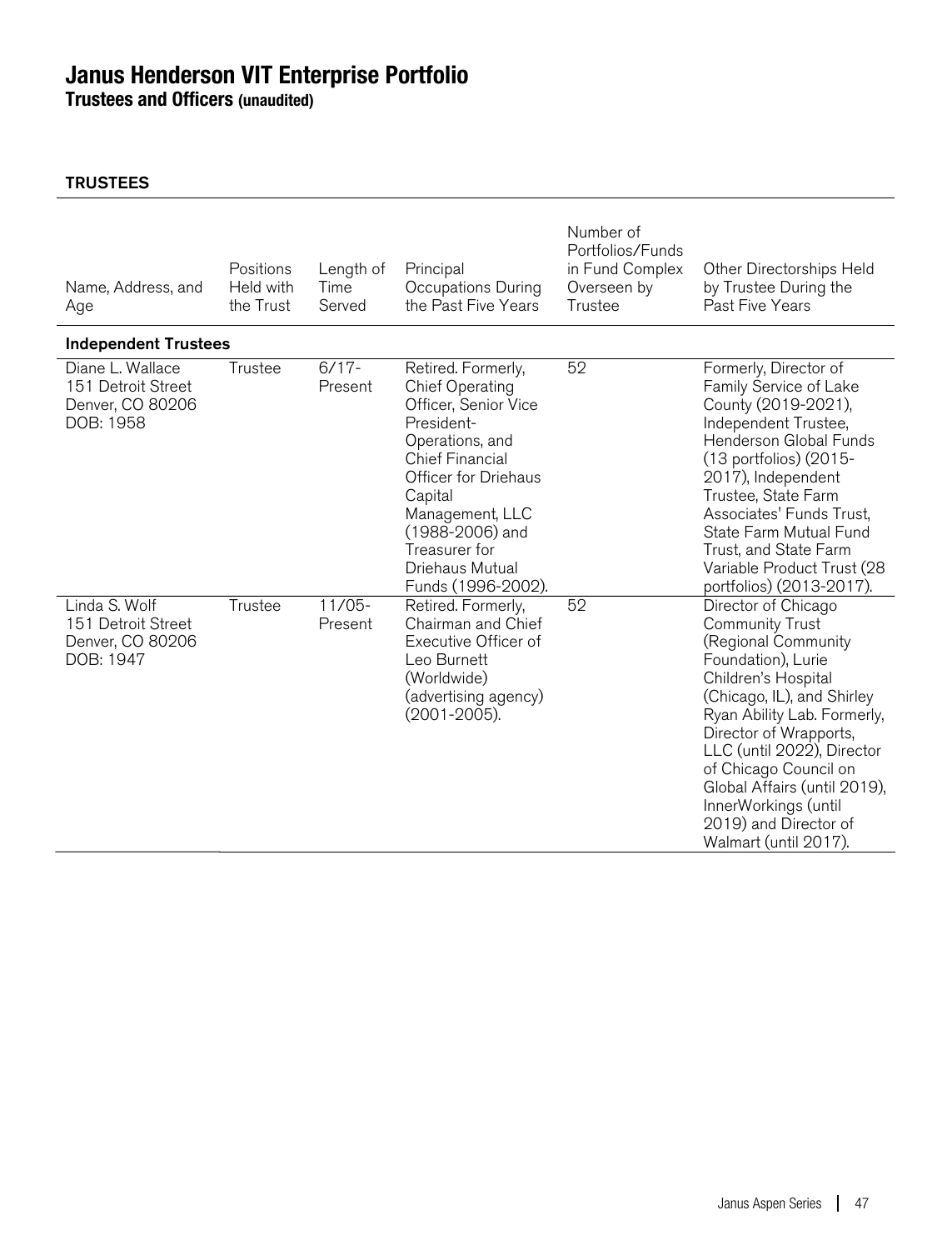**Trustees and Officers (unaudited)**

#### **OFFICERS**

| Name, Address, and<br>Age                                                 | Positions Held with the Trust                                                                   | Term of Office*<br>and Length of<br>Time Served | Principal Occupations During the<br>Past Five Years                                                                                                                                                                                                                                                 |
|---------------------------------------------------------------------------|-------------------------------------------------------------------------------------------------|-------------------------------------------------|-----------------------------------------------------------------------------------------------------------------------------------------------------------------------------------------------------------------------------------------------------------------------------------------------------|
| Brian Demain<br>151 Detroit Street<br>Denver, CO 80206<br>DOB: 1977       | Executive Vice President and<br>Co-Portfolio Manager<br>Janus Henderson Enterprise<br>Portfolio | 11/07-Present                                   | Portfolio Manager for other Janus<br>Henderson accounts.                                                                                                                                                                                                                                            |
| Cody Wheaton<br>151 Detroit Street<br>Denver, CO 80206<br>DOB: 1978       | Executive Vice President and<br>Co-Portfolio Manager<br>Janus Henderson Enterprise<br>Portfolio | 7/16-Present                                    | Portfolio Manager for other Janus<br>Henderson accounts and Analyst<br>for Janus Henderson Investors US<br>LLC.                                                                                                                                                                                     |
| Michelle Rosenberg<br>151 Detroit Street<br>Denver, CO 80206<br>DOB: 1973 | Interim President and Chief<br><b>Executive Officer</b>                                         | 1/22-Present                                    | General Counsel and Corporate<br>Secretary of Janus Henderson<br>Investors (since 2018). Formerly,<br>Senior Vice President and Head of<br>Legal, North America of Janus<br>Henderson Investors (2017-2018)<br>and Deputy General Counsel of<br>Janus Henderson US (Holdings),<br>Inc. (2015-2018). |

\* Officers are elected at least annually by the Trustees for a one-year term and may also be elected from time to time by the Trustees for an interim period.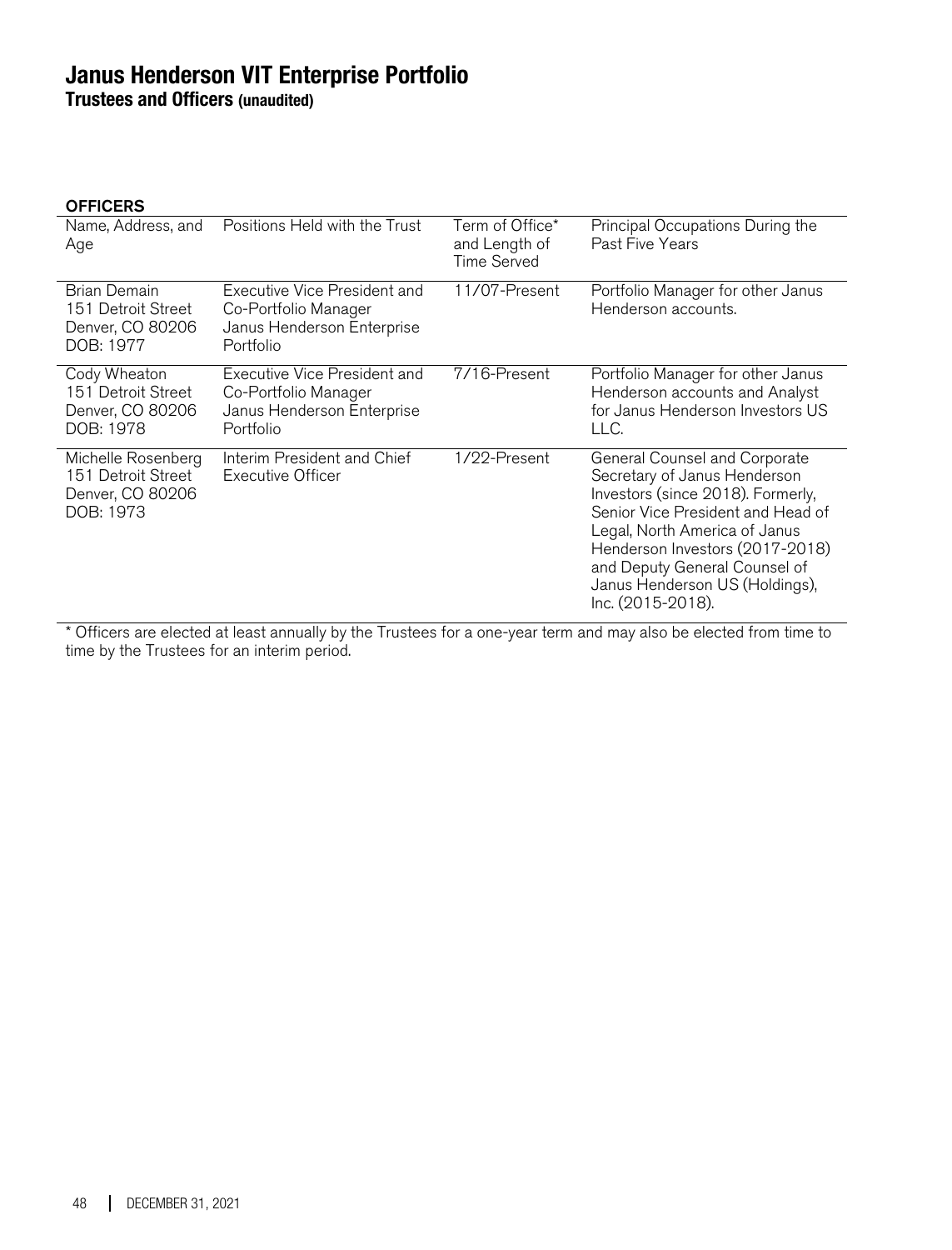**Trustees and Officers (unaudited)**

| <b>OFFICERS</b> |  |
|-----------------|--|
|-----------------|--|

| Name, Address, and<br>Age                                                | Positions Held with the Trust                                                      | Term of Office*<br>and Length of<br><b>Time Served</b> | Principal Occupations During the<br>Past Five Years                                                                                                                                                                                                                                                                                                                                                                                                                                                                                                                                                                                                                                   |  |
|--------------------------------------------------------------------------|------------------------------------------------------------------------------------|--------------------------------------------------------|---------------------------------------------------------------------------------------------------------------------------------------------------------------------------------------------------------------------------------------------------------------------------------------------------------------------------------------------------------------------------------------------------------------------------------------------------------------------------------------------------------------------------------------------------------------------------------------------------------------------------------------------------------------------------------------|--|
| Kristin Mariani<br>151 Detroit Street<br>Denver, CO 80206<br>DOB: 1966   | Vice President, Chief<br>Compliance Officer, and Anti-<br>Money Laundering Officer | 7/20-Present                                           | Head of Compliance, North<br>America for Janus Henderson<br>Investors (since September 2020),<br>and Chief Compliance Officer for<br>Janus Henderson Investors US LLC<br>(since September 2017). Formerly,<br>Global Head of Investment<br>Management Compliance for Janus<br>Henderson Investors (February<br>2019-August 2020), Vice<br>President, Head of Global<br>Distribution Compliance and Chief<br>Compliance Officer of Janus<br><b>Henderson Distributors US LLC</b><br>(May 2017-September 2017), Vice<br>President, Compliance at Janus<br>Henderson US (Holdings) Inc.,<br>Janus Henderson Investors US<br>LLC, and Janus Henderson<br>Distributors US LLC (2009-2017). |  |
| Jesper Nergaard<br>151 Detroit Street<br>Denver, CO 80206<br>DOB: 1962   | <b>Chief Financial Officer</b><br>Vice President, Treasurer, and                   | 3/05-Present<br>2/05-Present                           | Head of U.S. Fund Administration,<br>Janus Henderson Investors and<br>Janus Henderson Services US LLC.                                                                                                                                                                                                                                                                                                                                                                                                                                                                                                                                                                                |  |
|                                                                          | <b>Principal Accounting Officer</b>                                                |                                                        |                                                                                                                                                                                                                                                                                                                                                                                                                                                                                                                                                                                                                                                                                       |  |
| Abigail J. Murray<br>151 Detroit Street<br>Denver, CO 80206<br>DOB: 1975 | Vice President, Chief Legal<br>Officer, and Secretary                              | 12/20-Present                                          | Managing Counsel (2020-present).<br>Formerly, Senior Counsel for<br>Invesco Ltd. (2017-2020), and Vice<br>President and Senior Counsel,<br>ALPS Fund Services, Inc. and<br>Assistant General Counsel, ALPS<br>Advisors, Inc. (2015-2017).                                                                                                                                                                                                                                                                                                                                                                                                                                             |  |

\* Officers are elected at least annually by the Trustees for a one-year term and may also be elected from time to time by the Trustees for an interim period.